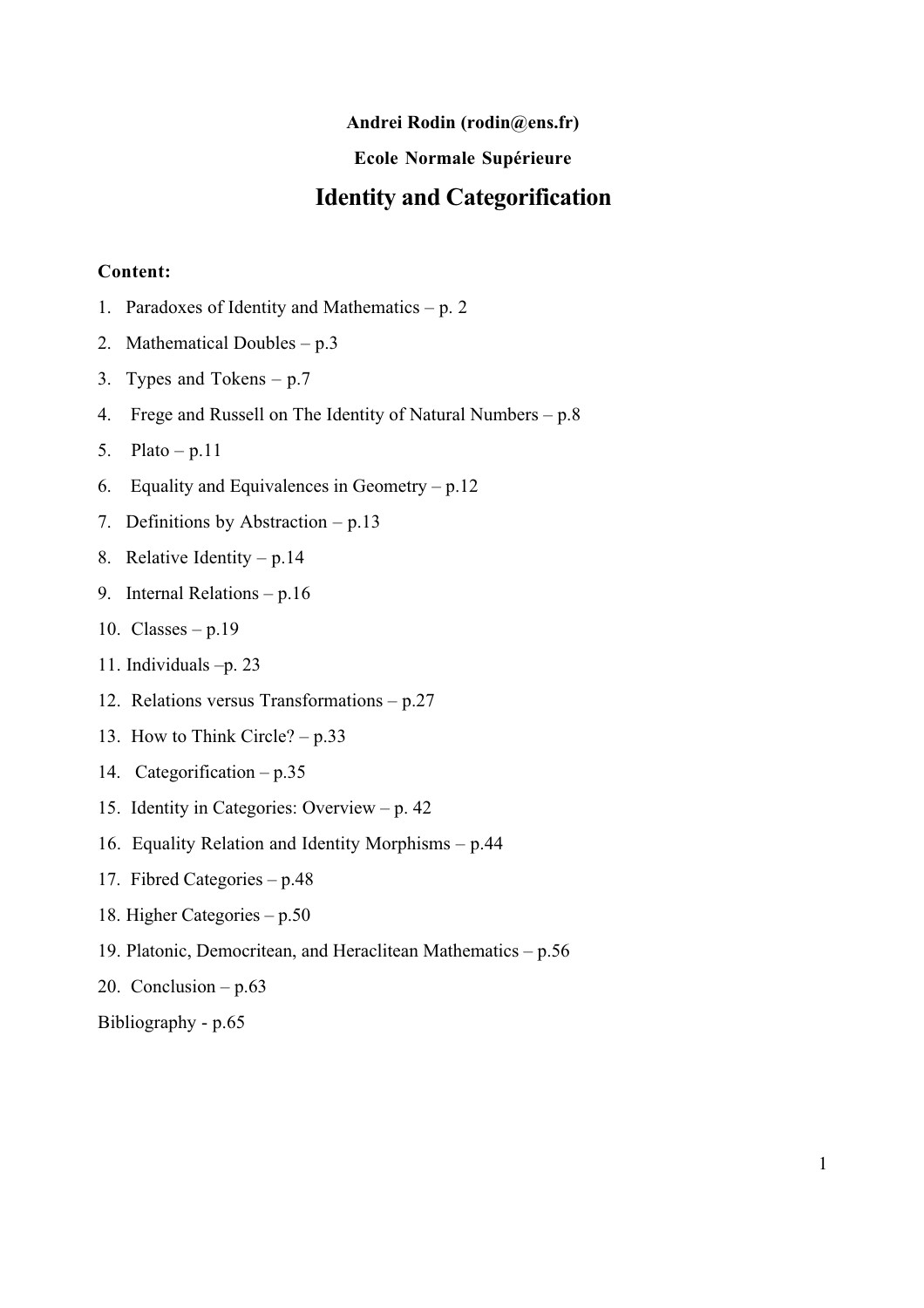#### **1. Paradoxes of Identity and Mathematics**

Changing objects (of any nature) pose a difficulty for the metaphysically-minded logician known as the *Paradox of Change* . Suppose a green apple becomes red. If *A* denotes the apple when green, and *B* when it is red then *A=B* (it is the same thing) but the properties of *A* and *B* are different: they have a different color. This is at odds with the *Indiscernibility of Identicals* thesis according to which identical things have identical properties. A radical solution - to explain away and/or dispense with the notion of change altogether was first proposed by Zeno around 500 BC and remains popular among contemporary philosophers (who often appeal to the relativistic spacetime to justify Eleatic arguments). Unlike physics, mathematics appeared to provide support for the Eleatic position: for some reason people were more readily brought to accept the idea that mathematical objects did not change than to accept a similar claim about physical objects - in spite of the fact that mathematicians had always talked about variations, motions, transformations, operations and other process-like notions just as much as physicists. The Paradox of Change is the common ancestor of a family of paradoxes of identity which might be called *temporal* because all of them involve objects changing in time<sup>1</sup>. However *time* is not the only cause of troubles about identity: *space* is another. The *Identity of Indiscernibles* (the thesis dual to that of the *Indiscernibility of Identicals*) says that perfectly like things are identical. According to legend in order to demonstrate this latter thesis, Leibniz challenged a friend during a walk to find a counter-example among the leaves of a tree. Although there are apparently no perfect doubles among material objects, mathematics appears to provide clear instances immediately: think about two (different) points. But the example of geometrical space brings another problem: either the *Identity of Indiscernibles* thesis is false or our idea of perfect doubles like points is incoherent. In what follows I shall refer to this latter problem as the *Paradox of Doubles*. Mathematics looks more susceptible to this paradox than physics. However nowadays mathematics and physics are so closely entwined it is hardly possible to isolate difficulties in one

<sup>1</sup> *Chrisippus' Paradox*, *Stature*, *The Ship of Theseus* belong to this family. See Deutsch (2002)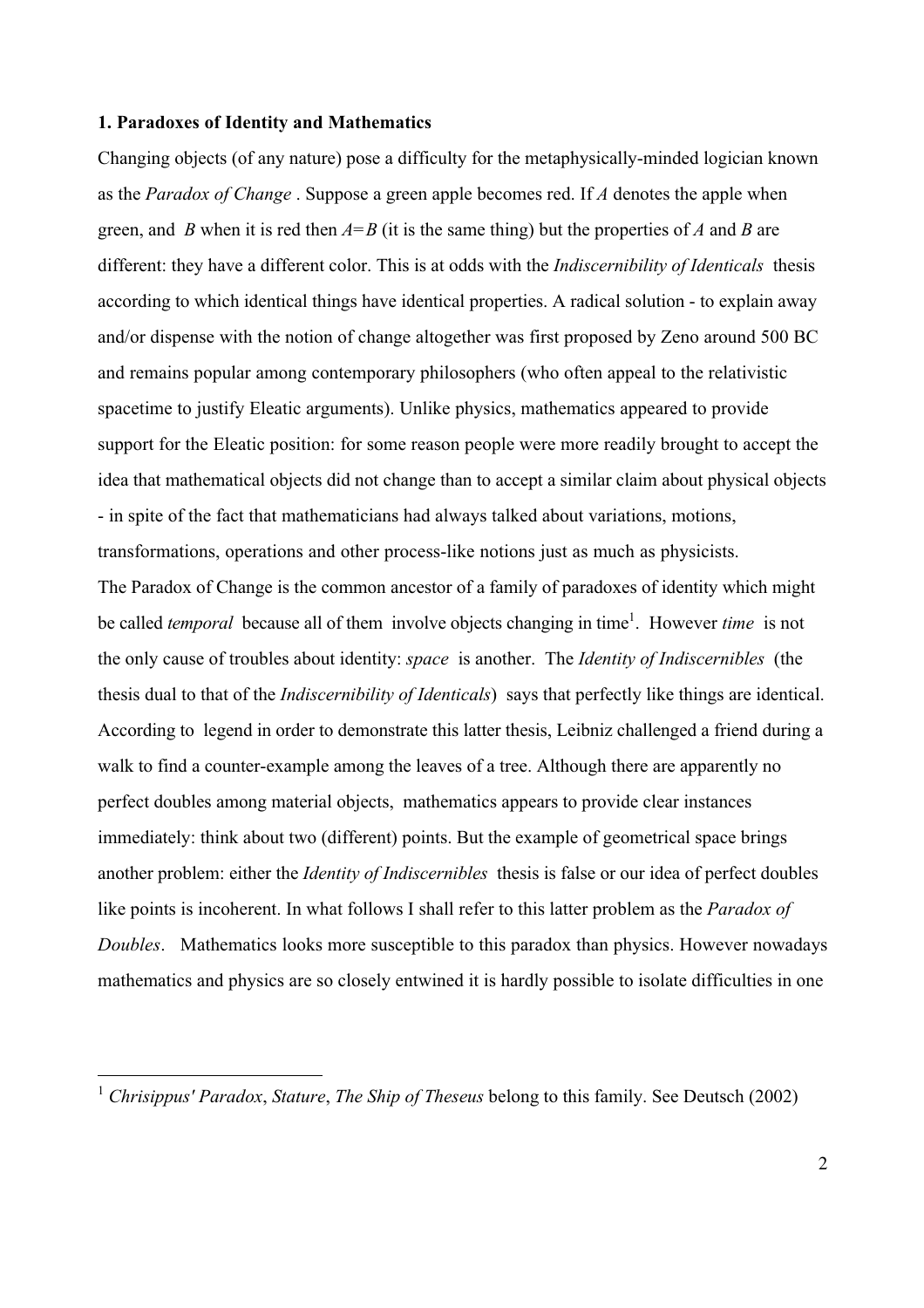discipline from those in the other. Were she living today, Leibniz's friend might meet his challenge by mentioning the indiscernibility of particles in Quantum Physics<sup>2</sup>.

Category theory provides an original understanding of identity in mathematics, which takes seriously the idea that mathematical objects are, generally speaking, *variable* and handles the problem of doubles in a novel way. Category theory does not *resolve* paradoxes of identity of the above form; rather it provides a setting where paradoxes in such a form do not arise. The Category-theoretic understanding of identity in mathematics may have important consequences in today's mathematically-laden physics and hence (assuming some form of scientific realism) for the notion of identity in a completely general philosophical setting. In this paper I explore this new understanding of identity in Category Theory, leaving its implications outside mathematics for a future study.

The paper is organized as follows. First, I consider some difficulties about the notion of identity in mathematics, providing details and examples. Then I briefly review some attempts to overcome these difficulties. I pay particular attention to the account of identity in mathematics proposed by Frege and afterward developed by Russell, which remains standard in the eyes of many philosophers. Then I consider an alternate approach to identity in mathematics, which dates back to Greek geometry but made a new appearance in 19th century and later developed in Category theory. I consider the issue of identity in Category theory starting with general remarks and then coming to more specific questions concerning fibred categories and higher categories. Finally I suggest a way of thinking about categories, which implies deversification of the notion of identity and revision of Frege's assumption that identities must be fixed from the outset.

## **2. Mathematical Doubles**

The example of two distinct points *A*,*B* (Fig.1) does not, it is usually argued, refute the *Identity of Indiscernibles* because the two points have different *relational* properties: in Fig. 1, *A* lies to the left of *B* but *B* does not lie to the left of itself<sup>3</sup>:

 $2$  French (1988)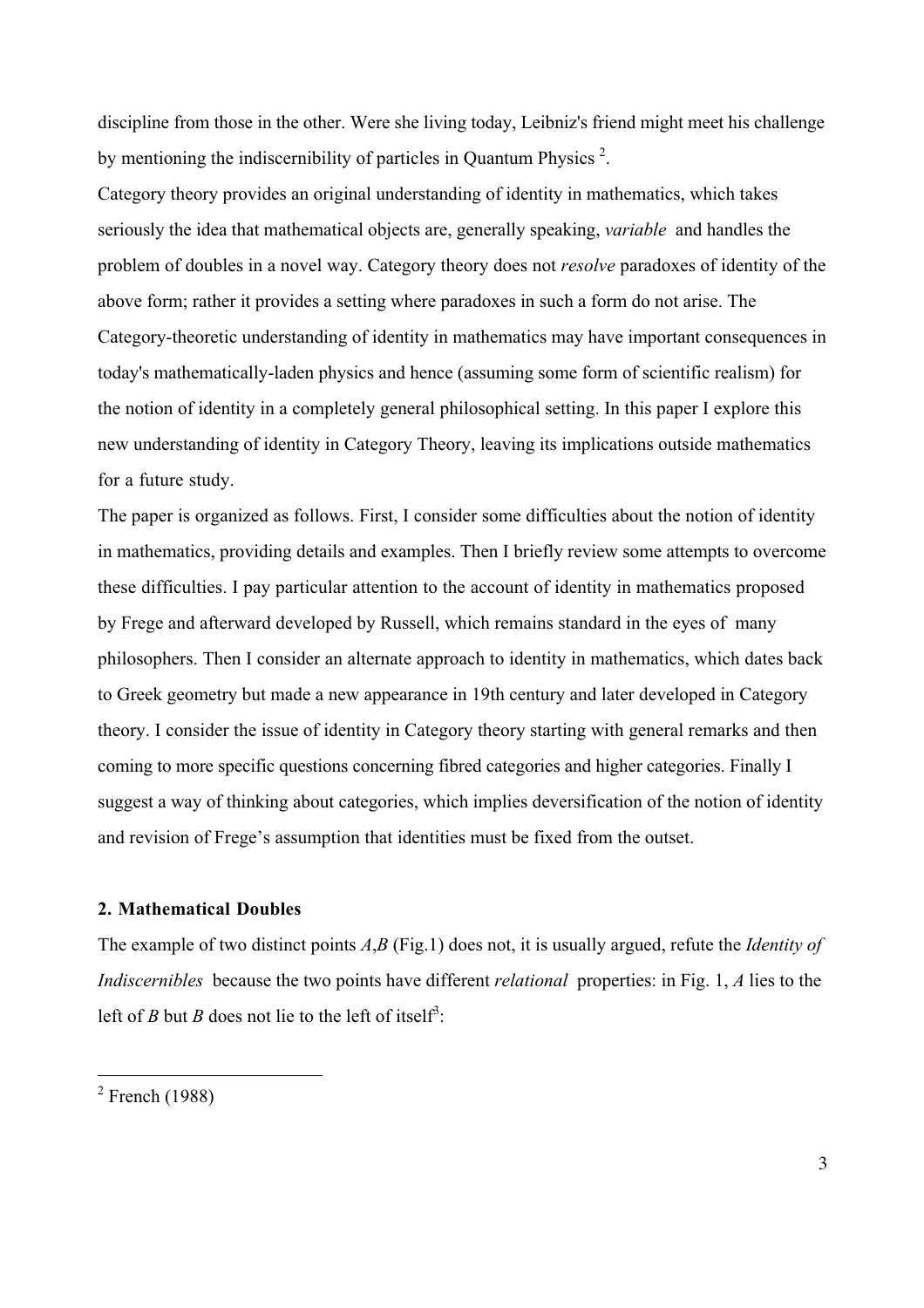Fig.1

(The difference in the relational properties of *A* and *B* amounts to saying that the two points have *different positions*.)

However the example can be easily modified to meet the argument. Consider two *coincident* points (Fig.2): now *A* and *B* have the *same* position.

#### *A*=*B*

•

#### Fig.2

 $\overline{a}$ 

It might be argued that coincident points are an exotic case, one which can and should be excluded from mathematics via its logical regimentation. But this is far from evident - at least if we are talking about classical Euclidean geometry. For one of the basic concepts of Euclidean geometry is *congruence,* and this notion (classically understood) presumes coincidence of points: figures *F*, *G* are *congruent* iff by moving *G* (without changing its shape and its size) one can make *F* and *G coincide* point by point.

The fact that geometrical objects may coincide differentiates them significantly from material solids like chairs or Democritean atoms. The supposed *impenetrability* of material solids counts essentially in providing their identity conditions (Lucas 1973). Thus, identity works differently for material atoms and geometrical points<sup>4</sup>.

 $3$  These relational properties of the two points depend on their shared space: the argument doesn't go through for points living on circle. I owe this remark to John Stachel.

<sup>4</sup> This fact shows that Euclidean geometrical space cannot be viewed as a realistic model of the space of everyday experience as is often assumed. One needs the third dimension of physical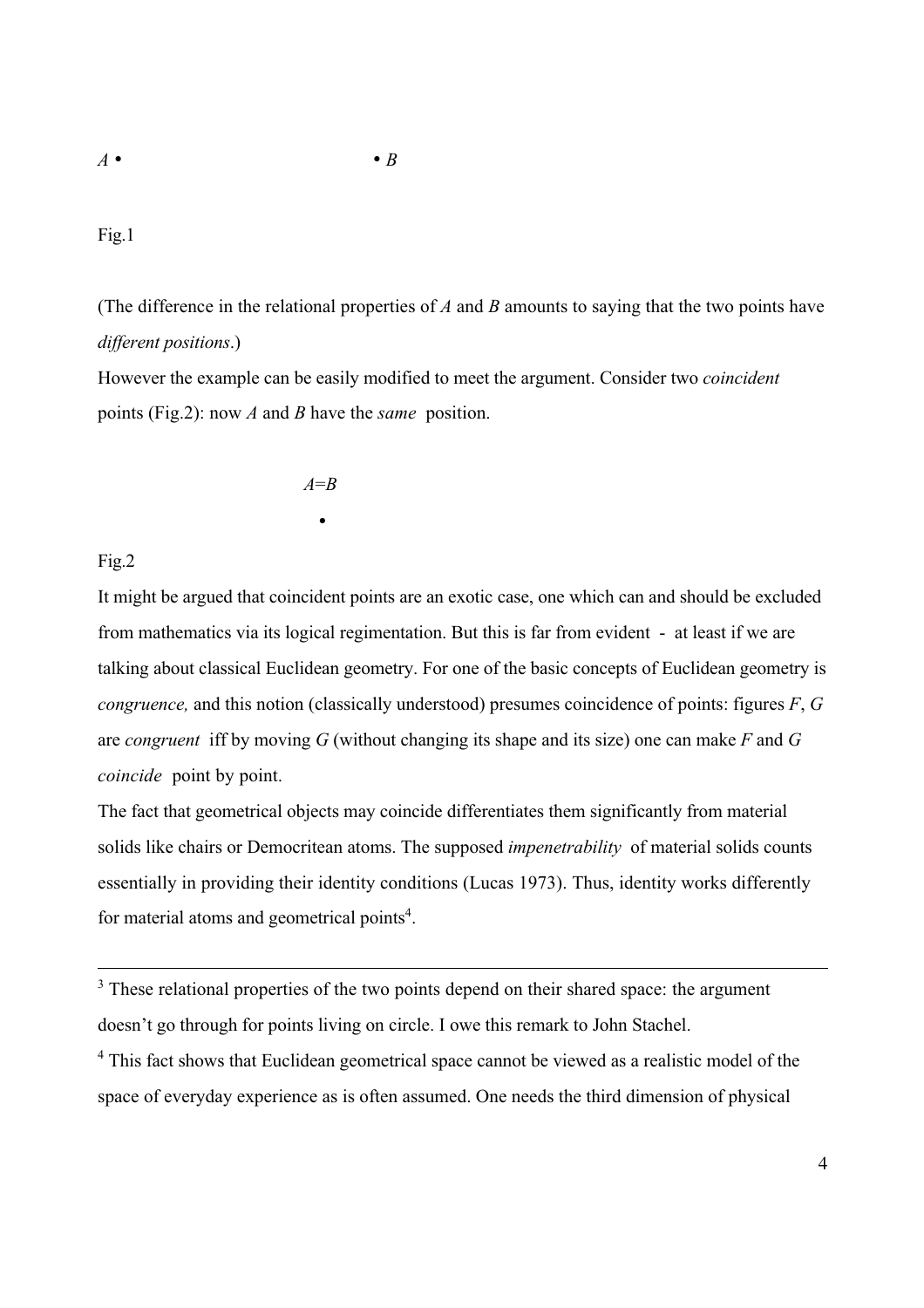We see that the alleged contradiction with the *Identity of Indiscernibles* is not the only difficulty involved here. Indeed the whole question of identity of points becomes unclear insofar as they are allowed to coincide. Looking at Fig.2 we have a surprising freedom in interpreting "=" sign. Reading "=" as identity we assume that *A* and *B* are two different names for the same thing. Otherwise we may read "=" as specifying a coincidence relation between the (different) points *A* and *B*. It is up to us to decide whether we have only one point here or a family of superposed points. The choice apparently has little or no mathematical sense. One may confuse coincidence with identity here without any risk of error in proofs. However this does not mean that one can just assimilate the notions of identity and coincidence. For identity so conceived would be very ill-behaved, allowing for the merger of different things into one and the splitting of one into many. (Consider the fact that Euclidean space allows for the coincidence of *any* point with any other through a suitable motion.) Perhaps it would be more natural to say instead that the relations of coincidence and identity while not identical in general, coincide in this context? For an example from another branch of elementary mathematics consider this equation: 3=3. Just as in the previous case there are different possible interpretations of the sign "=" here. One may read "=" either as identity, assuming that 3 is a unique object, or as a specific relation of equality which holds between different "doubles" (copies) of 3. Which option is preferable depends on a given context. There is a unique natural number x such that  $2 \le x \le 4$ ;  $x=3$ . Here "=" stands for identity. But when one thinks about the sum 3+3 or the sequence 3,3,3,... it is convenient to think

of the 3s as many. In this latter case 3=3 still holds but now "=" is being read as equality rather

 $\overline{a}$ 

space to establish in practice the relation of congruence between (quasi-) 1- and 2-dimensional material objects through the application of a measuring rod or its equivalent. <sup>6</sup> The unit of a group *G* is defined as the element 1∈*G* such that for any element *x*∈*G* (including 1 itself)  $1 ⊗ x = x ⊗ 1=x$ , where 
� is the group operation. The existence of 1 is guaranteed by definition but its uniqueness is proved. Suppose 1' is another element of the group satisfying the same condition:  $1' \otimes x = x \otimes 1 = x$ . Then taking first *x*=1, and then *x*=1' we have  $1' \otimes 1 =$ 1⊗1'=1=1'. This argument justifies the use of the definite article in the expression "*the* unit of *G*".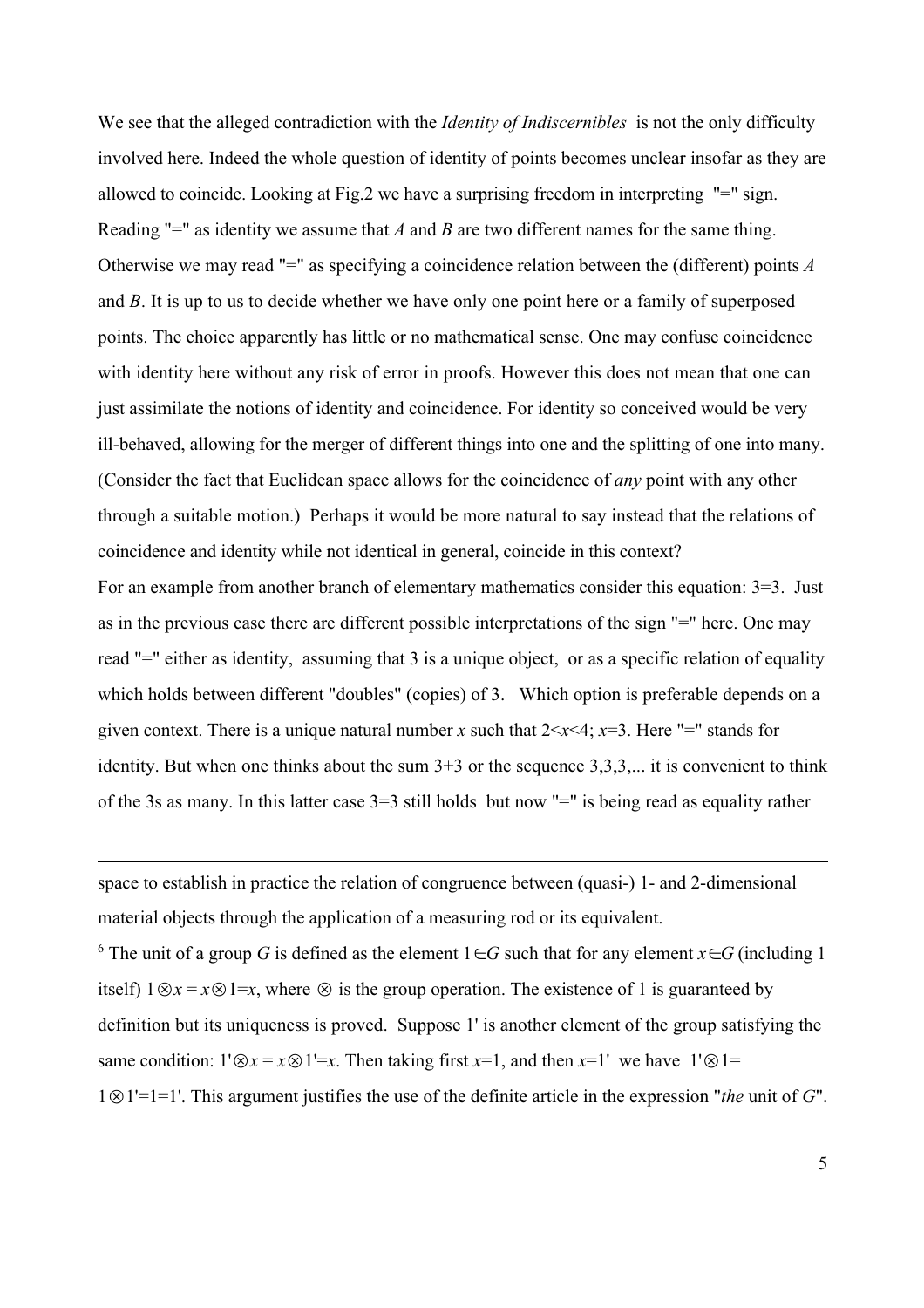than identity. Again the choice looks like a matter of convenience rather than of theoretical importance.

Similarly, in one sense *cube* is a particular geometrical object, while in a different sense there exist (in some suitable sense of "exist") many cubes. When one proves that there exist exactly 5 different regular polyhedrons, and says that the *cube* is one of them, one speaks about the cube in the first sense. When one considers a geometrical construction, which comprises several cubes, one thinks about the cubes in the second sense. However no distinction between the two meanings of the term "cube" can be found in standard textbooks, and it is not even clear whether such distinction can be sharply made.

The above examples might make one think that the notion of identity simply plays no significant role in mathematics. 2x2=4 remains true independently of whether the sign "=" is read as equality, or as identity, whether equality is treated as identity, or identity is weakened to equality. It looks as if here one may choose one's interpretation according to personal taste or preferred philosophical position.

However such a liberal attitude to identity in mathematics looks suspicious from the logical point of view. Claims of existence and uniqueness of mathematical objects satisfying given descriptions (definitions) play an important role in mathematics. Such a claim means that a given description indeed picks out (identifies) an object, not just a property. The standard definition of the *unit* of a given group *G* (also often called the *identity of G*) is an example.<sup>6</sup> Obviously a claim that suchand-such an object is unique makes sense only if its identity conditions are fixed. But as we have seen they may in fact be very loose. It is clear that 3 is the only natural number bigger than 2 and smaller than 4 but it is not clear that 3 indeed refers to an unique object. But how can mathematics hang together as a body of knowledge if it apparently does not meet Quine's "no entity without identity" requirement?

There are several ways to approach this problem. I now explore them.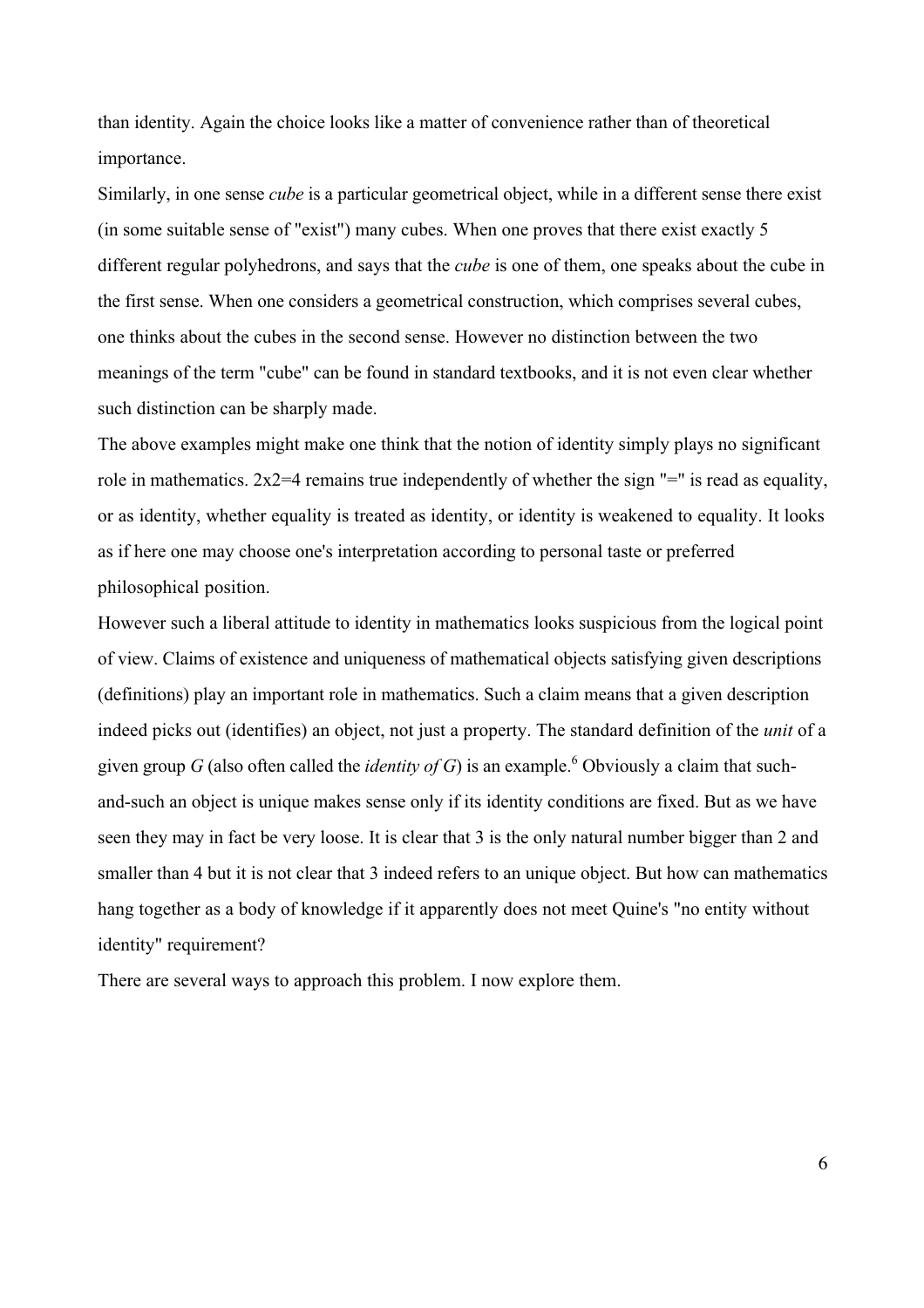#### **3. Types and Tokens**

 $\overline{a}$ 

The remedy, which readily comes to mind on the part of anyone familiar with contemporary Analytic metaphysics, is that of the type/token distinction. Consider another example, which prima facie looks very like the above mathematical cases. There are 26 letters in the English alphabet, and the letter *a* is one of them. In the last phrase the letter *a* is referred to as a particular thing, namely a particular letter of the alphabet. But in this phrase itself there are five such things. Hence the letter  $a$  is not a particular thing. The standard way of dissolving this puzzle is to say that here we have one *a*-type and five *a*-tokens.

In explaining the distinction, one starts from tokens: an a-token is a piece of paper with typographic pigment, or another material object (e.g. a piece of printer's type) representing the letter *a*. Obviously *a*-tokens are many. The second step is to explain what the *a*-type is. Intuitively it is what all and only *a*-tokens share in common (typically a certain shape). To explain the notion of type better than this is not an easy task, and it involves old and hard metaphysical questions as well as complicated logical problems, which I shall not enter into here. Let me show instead that the type/token distinction doesn't fix the problem of identity of mathematics anyway: whatever mathematical types might be they do not correspond to welldistinguishable tokens.

*The* natural number **3** (which I write in bold for further references) indeed looks like a type but the 3s, which we find in the series 3,3,.. or in the formula 3+3 do not look like tokens from the viewpoint of standard examples (like particular chairs). For formula 3+3 may be applied to many different situations: one might add 3 chairs to 3 chairs, 3 points to 3 points, or even (taking a liberal attitude) 3 chairs to 3 points<sup>7</sup>. Arguably such application amounts to instantiation of both 3s (in formula 3+3) by certain sets of objects. That is certainly not how good tokens behave: the fact that types can be instantiated but tokens cannot is essential; if we allow for the instantiation of tokens by other tokens we either lose the type/token distinction or must provide it with a new relational sense (which looks like an interesting project but I cannot pursue it here).

 $<sup>7</sup>$  The last example shows that the typification certainly matters here but this does not change the</sup> argument.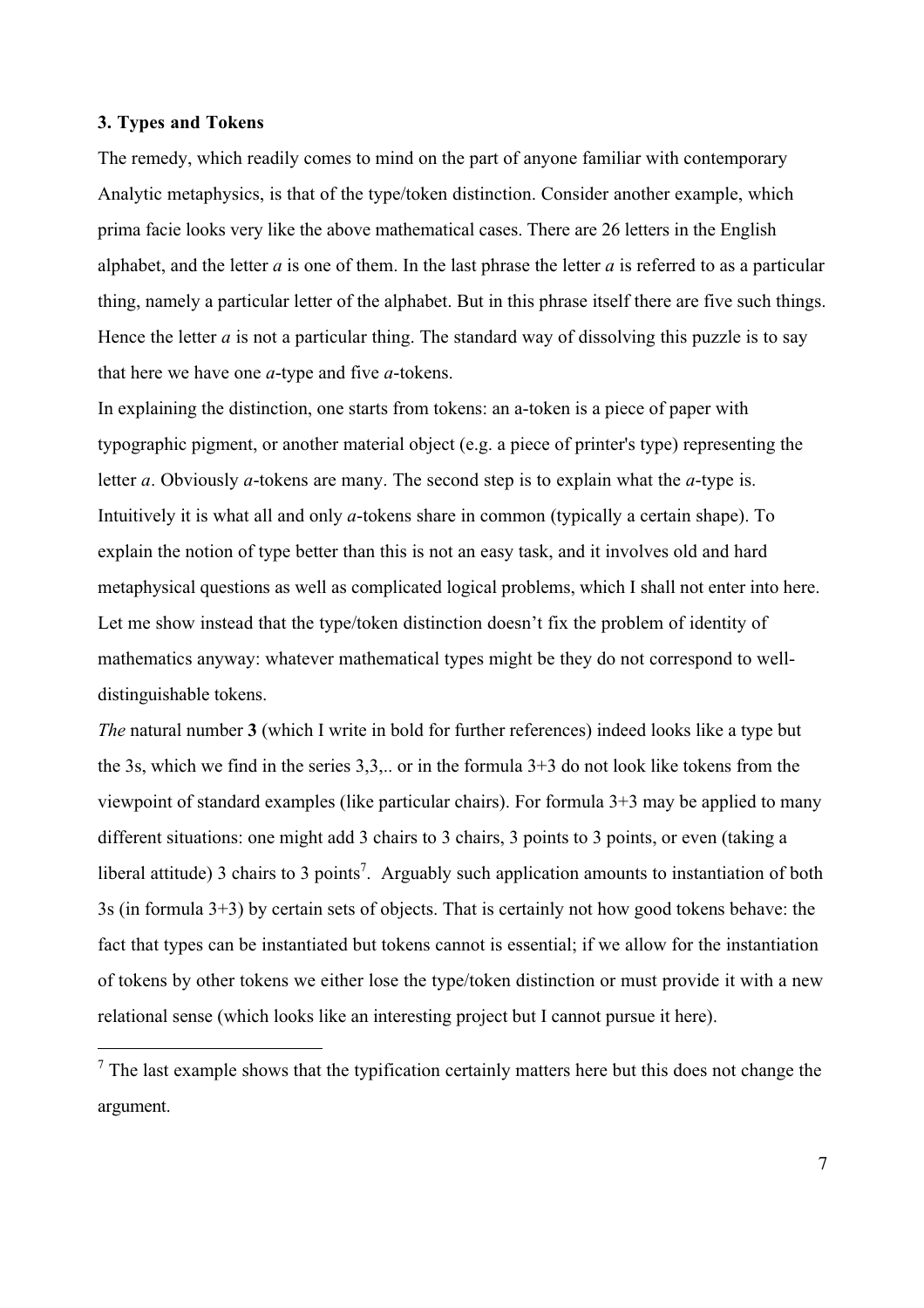The case of points (or more structured geometrical figures like triangles) at first sight looks more promising. Apparently points are well-distinguishable tokens of the same type. Unlike the case of numbers it is common in mathematics to denote different point-tokens by different labels such as *A* and *B*. However this works only until coincident points are taken into consideration. For in the case of coincident points we cannot distinguish a singular point-token from a "stock" of point-tokens. It is tempting in this case to think of the stock of points as a "place" occupied by a family of singular point-tokens. But this again involves a reiteration of the type/token distinction on another level as in the case of 3-tokens. Point-locations initially considered as tokens can themselves be instantiated by second-order tokens stocked there. Once again this destroys the usual distinction between point-tokens and the point-type. It is a condition of acting as a (classical) token that the object so acting have determinate identity conditions - as concrete symbols like printed numerals do. But our hypothetical number- and point-tokens do not meet this condition. So the type/token distinction (at least in its usual form) does not help us to handle the identity issue in mathematics. (This also makes me doubt how well it works outside mathematics.)

#### **4. Frege and Russell on The Identity of Natural Numbers**

Frege considered it a principal task of his logical reform of arithmetic to provide absolutely determinate identity conditions for the objects of that science, i.e. for numbers. Referring to the contemporary situation in this discipline he writes in the Introduction to his (1884): How I propose to improve upon it can be no more than indicated in the present work. With numbers ... it is a matter of fixing the sense of an identity. (English trans. 1953,  $p.Xe$ )

Frege makes the following critically important assumption : identity is a general logical concept, which is not specific to mathematics. In (1884) Frege says:

It is not only among numbers that the relationship of identity is found. From which it seems to follow that we ought not to define it specially for the case of numbers. We should expect the concept of identity to have been fixed first, and that then from it together with the concept of number it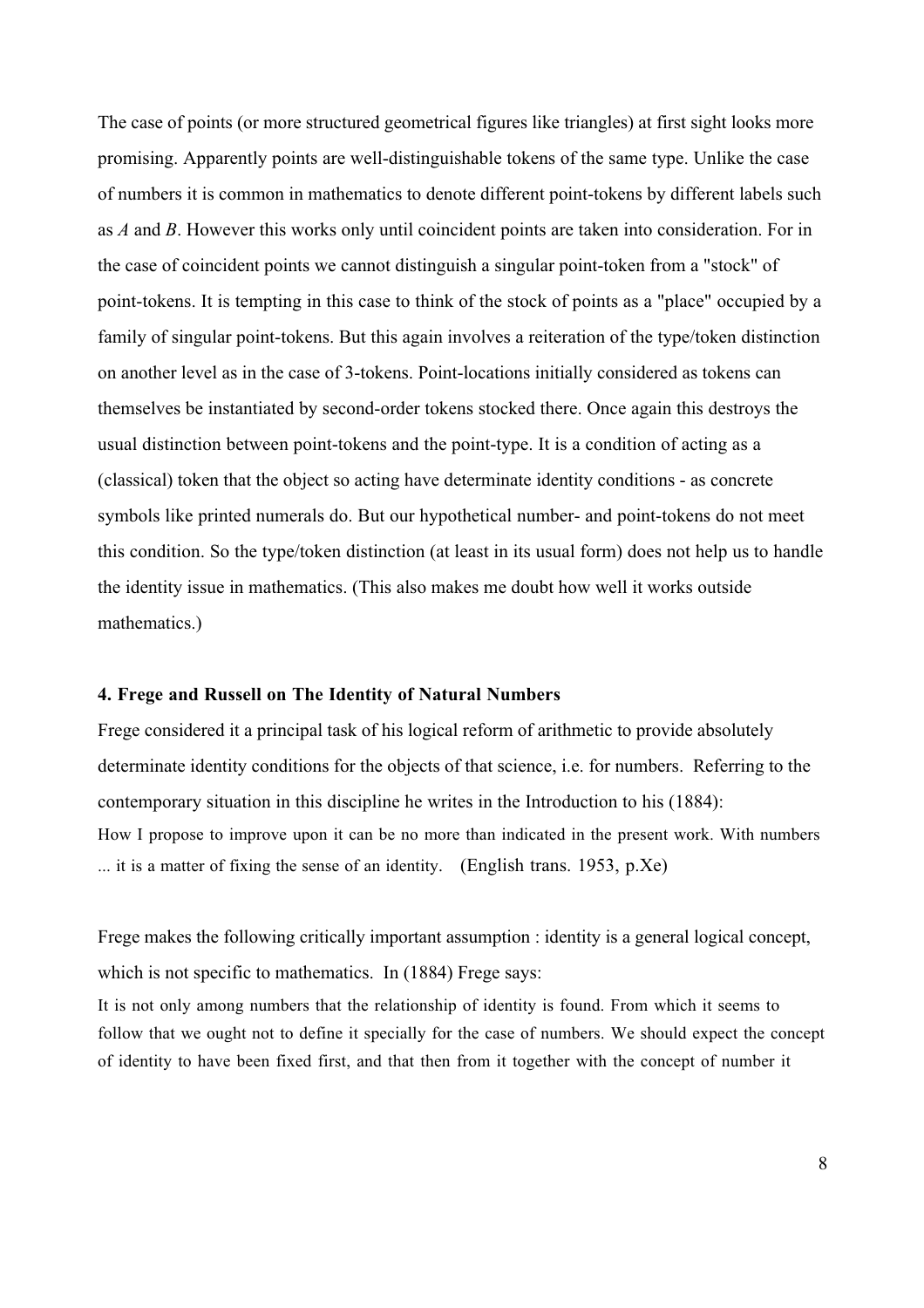must be possible to deduce when numbers are identical with one another, without there being need for this purpose of a special definition of numerical identity as well. (Trans. 1953, p.74e)

In a different place Frege says clearly that this concept of identity is absolutely stable across all possible domains and contexts:

Identity is a relation given to us in such a specific form that it is inconceivable that various forms of it should occur<sup>8</sup> (Frege 1903; edition 1962, p.254)

Frege's definition of natural number, as modified in Russell (1903) later became standard<sup>9</sup>. I present it here informally in Russell's simplified version. Intuitively the number 3 is what all collections consisting of three members (trios) share in common. Now instead of looking for a common form, essence or type of trios let us simply consider all such things together. According to Frege and Russell the collection (class, set<sup>10</sup>) of all trios *just is the number* 3. Similarly for other numbers.

Isn't this construction circular? Frege and Russell provide the following argument which they claim allows us to avoid circularity here: given two different collections we may learn whether or not they have the same number of members without knowing this number and even without the notion of number itself. It is sufficient to find a one-one correspondence between members of two given collections. If there is such a correspondence, the two collections comprise the same number of members, or to avoid any reference to numbers we can say that the two collections are *equivalent*. I shall follow current usage in calling this equivalence *Humean*. 11. Now we check that

 $\overline{a}$ 

10 Following Russell (1903) I use here words *class*, *collection*, and *set* interchangeably ignoring their technical meanings if any. This terminological freedom is helpful for rethinking the concept of set (or class etc.) without smuggling in ready-made solutions through the existing terminology.  $11$  Hume (1978), book 1, part 3, sect. 1

<sup>&</sup>lt;sup>8</sup> "Die Identitaet ist eine so bestimmt gegebene Beziehung, dass nicht abzusehen ist, wie bei ihr verschiedene Arten vorkommen koennen."

 $9^9$  See, for example Fraenkel (1966), p 10.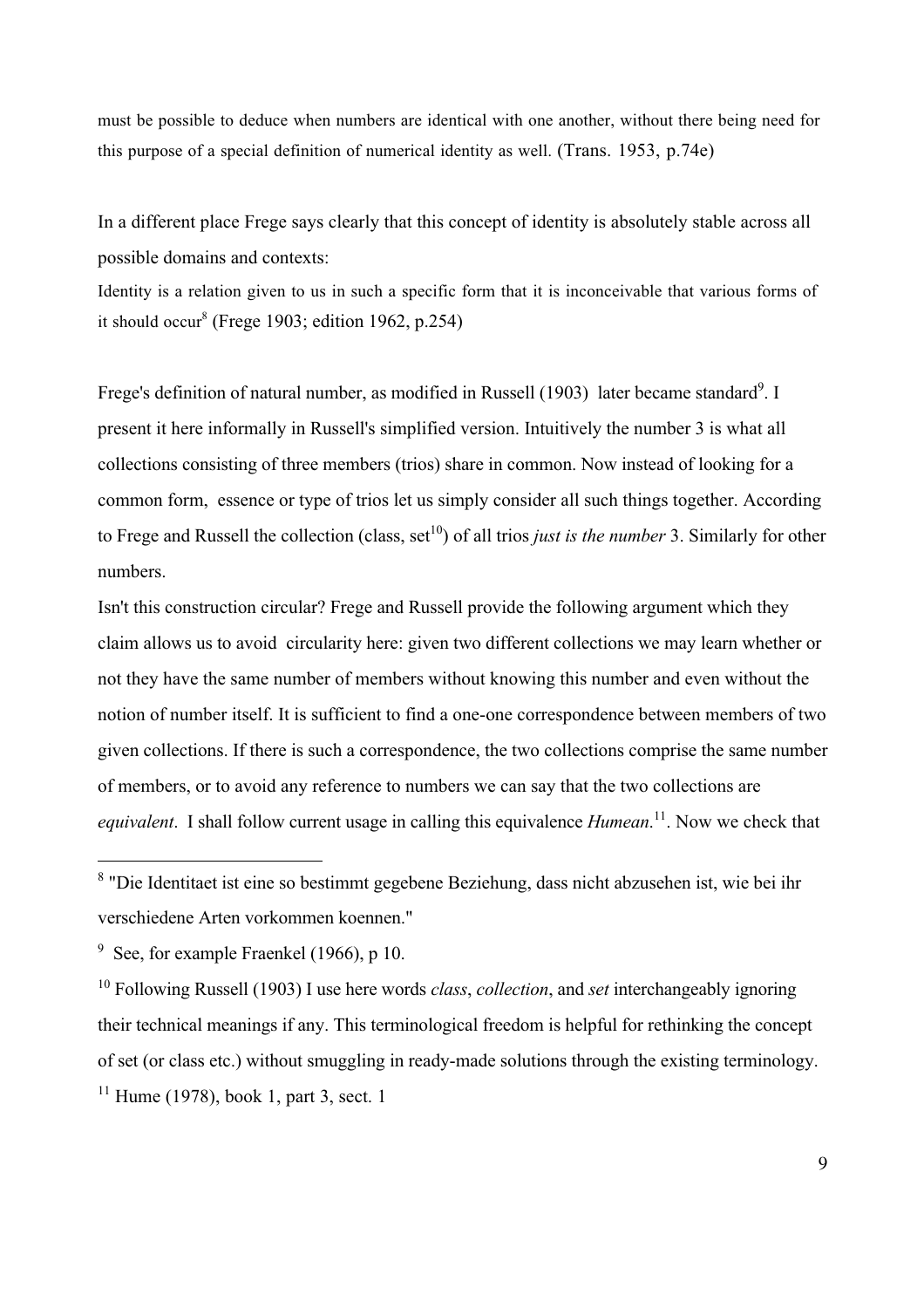this relation is indeed an equivalence in the usual sense, and define natural numbers as equivalence classes under this relation.

This definition reduces the question of identity of numbers to that of identity of classes. This latter question is settled through the axiomatization of set theory in a logical calculus with identity. Thus Frege's project is realized: it has been seen how the logical concept of identity applies to numbers. (In fact this doesn't work that smoothly as I show in the section **10** below.) In an axiomatic setting "identities" in Quine's sense (that is, identity conditions) of mathematical objects are provided by an axiom schema of the form

# $\forall x \forall y (x= y \leftrightarrow$  ),

called in Keranen (2001) the *Identity Schema* (IS)<sup>12</sup>. This does not resolve the identity problem though because any given system of axioms, generally speaking, has multiple models<sup>13</sup>. The case of isomorphic models is similar to that of equal numbers or coincident points (naively construed): there are good reasons to think of isomorphic models as one and there is also good reason to think of them as many. So the paradox of mathematical "doubles" reappears. It is a highly non-trivial fact that different models of Peano arithmetic, ZF, and other important axiomatic systems are not necessarily isomorphic. Thus logical analysis à la Frege-Russell certainly clarifies the mathematical concepts involved but it does not settle the identity issue as Frege believed it did. In the recent philosophy of mathematics literature the problem of the identity of mathematical objects is usually considered in the logical setting just mentioned: either as the problem of the non-uniqueness of the models of a given axiomatic system or as the problem of how to fill in the Identity Schema. For my present purposes it is important, however, to return to the problem in its original "informal" version, which inspired Frege and Russell 100 years ago. Such a return to the starting point is, in my view, helpful and perhaps necessary if one wishes (as I do) to consider the Category-theoretic approach to identity discussed in this paper as a viable alternative to the approach taken by Frege, Russell and their followers. At the first glance the Frege-Russell proposal concerning the identity issue in mathematics seems judicious and innocent

<sup>12</sup> See section **10** below for an example.

 $13$  Benacerraf (1965)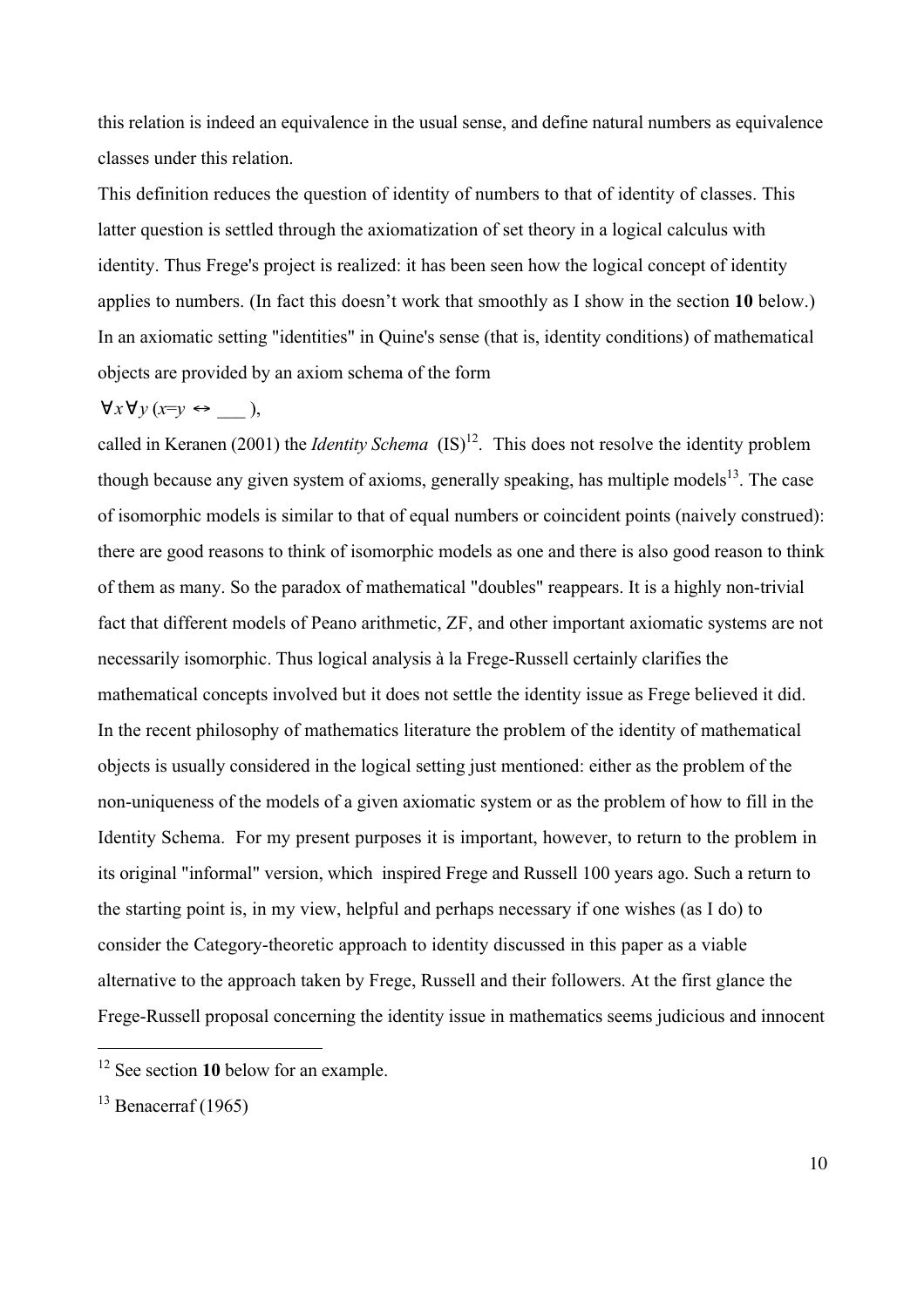(and it certainly does not depend upon the rest of their logicist project): to stick to a certain logical discipline in speaking about identity (everywhere and in particular in mathematics). The following historical remark shows that this proposal is not so innocent as it might seem.

## **5. Plato**

 $\overline{a}$ 

Given a sequence like 3,3,3... mathematicians conveniently talk about multiple "copies" of the same number (similarly about copies of a given set, or space) . Such talk about "copies" carries echoes from Plato. A glance at Plato's philosophy of mathematics<sup>14</sup> shows some features which might be attractive for a mathematician resistant to the logical regimentation of talk of identity in different contexts proposed by Frege and Russell. If I understand Plato correctly, according to him identity applies only to the immutable *ideas*, and only ideas *exist*. (So Plato's view in this respect is in accord with Quine's dictum about "no entity without identity".) Material things don't exist but *become* ( they change, come into and go out of being ) and hence have no proper identities: this is another possible way out of the Paradox of Change. Mathematical things occupy an intermediate position between material stuff and ideas: they involve a weaker sort of becoming and a softer form of identity. In the case of numbers such "soft identity" is equality. Things in the three layers of Plato's ontology are partially ordered by "distorted copying" where ideas are the maximal elements, mathematical objects are distorted copies of ideas, and material objects are distorted copies of mathematical objects (and hence also of ideas). The distortion of self-identical ideal numbers amounts to their replacement by families of equal mathematical numbers. For example, there is a unique ideal number **3** and an indefinite number of its equal mathematical copies. In other words numbers in mathematics are defined up to equality but not up to identity.

I cannot provide here full justification of this reading of Plato and give only the following hints referring to my (2003a) for a systematic treatment. There are multiple passages where Plato

<sup>&</sup>lt;sup>14</sup> Not to be confused with "Mathematical Platonism" in the sense of Balaguer (1998) and many others, which has little if anything to do with historical Plato. For an introduction to Plato's philosophy of mathematics see Pritchard (1995).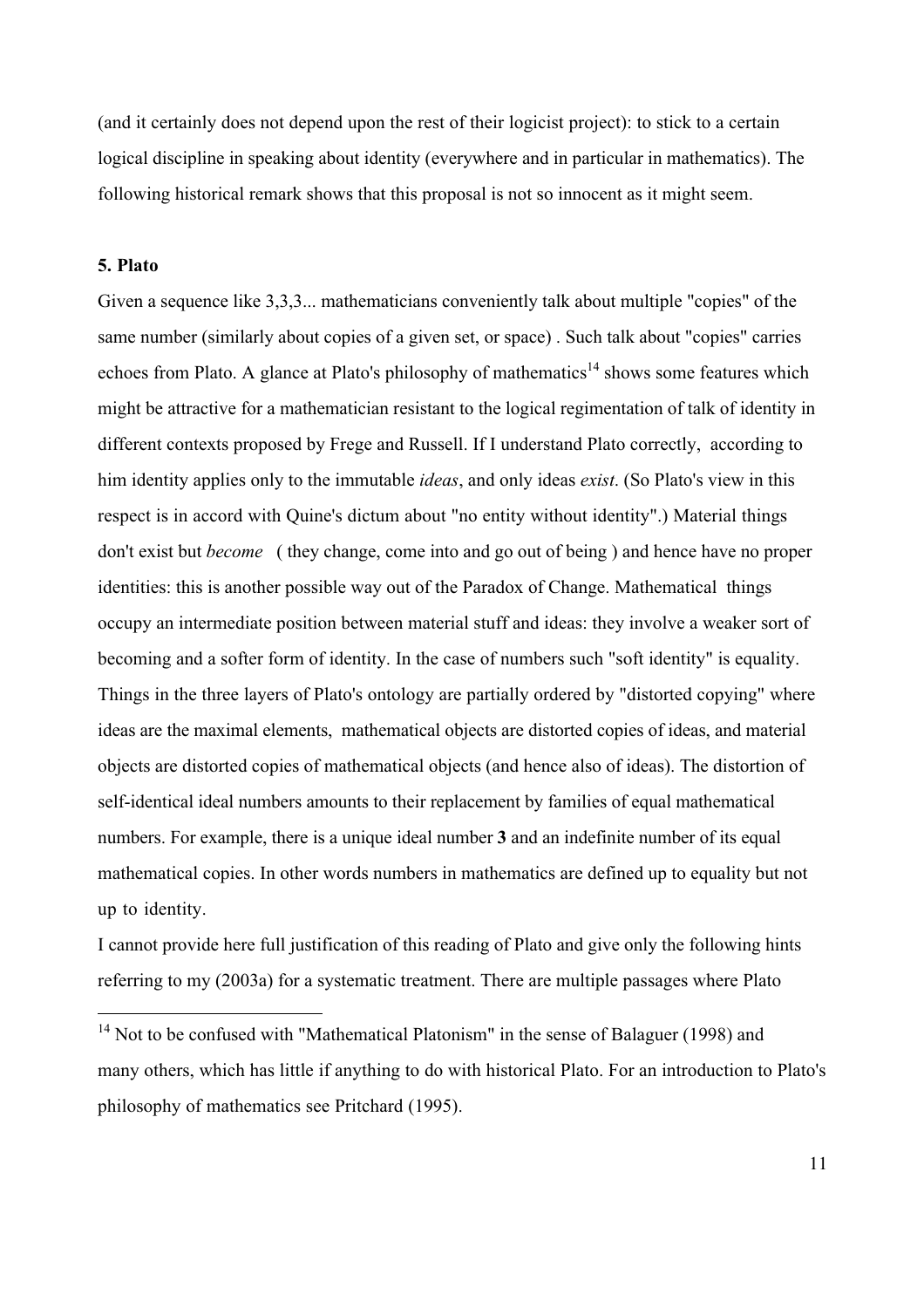speaks of "*X* itself", "*X* (thought of) through itself" ( $\kappa \alpha \vartheta \mathbb{Q} \alpha \nu \tau \omega$ ) and "Idea of *X*" interchangeably or explains the latter through the former. For example in *Symposium* (210-211) Plato does this with the notion of Beauty, and in *Phedon* (96-103) with number 2. (In this latter dialog Socrates rejects the view that 2 could be thought of as sum of two units pointing to the fact that 2 can be equally obtained through division of given unit into two halves. Since each of the two operations is the reverse of the other none of them can be viewed as bringing 2 about. So one needs to think of the idea of 2 independently of operations of this sort.) I interpret these passages in the sense, which seems me straightforward: "identity to itself" applies to ideas but neither to material things, nor to mathematical things (as they are usually thought of). To see that Plato's "idea of 2" is indeed something else than mathematical number see last chapters of Aristotle's *Metaphysics* where the author criticizes the "Unwritten doctrine" developed by Plato in the later period of his life (Findlay 1974). Here the distinction between ideal and mathematical numbers is made explicit. Aristotle stresses the fact that each ideal number is unique while their mathematical copies are many (*Met*. 987b) and the fact that ideal numbers are not a subject of arithmetical operations (*Met*. 1081a-1082b).

Thus unlike Frege Plato does not suppose that the notion of identity applies to whatever there is (or whatever occurs) indiscriminately. Instead Plato thinks of identity as a specific property of things he calls *ideas* and notices the fact that in mathematics the identity requirement is relaxed. In what follows I shall show that this Platonic insight is particularly appealing in the context of our contemporary Category-theoretic mathematics.

### **6. Equality and Equivalences in Geometry**

Plato hints at the following division of labor: mathematicians work on equalities whilst philosophers take care of identities. In the case of arithmetic this is exactly what mathematicians (and philosophers like Frege) have been doing for centuries. In geometry however the situation is more complicated because *equality* in this discipline may mean - and historically did mean different things.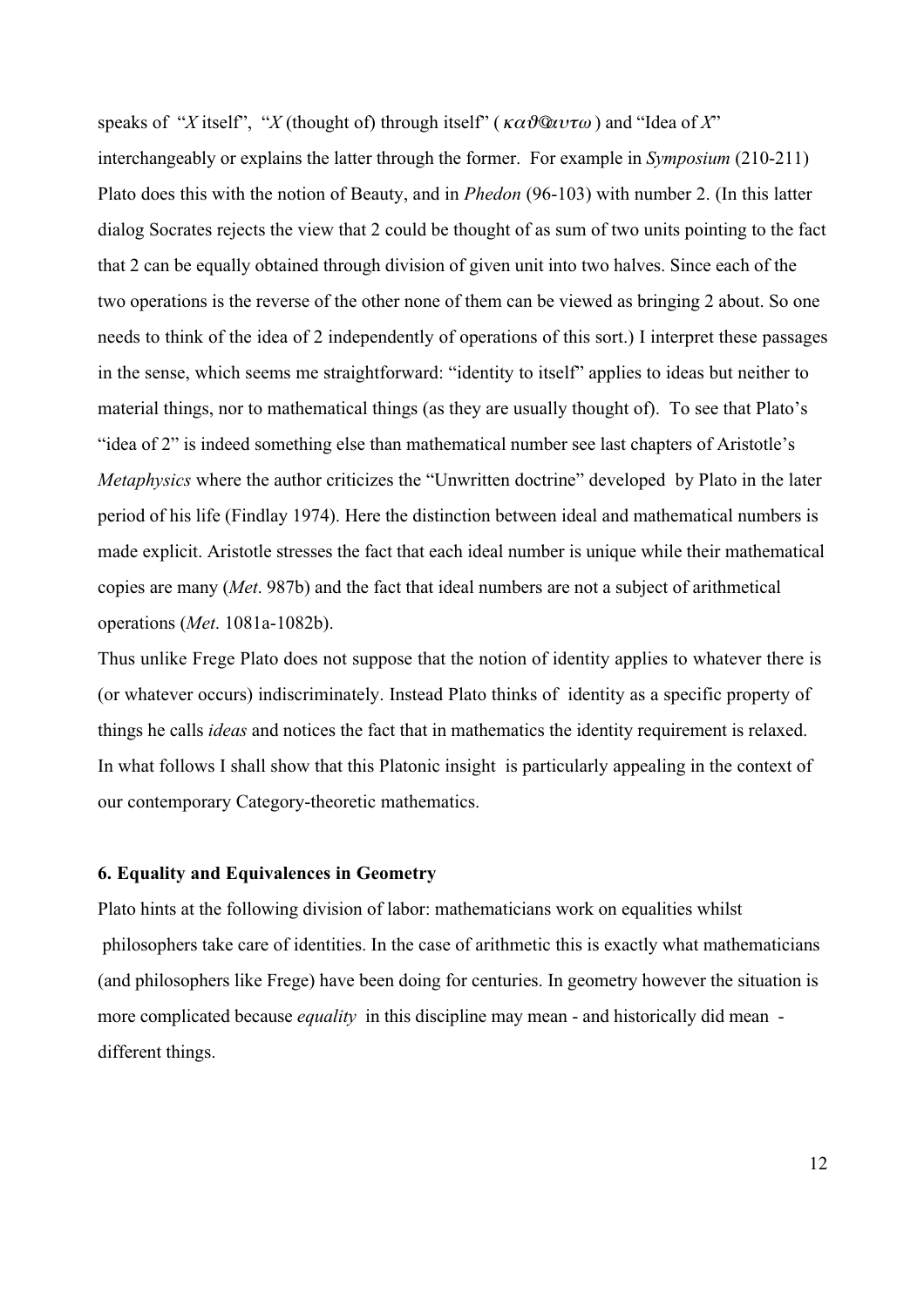Euclid uses the term "equality" ( $\iota \sigma \sigma \nu$ ) in the sense of equicompositionality (of plane geometrical figures ) but there are other equivalencies in geometry, which may be considered as better "working substitutes for identity": for example congruence, (geometric) similarity, and affinity. For there is a sense in which the "same figure" means a figure of the same shape and the same size, and there is another sense in which it means only a figure of the same shape, and the notion of "same shape" can itself also be specified in different ways. In addition geometry unlike arithmetic allows for the identification of its objects (of geometrical figures) by directly naming them, usually through naming of their most important points. This allows us to distinguish two different triangles *ABC* and *A'B'C'* which are the "same" in any of above senses. There is apparently no clear argument, which would allow us to choose one of these senses of "the same" as basic and eliminate the others as an abuse of the language. In particular, as I have shown in section **3** above, pointwise naming of figures cannot do this job. So the situation in geometry (even classical geometry!) is exactly that which Manin (2002) describes for a different purpose: There is no equality in mathematical objects, only equivalences.

#### **7. Definitions by Abstraction**

To pursue his project of reducing the various informal meanings of "the same" in mathematics to a standard notion of identity captured in a universal logic Frege proposed the method of "definition by abstraction". In his (1884) Frege gives the following example of such definition: The judgment "line *a* is parallel to line *b*", or, using symbols *a//b* , *can be taken as identity*. If we do this, we obtain the concept of direction, and say: "the direction of line *a* is identical with the direction of line *b*". Thus we replace the symbol *//* by the more generic symbol =, through removing what is specific in the content of the former and dividing it between  $a$  and  $b$ . (reprint 1964, p. 74<sup>e</sup>, italic mine)

Notice that the procedure as described here by Frege involves a change of notation: in the formula  $a=b$  the symbols  $a,b$  no longer stand for lines but denote the same direction. Calling this formal procedure *definition by abstraction* Frege suggests its interpretation. The idea is that the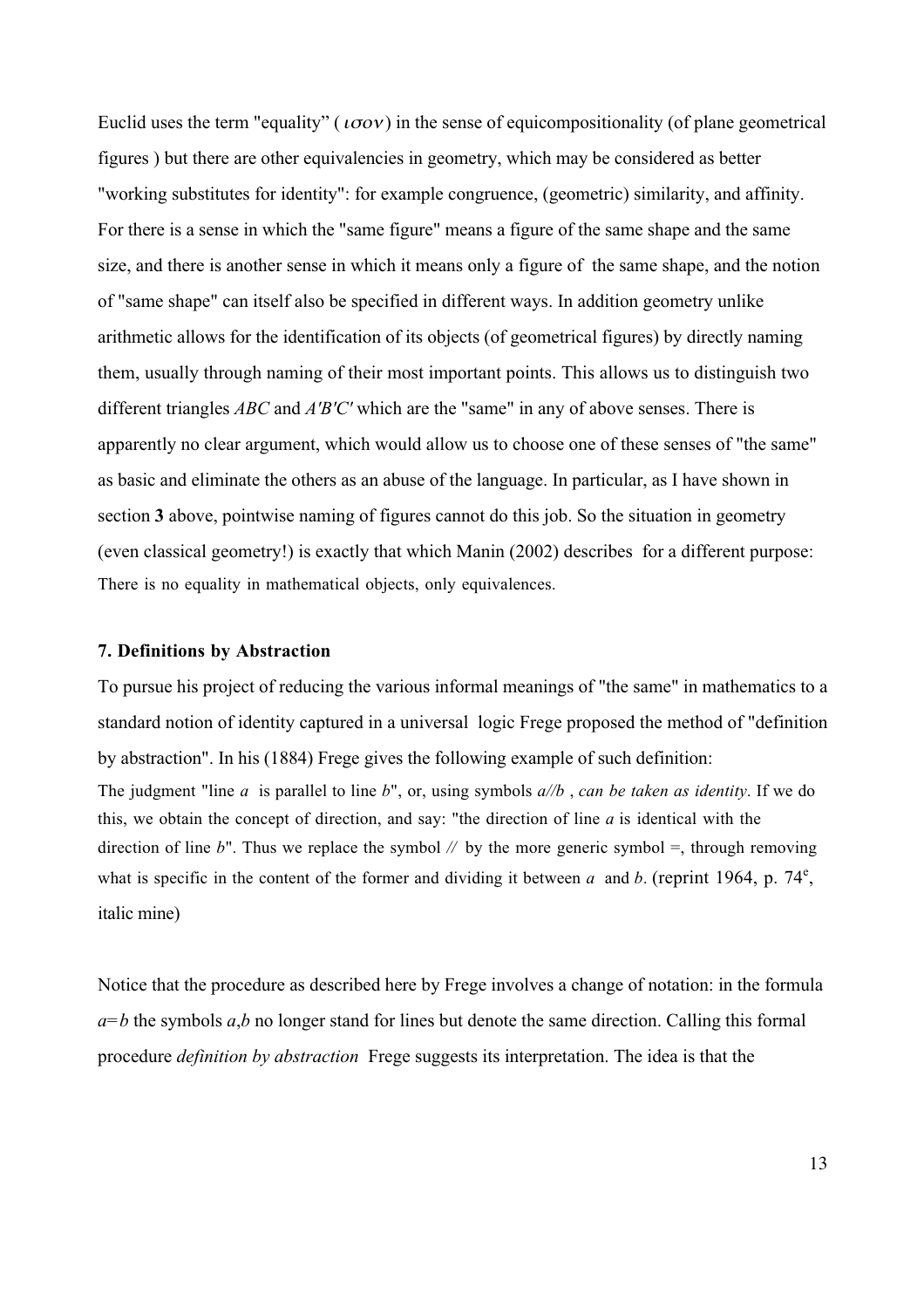procedure picks out a property common to all members of a given equivalence class. In section **11** I shall show that this procedure can be interpreted differently.

As our earlier quotations from Frege (1884) clearly show, in treating an equivalence *E* "as identity" Frege does not mean to replace identity by something else. He aims at the exact opposite: to introduce identity where mathematicians usually use only equivalencies. Definition by abstraction is problematic from the logical point of view<sup>15</sup>. But I want to stress a different point. Even if definition by abstraction were justified logically it would not provide what a mathematician normally looks for. Frege's "direction" (not to be confused with orientation!) is hardly an interesting mathematical notion; this concept might play at most an auxiliary role in geometry and can easily be dispensed with. The idea of a *family* of parallel lines does the same job as Frege's abstract direction but is more convenient and more intuitive. Similarly it is more convenient to think of a natural number as a family of equal "doubles" rather than a unique abstract object. Such abstract numbers would be much like Plato's ideal numbers. Plato certainly had a point in arguing that such things do not belong to mathematics! Frege would most likely answer that the question of convenience does not matter because his proposal is logically justified and the more traditional mathematical practice and parlance is not. An argument justifying that traditional and convenient practice is given in section **9** below.

#### **8. Relative Identity**

 $\overline{a}$ 

The Theory of Relative Identity is a logical innovation due to Geach (1972, ch.7) motivated by the same sort of mathematical examples as Frege's definition by abstraction. Like Frege Geach seeks to give a logical sense to mathematical talk "up to" a given equivalence E through replacing E by identity but unlike Frege he purports, in doing so, to avoid the introduction of new abstract objects (which in his view causes unnecessary ontological inflation). The price for the ontological parsimony is Geach's repudiation of Frege's principle of a unique and absolute identity for the objects in the domain over which quantified variables range. According to Geach things can be same in one way while differing in others. For example two printed letters *aa* are *same as a type*

<sup>&</sup>lt;sup>15</sup> See Scholz&Schweitzer (1935) for a historical survey and further references.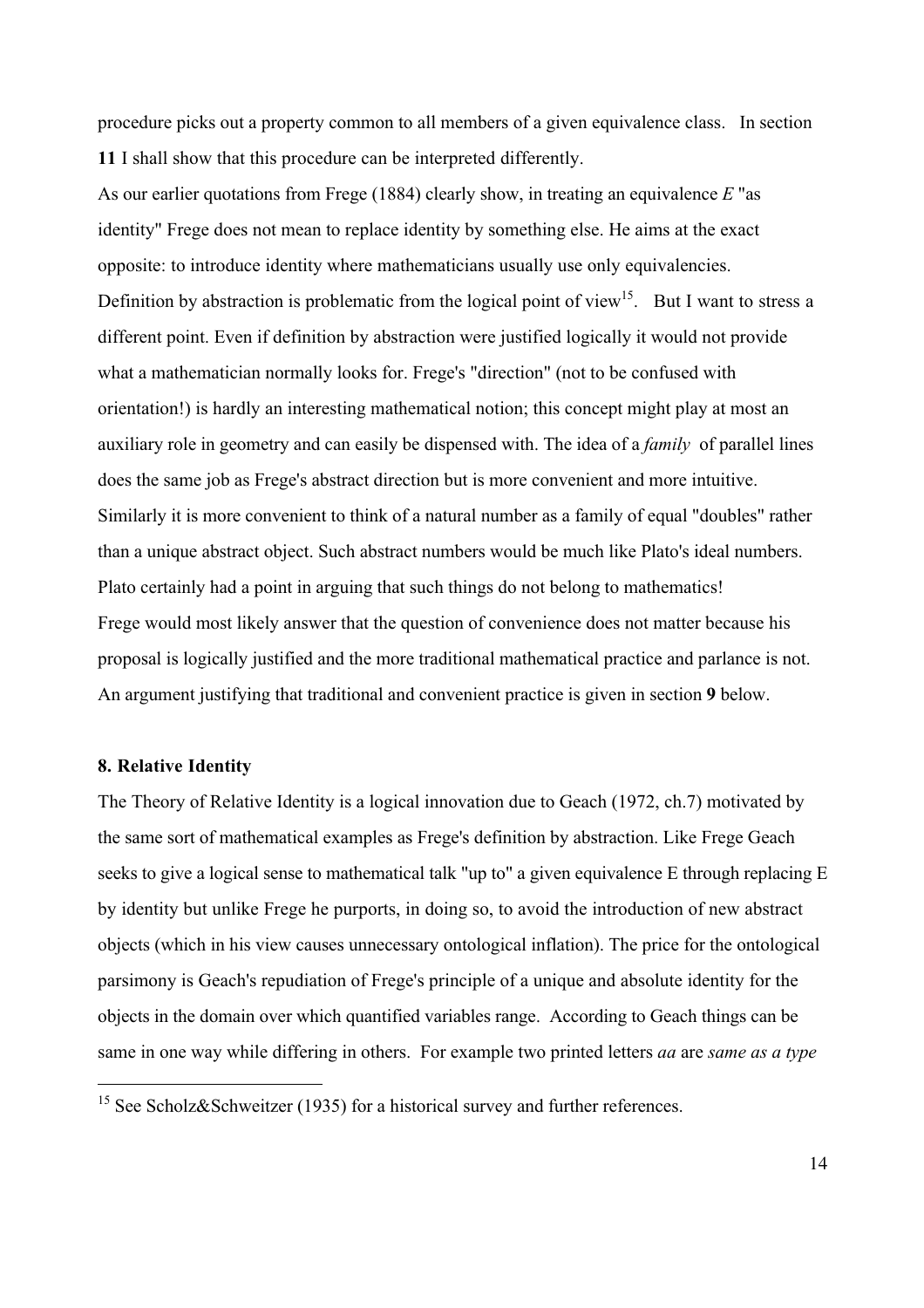but different *as tokens*. In Geach's view this distinction does not commit us to *a*-tokens and *a*types as entities but presents two different ways of describing the same reality. The unspecified (or "absolute" in Geach's terminology) notion of identity so important for Frege is in Geach's view is incoherent<sup>16</sup>.

Geach's proposal appears to account better for the way the notion of identity is employed in mathematics since it does not invoke "directions" or other mathematically redundant concepts. It captures particularly well the way the notion of identity is understood in Category theory. According to Baez&Dolan (1998)

In a category, two objects can be "the same in a way" while still being different  $(p.7)$ 

so in Category theory the notion of identity is relative in exactly Geach's sense. But from the logical point of view the notion of relative identity remains highly controversial. Let *x*,*y* be identical in one way but not in another, or in symbols:  $\mathbf{Id}(x,y) \& \neg \mathbf{Id}'(x,y)$ . The intended interpretation assumes that *x* in the left part of the formula and *x* in the right part have the *same* referent, where this last (italicized) *same* apparently expresses absolute not relative identity. So talk of relative identity arguably smuggles in the usual absolute notion of identity anyway. If so, there seems good reason to take a standard line and reserve the term "identity" for absolute identity.

We see that Plato, Frege and Geach propose three different views of identity in mathematics. Plato notes that the sense of "the same" as applied to mathematical objects and to the *ideas* is different: properly speaking, sameness (identity) applies only to ideas while in mathematics sameness means equality or some other equivalence relation. Although Plato certainly recognizes essential links between mathematical objects and Ideas (recall the "ideal numbers") he keeps the two domains apart. Unlike Plato Frege supposes that identity is a purely logical and domainindependent notion, which mathematicians must rely upon in order to talk about the sameness or difference of mathematical objects, or any other kind at all. Geach's proposal has the opposite aim: to provide a logical justification for the way of thinking about the (relativized) notions of

 $16$  For recent discussion see Deutsch (2002)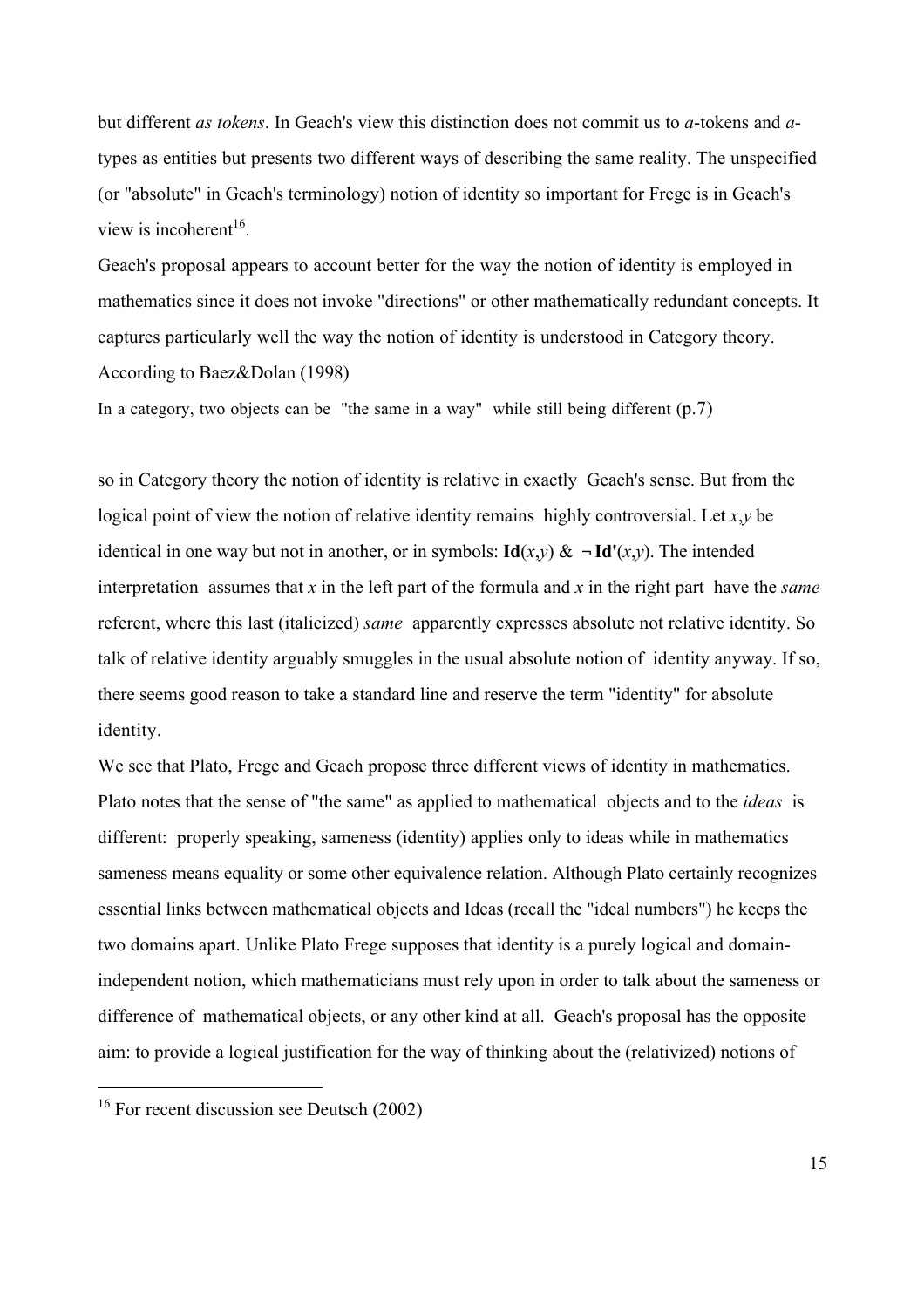sameness and difference which he takes to be usual in mathematical contexts and then extend it to contexts outside mathematics :

Any equivalence relation ... can be used to specify a criterion of relative identity. The procedure is common enough in mathematics: e.g. there is a certain equivalence relation between ordered pairs of integers by virtue of which we may say that *x* and *y* though distinct ordered pairs, are one and the same rational number. The absolute identity theorist regards this procedure as unrigorous but on a relative identity view it is fully rigorous. (Geach 1972, p.249)

#### **9. Internal Relations**

 $\overline{a}$ 

#### In (1990) Russell writes:

Mr. Bradley has argued much and hotly against the view that relations are ever purely "external". I am not certain whether I understand what he means by this expression but I think I should be retaining his phraseology if I described my view as the view that all relations are external. (p.143)

In arguing that relations are generally speaking *internal* Bradley (1922) means roughly the following: the relata of a given relation generally speaking cannot be thought of independently of each other and of the relation in question. (So relations, if any, such that their relata *can* be thought of independently are *external*<sup>17</sup>.) Bradley makes indeed a stronger claim: Relations exist only in and through a whole, which cannot in the end be resolved into relations and terms. … The opposite view is maintained (as I understand) by Mr. Russell. But for myself, I am unable to find that Mr. Russell has ever really faced this question (1922, p.127)

As we can see each of the two authors admits that he hardly understands arguments of the other. Since Russell's outright rejection of internal relations they have been under great suspicion amongst Analytic philosophers. Today the neglect of internal relations is not only the consequence of underlying inclinations in systematic metaphysics but also a matter of available

<sup>&</sup>lt;sup>17</sup>Notice that there is no duality between external and internal relations since internal relations are *not supposed* to be defined independently of their relata (which would be an absurdity). See Hylton (1990)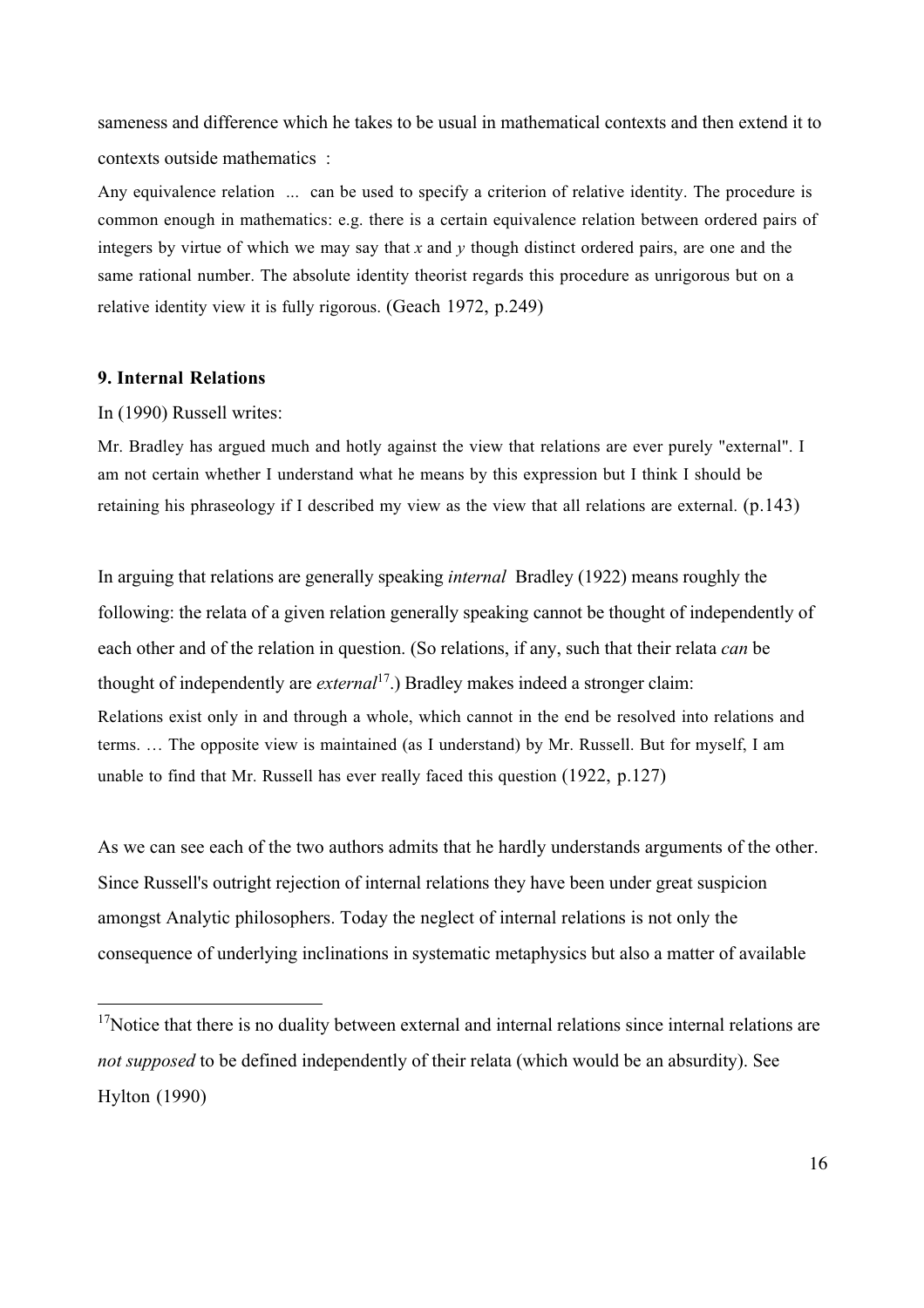logical means. For the main tradition of (modern) logical systems is developed in keeping with Russell's rejection of internal relations, so one may ask whether or not the standard modern notion of n-placed relation as n-placed predicate can be possibly understood as *internal* relation. Let us see. Consider the standard procedure of interpretation of given relation  $\mathbf{R}(x,y)$  in given domain *D*. Here *x*, *y* are logical variables which take their values among members of *D* that is usually thought of as a class of individuals. When *x*,*y* take values *a*,*b* from *D* **R**(*a*,*b*) takes a certain truth value (usually "true" or "false") just like function  $f(x,y)=x+y$  takes value 3 when *x* takes value 1 and  $\gamma$  takes value 2 (and  $+$  is interpreted in the usual way). Noticeably the substitution of *a*, *b* for *x*,*y* is proceeded uniformly for any binary relation and in this sense it doesn't depend on **R**. To put it in other words the substitution is *formal*: one first substitutes *a*,*b* for *x*,*y* and then looks for the true-value of **R(***a*,*b*). So relata *a*,*b* are assumed here independently of **R**. This meshes well with Russell's view according to which all relations are external.

But can  $\mathbf{R}(x,y)$  be possibly understood as internal? Consider relation  $\mathbf{NEXT}(m, n)$  between natural numbers which says that number *m* is followed by number *n*. Arguably natural numbers cannot be correctly thought of without **NEXT**. This means that this relation is internal. But this claim apparently has nothing to do with the order in which **NEXT** is interpreted: nothing prevents one to pick up numbers 1, 2, substitute them for  $m$ ,  $n$  in  $NEXT(m, n)$  and see that  $NEXT(1,2)$  is true. Thus the logical machinery involved here has no bearing on the metaphysical controversy between the external and internal understanding of relations. So given relation  $\mathbf{R}(x,y)$  might be internal as well as external.

However the above argument is not convincing. For it involves interplay between the formal analysis of the concept in question and implicit assumptions made about this concept. As far as we *already know* what are natural numbers then we can claim, of course, that 1 is followed by 2. We can also write down this truth in a more fashionable way as **NEXT**(1, 2). Formal logic is used in this case for description of a ready-made concept. In such a case logic has no bearing on how the concept in question is built, and so it is metaphysically neutral. But when logic is used for *concept-building* like in the case of foundations of mathematics then specific features of logical apparatus get directly involved into emerging concepts. In practice the distinction between the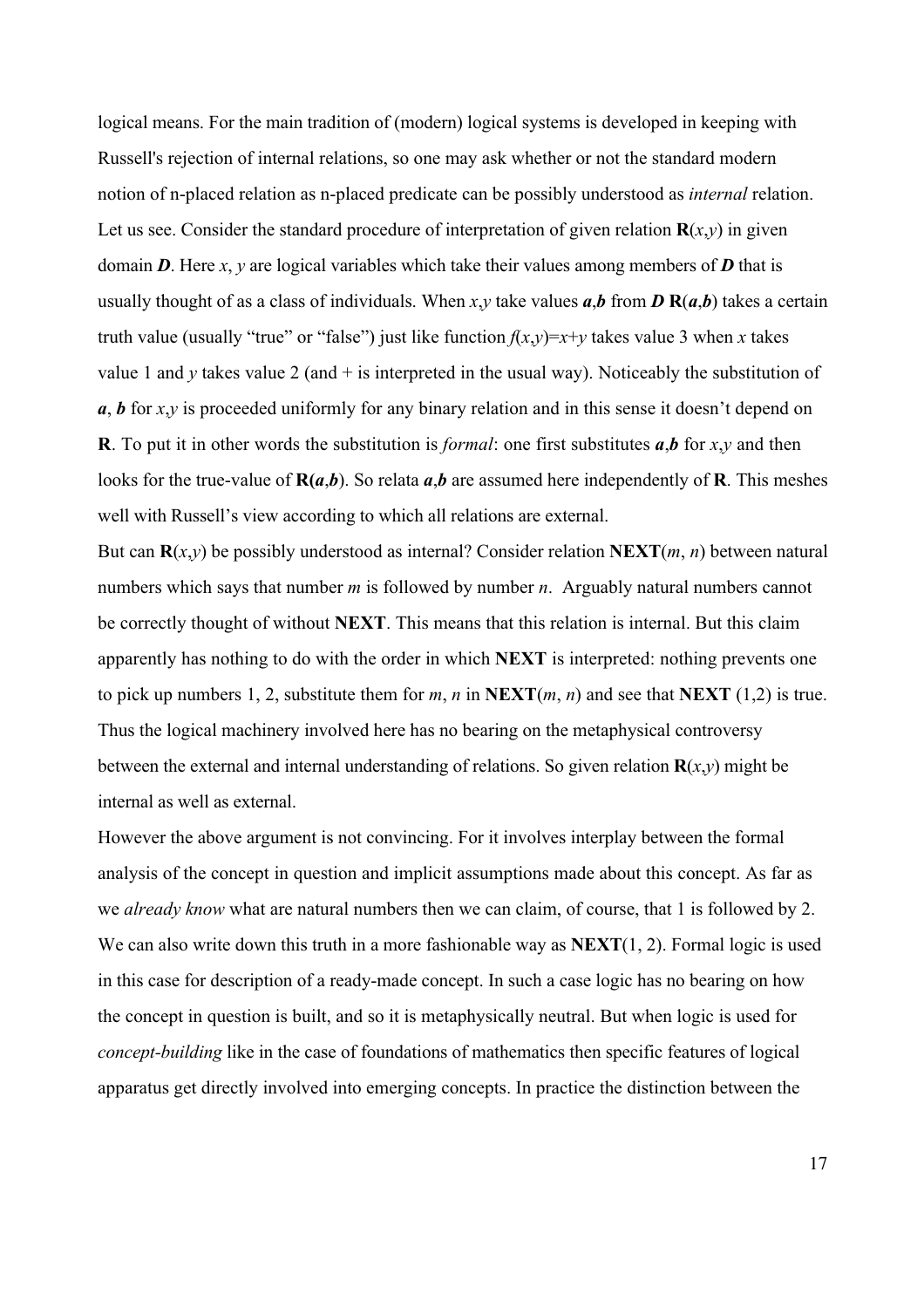two ways of applying logic can hardly be ever made rigidly: the major application of logic is a logical *reconstruction* of given background (in particular of common mathematical practice) but not an external description of ready-made concepts nor creation of new concepts from nothing. Logical reconstruction is making of new concepts from *something*. I will not elaborate this point here and only notice that foundations of mathematics obviously involve concept-building even if it has a descriptive function too (with respect to the common mathematical practice). Is it possible to stipulate the relation **NEXT** between natural numbers *without* assuming a fullfledged notion of natural number in advance? A positive answer is given with Hilbert's axiomatic method. One assumes some *class of individuals N* as domain of binary relation (two-placed predicate) **NEXT**(*m*, *n*), and stipulates certain formal properties of **NEXT** as axioms. The idea is that a system of axioms of this kind will turn abstract individuals into numbers. Or to put it more accurately, elements of given class *N* will be thought of as natural numbers as far as they verify some properly chosen axioms. Think about Peano's arithmetic.

Is this procedure indeed compatible with the internalist account of relations? The answer is not trivial, in my view. On the one hand, there is obvious reason to think of **NEXT** introduced axiomatically as *internal*: unless **NEXT** (with its formal properties) is taken into account elements of *N* are thought of as abstract "things" but not as numbers. But on the other hand, the stipulation of relata of **NEXT** as individuals (elements of given class) is incompatible with a strong version of internalism about relations according to which these relata cannot be thought of without its relation at all, not even as abstract "things" without properties. So the standard logical apparatus is indeed incapable to represent relations which are internal in this strong sense. Apparently Bradley defends such a strong version of internalism about relations when he says that "a whole … cannot … be resolved into relations and terms". True, this radical position undermines the very notion of relation, so after all Russell's account of relations should be probably preferred. However Bradley's remark points to a real problem which shows that the notion of relation (or at least in its Russell's restricted version) is far less powerful than it seems. Notice that any axiomatic theory based on relations (for example ZF based on membership) assumes its objects (for example sets) as individuals. However we have seen that the identity of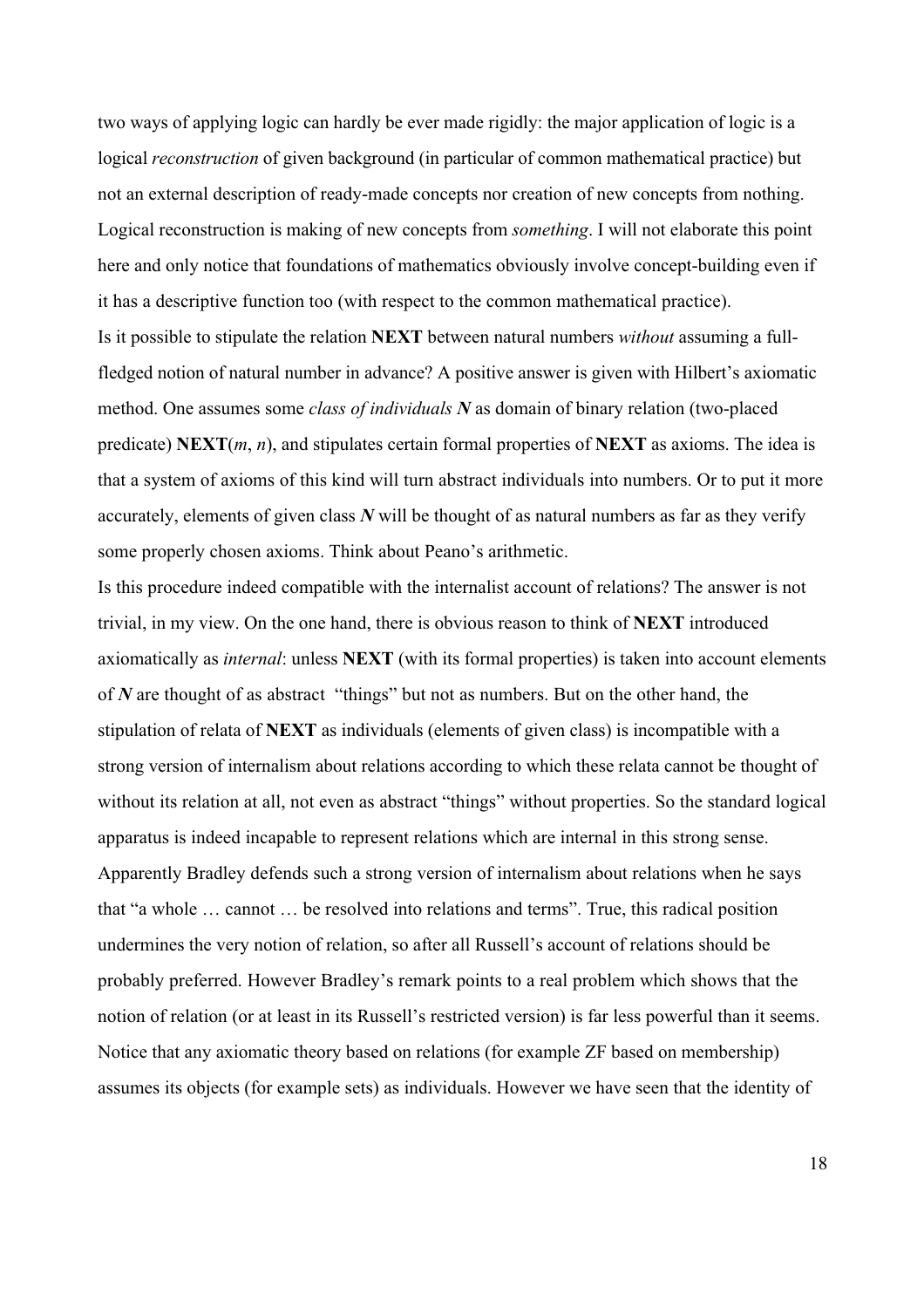basic mathematical objects like points, circles or natural numbers is highly problematic. The blunt stipulation of such things as individuals doesn't resolve the problem but turns it into a new form: given two classes *N* and *N'* (*N'* might be a "copy" of *N*) both satisfying axioms of arithmetic which of the two classes is *the* class of natural numbers? (Benacerraf 1965) I suppose that in order to get a satisfactory solution of the identity problem in mathematics we should give up the idea that mathematical objects always form classes and look for different ways of getting multiple objects into a whole. In the following section I analyze the notion of class and show its limits.

#### **10. Classes**

Sets of chairs or crowds of people are usually considered as a paradigm cases for our thinking about the notion of *many.* There are different examples though. Think about clouds in the sky or waves at see surface. One can always count persons or chairs or at least in principle so. But one can hardly count clouds and waves. The problem is not that they are too many but that there is no definite criterion for distinguishing one from another. Clouds and waves are certainly many but this kind of many is in general not countable. For a mathematical example think about families of equal numbers or of coincident points: the question of the cardinality of such *multiplicities* (to choose a term for *many* with the broadest meaning) is apparently senseless. In what follows I shall specify the sense of "countable" relevant to this context. I shall term the wanted concept *weak countability* in order to avoid confusion with countability in the usual set-theoretic sense. In his (1903), ch. VI ("Classes"), Russell distinguishes between extensional and intensional "genesis of classes": the former proceeds through the "enumeration of terms" while the former proceeds as follows: one takes a predicate  $P(x)$  and considers class  $\{x \mid P(x)\}$  consisting of such *x* that  $P(x)$ . For example class  $\{1,2,3\}$  can be defined either through the direct enumeration of its elements 1,2,3 (extensional genesis) or as the class of natural numbers smaller than 4 (intensional genesis). According to Russell the extensional genesis of classes through enumeration is possible only when the number of elements (terms) is finite. However Russell claims that this constraint is only "practical" and "psychological" but not logical and theoretical. In particular he says: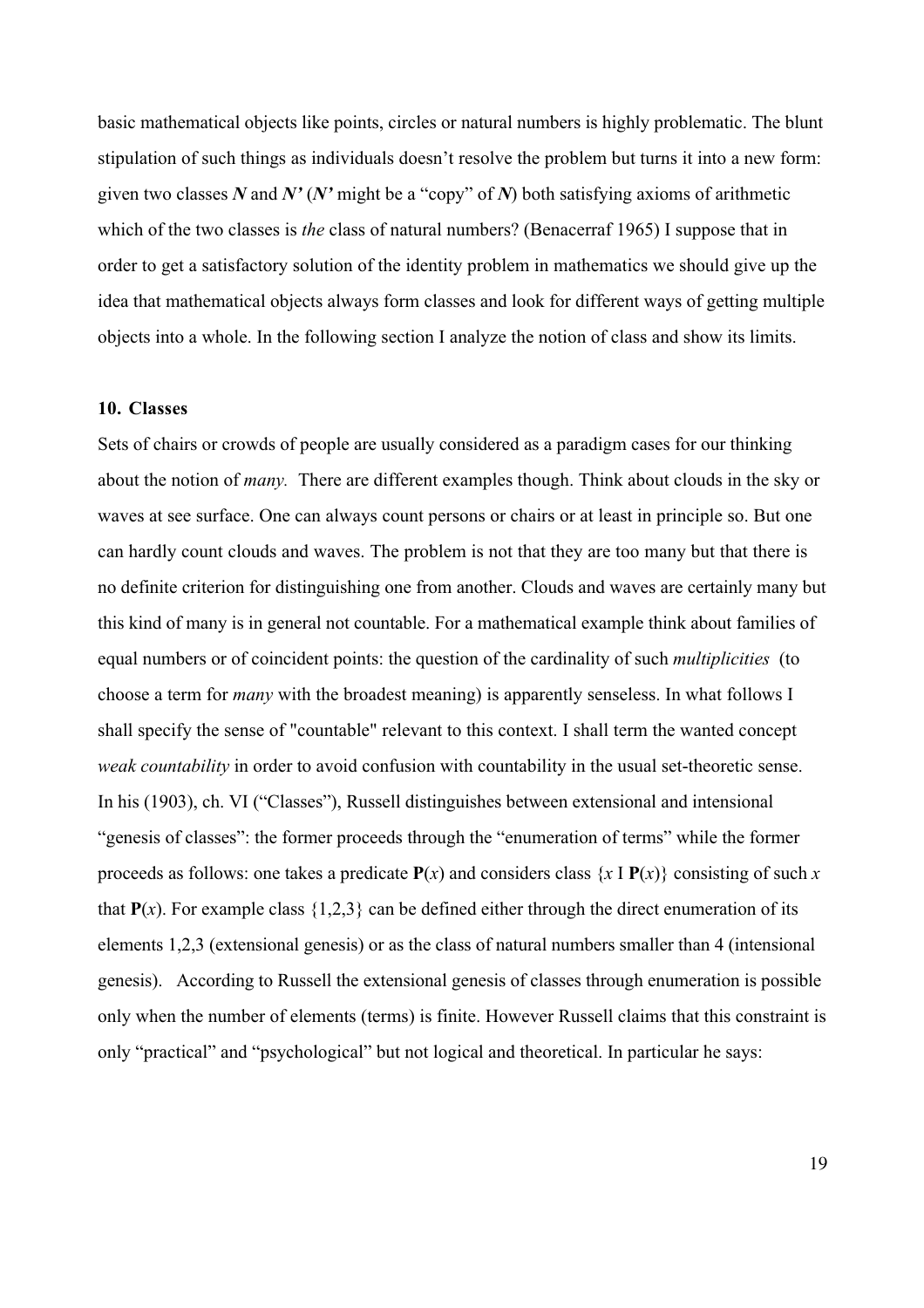… logically, the extensional definition appears to be equally applicable to infinite classes, but practically, if we were to attempt it, Death would cut short our laudable endeavor before it had attained its goal. Logically, therefore, extension and intension seem to be on a par. (1903, p 69)

After claiming the essential equivalence of extensional and intensional viewpoints Russell goes ahead and claims the priority of extension:

A class … is essentially to be interpreted in extension. …. But practically, though not theoretically, this purely extensional method can only be applied to finite classes. … although any symbolic treatment must work largely with class-concepts and intension, classes and extension are logically more fundamental for the principles of Mathematics. (ibid. p.81)

These arguments are not convincing. True, theories often extend domains of possible application of available practical means through relaxing certain constraints. For example, since Ancient times people tend to think about distances between celestial bodies and between pebbles on sand on equal footing. In many cases such theoretical extension works and allows for improvement of existing practical means; in other cases taking practical constrains into theoretical consideration allows for improvement of theories (think about Gauss' work in geodesy which motivated his geometrical discoveries). However I cannot see how this might help to settle the issue of extension and intension. What Russell says about Death is irrelevant: an immortal god would no better succeed to accomplish the task of finishing enumeration of an infinite series than a mortal human because it cannot be possibly finished. So to the contrary of Russell's opinion, the difficulty of the infinite enumeration is not practical nor psychological but certainly theoretical and logical. Russell refers to the mathematical (Cantorian) notion of infinite set but he misses an essential point of Cantor's invention. In his (1883) Cantor says roughly the following. Count 1,2,3,… This counting never ends - not practically nor theoretically - but we may stipulate a new ideal object  $\omega$  as the limit of this process like we stipulate an irrational number as a limit of a series of its rational approximations. Then  $\omega$  can be understood as a number of all (finite) natural numbers, and so the talk about the set of all natural numbers becomes reasonable. Cantor proposes here a specific extension of the usual finitary enumeration, and I don't think that the philosophical distinction between the theory and the practice much clarifies this Cantor's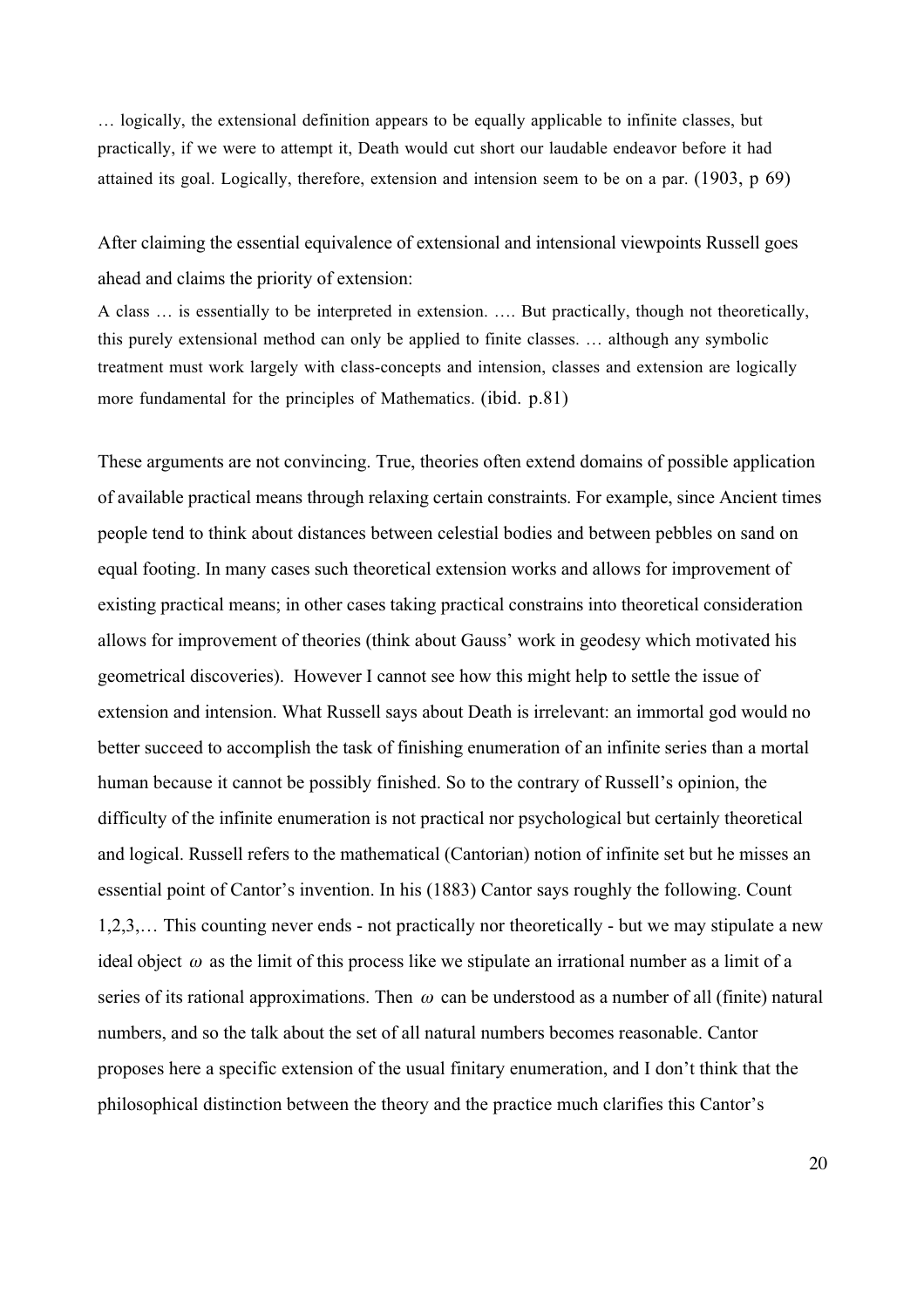proposal. Observe that Cantor's invention has no immediate bearing on the issue of predication, so Russell's idea that a predicate may bring about anything like Cantorian set (remind that Russell doesn't distinguish between sets and classes) is a very strong independent hypothesis. The following development of logic and Set theory imposed well-known constraints upon the use of classes but these commonly accepted constraints, in my view, are not sufficient and somewhat misleading. Set-theoretic "antinomies" including Russell's paradox forced Zermelo (1908) to restrict Russell's "intensive genesis": Zermelo's "Aussonderungsaxiom" allows for "genesis" of set *S* using property **P** only given another set *M* such that **P** is *definite* on *M*, which means that **P** has definite truth-value for every element of *M* (then *S* comprises those elements *x* of *M* for which  $P(x)$  is true). Russell himself completely changes his mind already in (1906a, b) putting forward *No Class Theory* according to which what one needs in logic is only a domain (class?) *U* of individuals but not any further classes constructed out of *U*. In (1908) Russell changes his mind again and puts forward his type theory.

Bernays in his (1958) purports to save Russell's early liberal notion of class through a formal distinction between classes and sets<sup>18</sup>. According to Bernays sets are classes having a specific property of being *individuals*, that is, capable of being elements of other classes. For sets Bernays accepts an improved version of the Aussonderungsaxiom (which he proves as a theorem). However classes in Bernays' view are formed by properties "automatically", so one even doesn't need a quantifier for it and can simply write  $\{x \mid P(x)\}\$  to denote the class of all x such that  $P(x)$  is true (this class can be a set or a proper class dependently on predicate **P**).

Moreover Bernays doesn't exclude the possibility that classes can be produced in other ways not mentioned in his theory:

This point of view suggests also to regard the realm of classes not as fixed domain of individuals but as an open universe, and the rules we shall give for class formation need not to be regarded as limiting the possible formations but as fixing a minimum of admitted processes for class formation. (1958, p. 57)

<sup>&</sup>lt;sup>18</sup> The distinction between proper classes and sets has been introduced earlier by von Neumann. See Fraenkel (1958), p.32-33.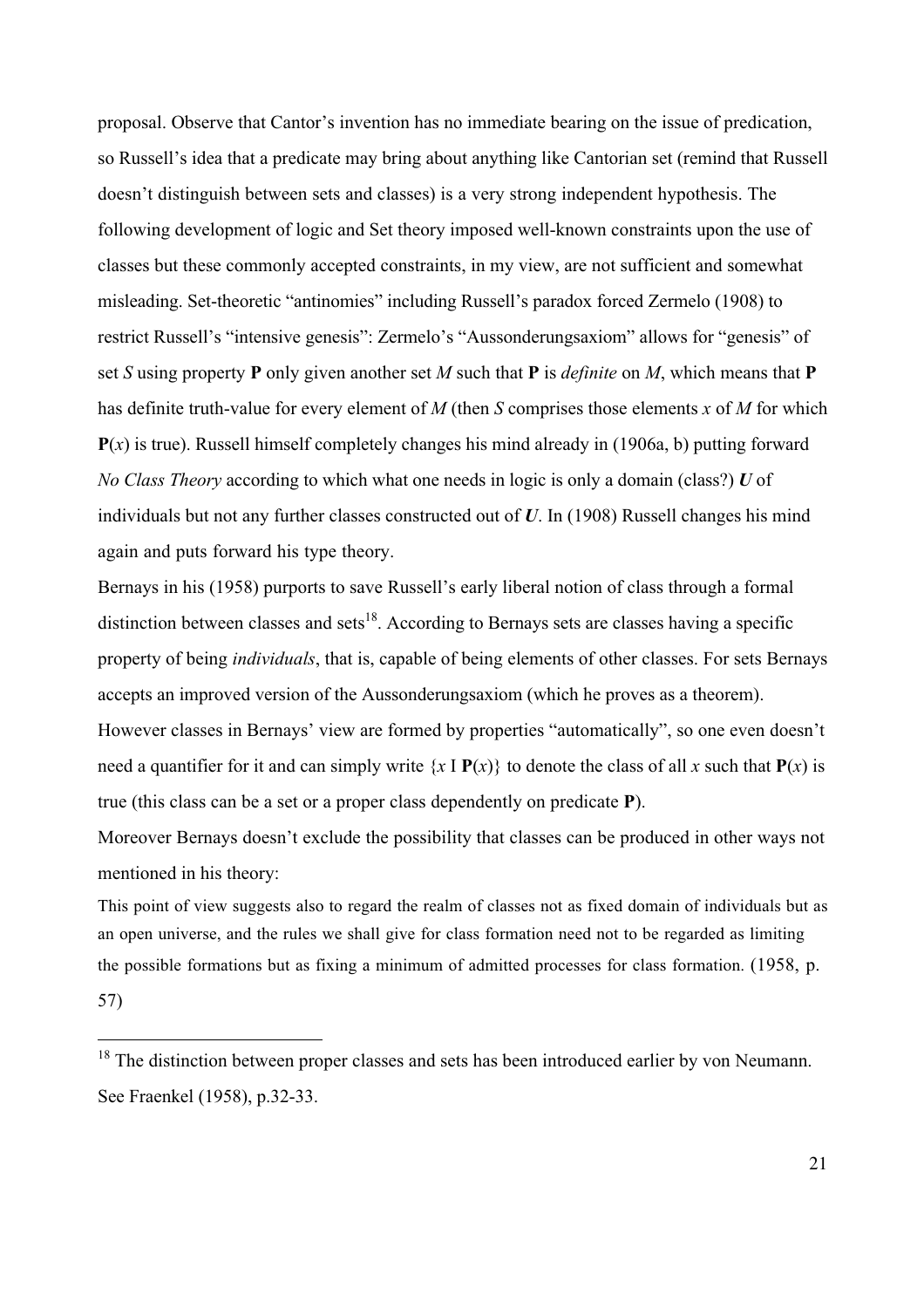Bernays' liberal notion of class remains very popular among mathematicians. People have learnt that the notion of set shouldn't be applied without caution but thanks to Bernays they feel free to talk about classes of anything. This has changed the way of thinking even about elementary mathematical concepts. The idea that the Euclidean plane contains the class of all circles would sound completely weird in the 19<sup>th</sup> century but today's mathematical students usually don't feel any inconvenience about it. In the eyes of many this freedom of thinking about infinite collections ("Cantorian Paradise") is a very important achievement of mathematics of  $20<sup>th</sup>$  century. A standard worry about such extensional representation of mathematical concepts concerns the issue of infinity: why we need such huge collections where we can do well with only few examples? I'm rather sympathetic with the parsimony reason behind this worry but now I want to stress a different point. Another worry concerns the fact that thinking of, say, circles on the Euclidean plane, as forming a class we are obliged to take circles as full-fledged *individuals* with definite identity criteria. But as I have tried to show in the beginning of this paper (section **2**) such criteria are hardly available.

Before I elaborate on this crucial point let me make a methodological remark. When I criticize the class-based representation of mathematical concepts I do *not* assume that there exist the only right way to represent mathematical concepts. I believe that mathematical concepts are exactly what we think about them, and that there is a sense in which the same concepts can be represented differently. The class-based representation is *a* way of thinking about mathematical concepts which proved to be in many ways successful. My critical efforts directed against this approach aim at revealing its hidden assumptions and constraints and at giving place for alternative approaches, which look more promising. When I say "circles are not individuals" I mean that the class-based representation of circles clashes with what people usually think about circles in many standard contexts. I recognize that this clash alone provides no strong argument against the class-based representation: perhaps we should fix the traditional way of thinking about mathematical objects rather than modern formal methods. However in the following sections I shall show that these traditional intuitions support some important contemporary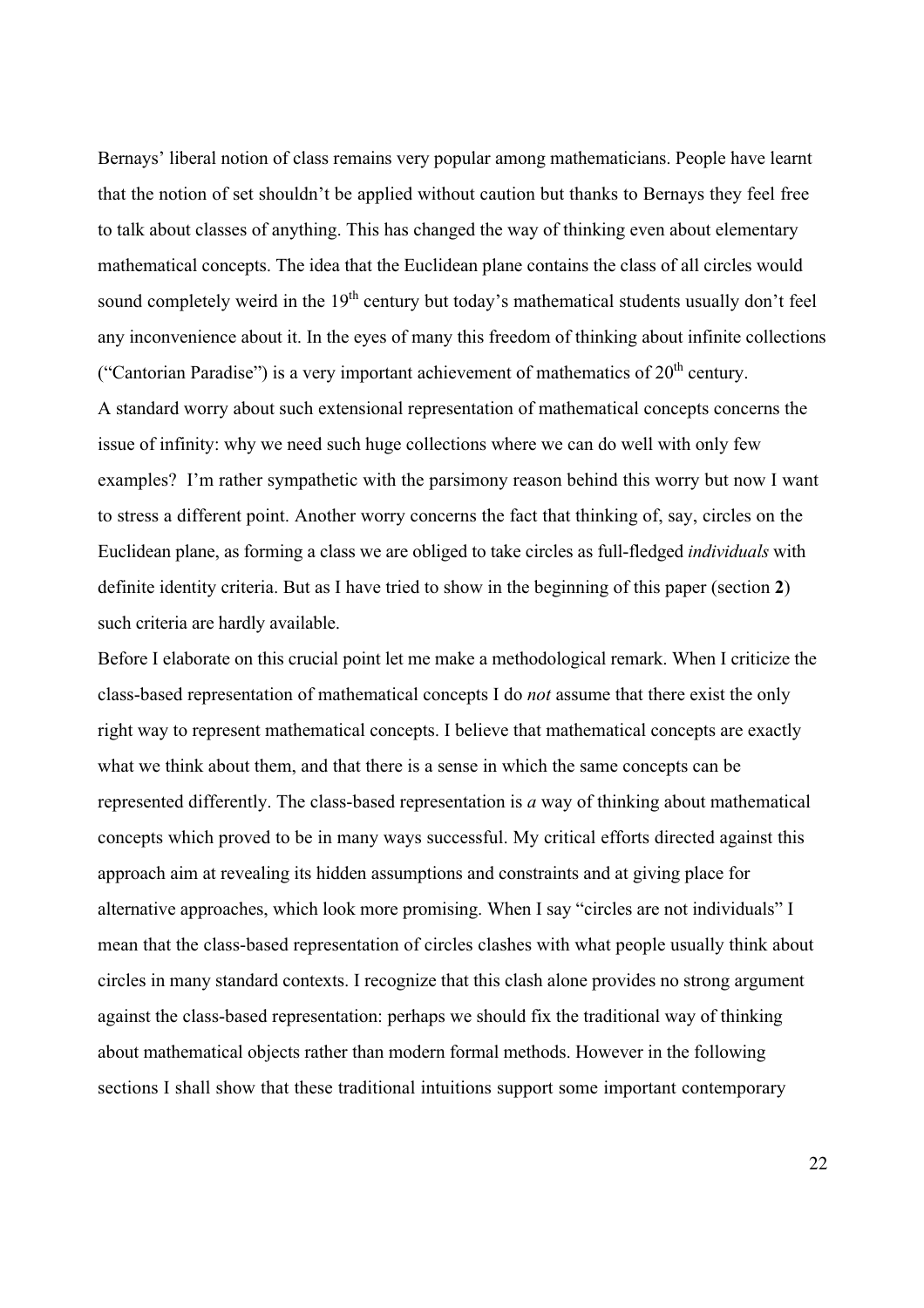mathematical developments, so in order to promote these developments we need to elaborate on these intuitions rather than rule them out.

## **11. Individuals**

 $\overline{a}$ 

Bernays understands the notion of individual in the logical sense as an element of a domain of quantification, that is, an element of some class. The extensionality property of classes (which Russell rightly stresses as indispensable) implies that individuals so understood (elements of classes) must have unproblematic identity criteria. To see this remind how the Axiom of Extensionality is written in ZF:

EXT: ∀*x*∀*y*(∀*z*(*z*∈*x* ↔ *z*∈*y*) → *x*=*y*)

Informally this axiom says that "sets are wholly determined by their elements". Although the identity of sets is introduced in  $ZF$  independently of  $EXT<sup>19</sup>$  the intuitive appeal of this axiom certainly depends of the fact that it can be used for "checking identity": given two sets one can check whether or not they are the same through checking their elements. Remark however that in ZF there is no distinction between sets and elements as different types: elements of sets are also sets. So EXT reduces the question about identity of given pair of sets to the question about identity of some other pairs of sets. If given sets  $x, y$  are infinite then checking the identity  $x=y$ through EXT reduces the problem to checking an infinite number of identities. Prima facie this doesn't look helpful. In fact EXT is helpful for checking identity *x=y only* when the questions about identity of elements of *x*, *y* have obvious answers or at least are easier to answer. If identity of elements of *x*,*y* is just as problematic as identity of *x*,*y* themselves EXT looses all of its appeal.

<sup>19</sup> To make EXT into an instance of Keranen's *identity schema* we need to replace the implication by the biconditional: EXT':  $\forall x \forall y (\forall z (z \in x \leftrightarrow z \in y) \leftrightarrow x = y)$ . EXT' is true in ZF but is not used neither as a definition nor as an axiom for the reason of logical parsimony. In fact ZF allows for another instance of the identity schema obtained from EXT' by the reversal of  $\in$ : INT :  $\forall x \forall y (\forall z (z \in x \leftrightarrow z \in y) \leftrightarrow x = y)$ . Taking INT as giving the sense of identity brings about rather unusual way of thinking about sets, which I developed in my (2003b).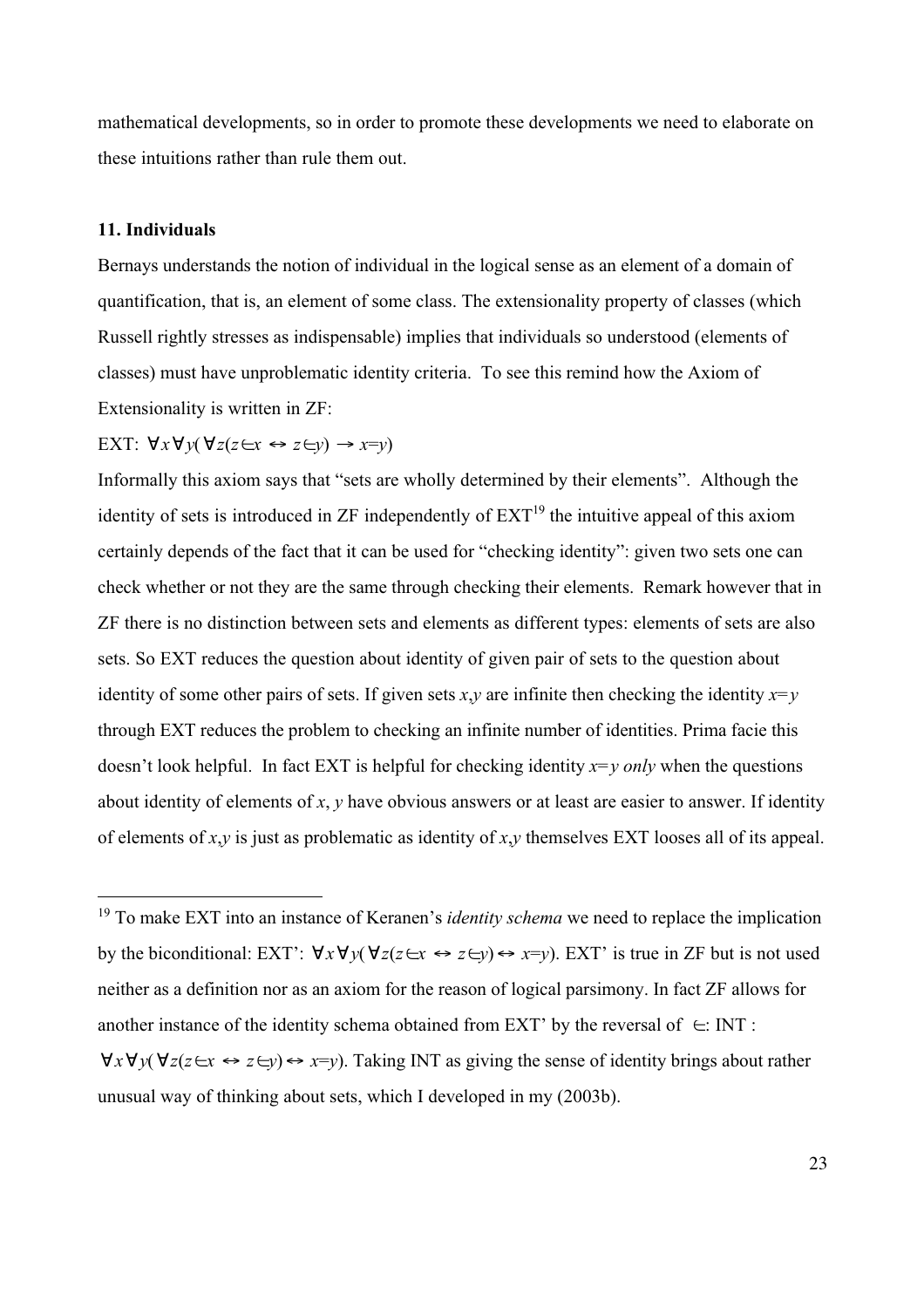In ZF the "identity check" with EXT finishes after a finite number of steps thanks to the Foundation axiom, which forbids chains of the form … ∈*x*∈*y*∈*z*…. infinite to the left and cycles of the form *x*∈*y*∈….∈*x*. So the procedure always ends up with *the* empty set (or should I say with a *copy* of the empty set?). This is hardly what predicts the common intuition about sets based on examples of sets of points and the like<sup>20</sup>.

Bernays assumes the extensionality of classes but in order to avoid quantification over classes he modifies EXT into this open formula

EXTCl : ∀*z*(*z*∈*x* ↔ *z*∈*y*)↔ *x*=*y*

 $\overline{a}$ 

which he uses as the definition of identity (equality) of classes (here *x*,*y* are classes while *z* ranges over sets). So the extensionality of classes in Bernays' account becomes also "automatic" and doesn't require a special axiom. Anyway EXTCl provides classes by definite identity conditions just like sets. However according to Bernays certain classes (proper classes) cannot be elements of other classes. *Why not?* Because it is known that making classes elements of other classes in certain cases leads to contradiction. But this is a mere recognition of the fact but not an explanation of the phenomenon. The colloquial explanation according to which proper classes are "too big" or "over-comprehensive" (by Fraenkel's word in his 1958) for being elements of something bigger (because there is nothing bigger?) certainly cannot be viewed as satisfactory.

<sup>&</sup>lt;sup>20</sup> The fact that all sets in ZF are "made of the empty set" (just like Zermelo's or von Neumann's ordinals) is indeed quite counterintuitive. This gives reason for introduction of "atoms" (otherwise called *urelements*) which are elements of sets without their own elements but which are, generally speaking, not all identical to each other. The introduction of atoms restricts the extensionality since EXT implies that sets without elements are identical. A way to introduce atoms is to declare them as things of different type than sets, and to make variable *z* in EXT to range over sets *and* atoms while leaving *x*,*y* to range only over sets. In a set theory with atoms the identity checking with the (restricted) extensionality axiom ends up with the question of identity of atoms, so this question must be unproblematic if we want to respect the basic intuition about extensionality.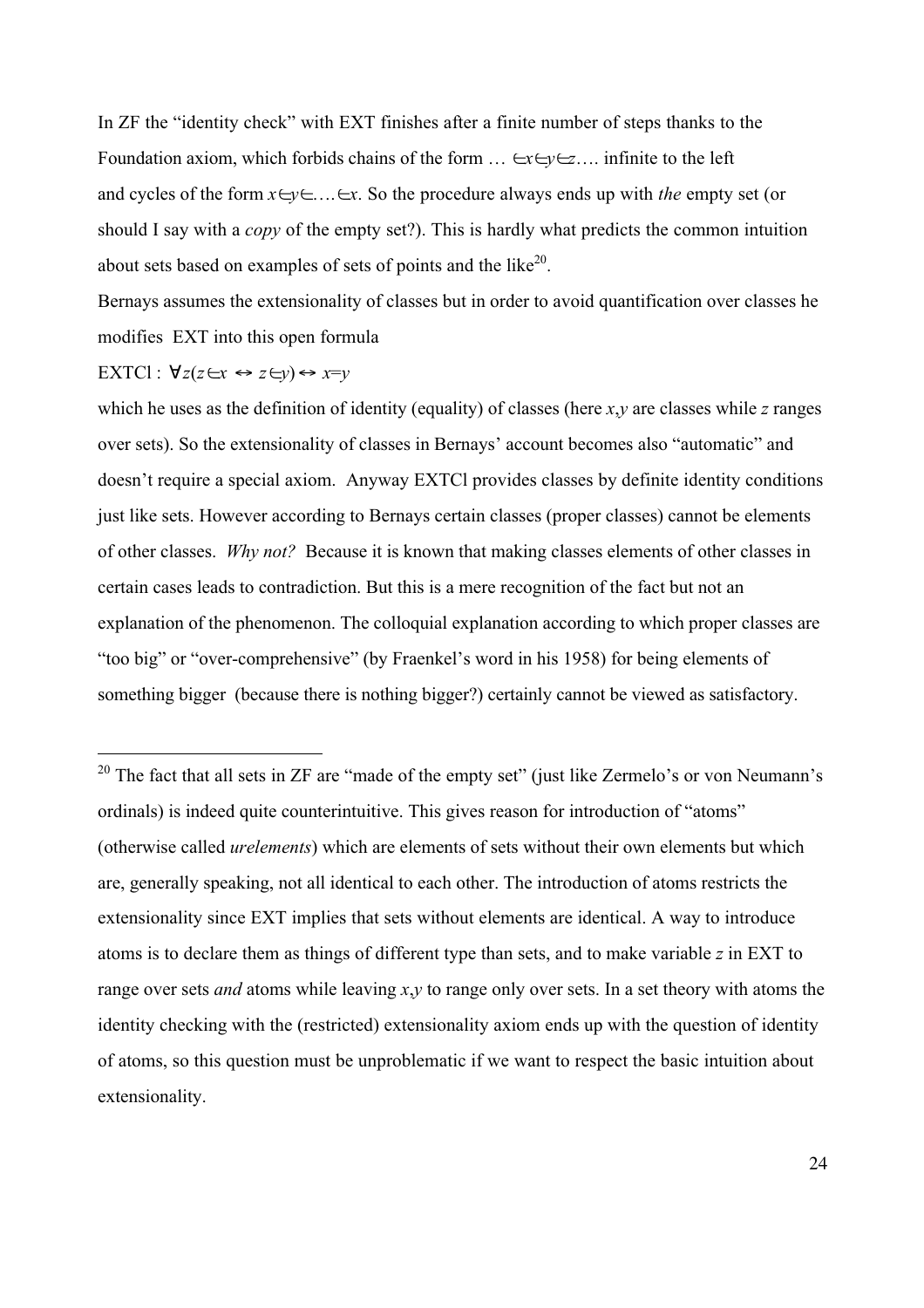Here is my explanation, which implies a substantial revision of Bernays' point of view. I suppose that *multiplicities* like "all sets" cannot be viewed as individuals because *their* elements are not individuals either and hence have no definite identity conditions. Such multiplicities cannot be thought as classes (or as elements of other classes) on the pain of loosing the sense of extensionality. Although we can think about all sets in a way we cannot think of all sets as *individuals*.

I'm not presently prepared to offer a full theory of mathematical individuation but I shall make a hypothesis, which allow me to defend the claim. In the traditional (pre-Cantorian) mathematics the individuation is always finitary and associated with *naming*: one stipulates, for example, points *A*, *B*, *C*,… (some of which might appear to be identical) but not an infinite set of individual points. This doesn't, of course, preclude one of speaking, say, about "any point of given line"; the difference with the modern point of view is that this expression doesn't commit one to an infinite set of points. Cantor's notion of infinite set is based on the assumption that individuals can form not only finite but also infinite collections. In other words he assumes that thinking about *all* points of given line we can still think of these points as individuals like *A*, *B*, *C*. Cantor provides the following justification of this view. He shows that a properly generalized procedure of *counting* (enumeration) of elements of given set works in the infinite case too. (This applies to all infinite sets but not only for sets which are countable in the usual technical sense, see about Bernays' Numeration Theorem below.) This doesn't really prove that elements of infinite sets are individuals in precisely the same sense as elements of finite sets like  $\{A, B, C\}$  but this shows that at least one essential feature of finite sets is preserved in the infinite case, namely, the fact that elements of infinite sets may be brought into one-to-one correspondence just like elements of finite sets  $\{A, B, C\}$  and  $\{D, E, F\}$ . This gives indeed a reason to think of elements of infinite sets as individuals by analogy with the finite case.

I shall call multiplicities having a cardinality *weakly countable* and require classes to be weakly countable. Given this additional requirement for classes I shall call elements of given class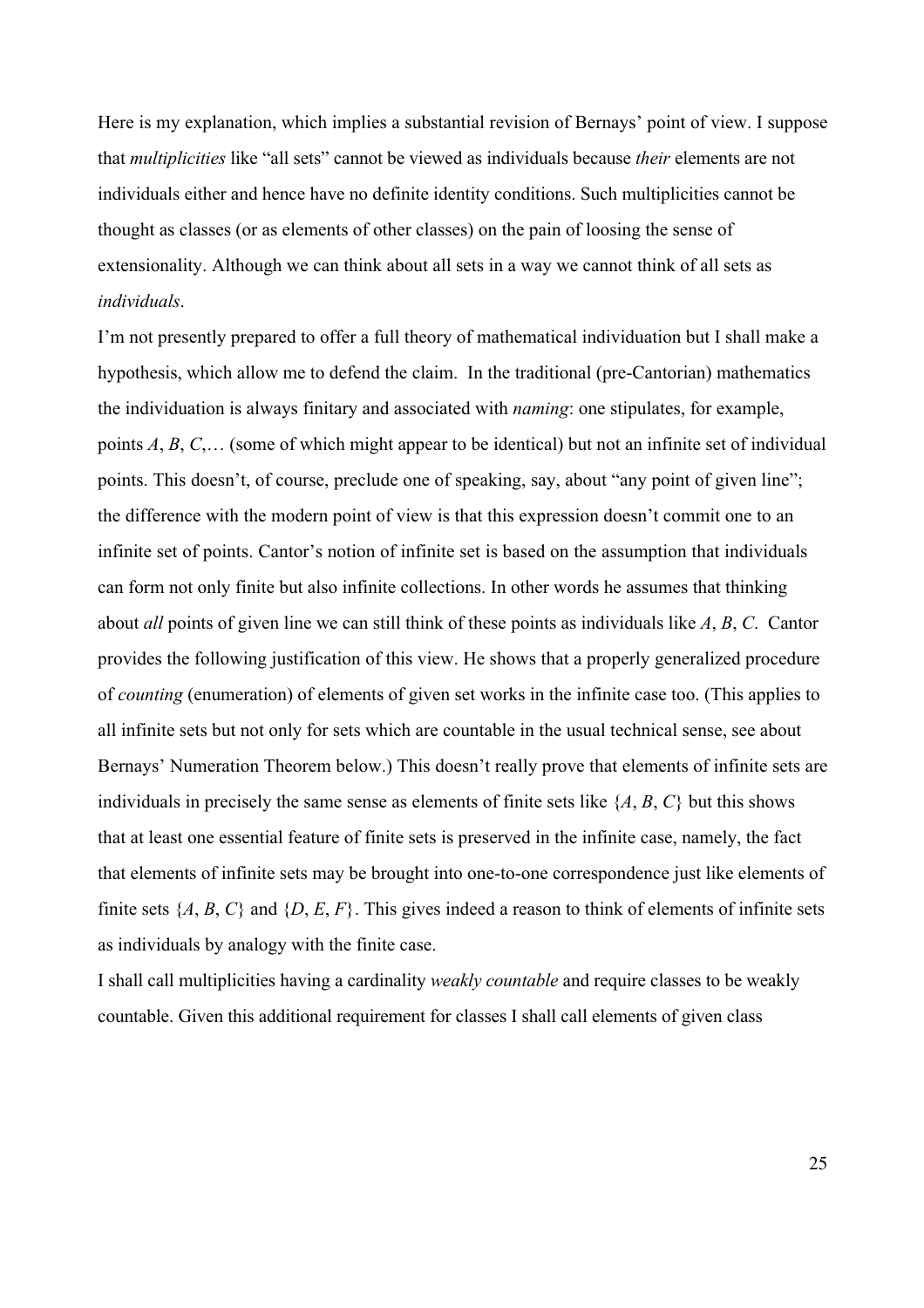*individuals*. Thus my hypothesis is that weak countability implies (at least a weak form of) individuation $21$ .

This hypothesis is in accord with Russell's point that all classes are in a certain sense "denumerable". Unlike Russell Bernays says nothing about enumeration of classes but for sets he proves the *Numeration Theorem* (*ibid.*, p.138) which improves upon Cantor's infinitary "enumeration" in terms of formal rigor and states that every set has a certain cardinality. The theorem doesn't hold for proper classes. Nevertheless Bernays assumes that proper classes consist of well-distinguishable elements, and that the extensionality property holds for proper classes. In my view this assumption is ungrounded. Just like Russell in (1903) he apparently thinks that that a mere predication brings about some sort rudimentary enumeration. I don't think that this is a correct view.

Consider predicate *human* for example. The collective term *humans* unlike *all presently living humans* is not associated with any particular group of people. The expression *all humans* doesn't make much sense unless it is further specified (in any event we cannot count all future generations). Nevertheless we can speak about *humans* as a multiplicity. When we talk about *sets* in mathematics the situation is not different. Multiplicities of all sets or of all singletons don't deserve the name of classes because such multiplicities have no definite cardinalities and hence there is no reason to think of their elements as individuals. (Notice that according to Bernays every set as an element of the class of all sets *is* an individual.) So the problem is not that sets, singletons, etc. are too many but that there is no certain (cardinal) number of such things at all.

Bernays disqualifies Russell's aforementioned definition of cardinal numbers as classes of equivalent sets because he wants them to be sets but not proper classes. He doesn't say explicitly why but apparently he himself has certain misgivings about proper classes and doesn't want to

 $21$  Equating the weak countability with having certain cardinality I take the most liberal attitude possible intended to preserve the whole of Cantorian set theory. More constructively-minded people might prefer to equate the weak countability with the usual countability, or even to insist that infinite enumeration is impossible.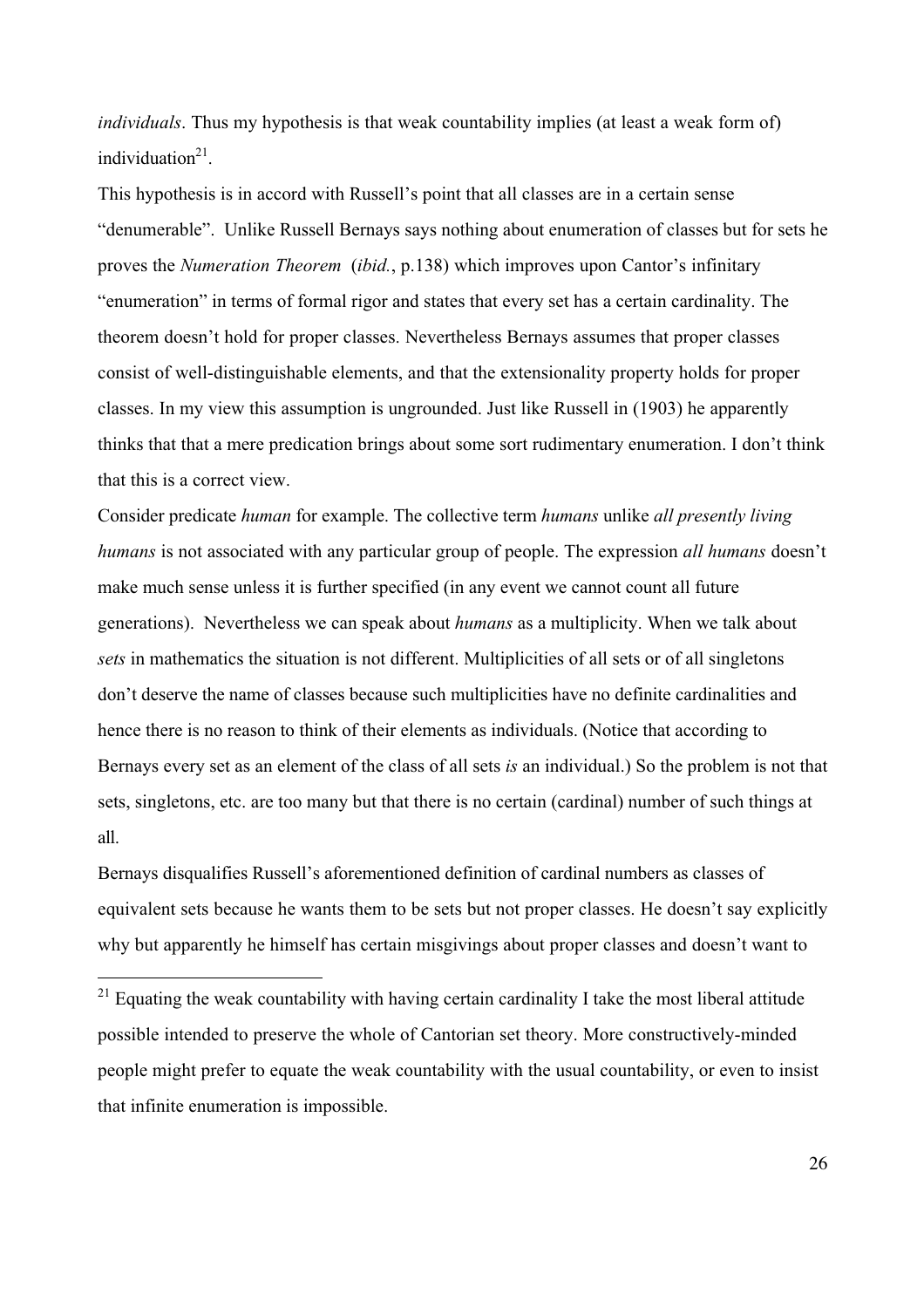see them playing a crucial role in his set theory. So he identifies cardinal numbers with certain ordinals. This technical solution causes Benacerraf's problem already mentioned: why we should call *cardinal number* one particular set of given cardinality rather than another? This kind of definition of cardinal number differs drastically from Frege's and Russell's earlier proposals discussed in section **4**, so what I mention then as a success of their project should be taken with a pinch of salt.

Thus my point is that weak countability required by classes shouldn't be always taken for granted and expected to be found everywhere in mathematics. As the phenomenon of "mathematical doubles" suggests many mathematical objects might be accountable in terms of internal relations (in particular internal equivalences) which don't allow for considering these object as full-fledged independent individuals. Moreover the unique "full-fledged " notion of individual (and hence the unique notion of identity) should be likely given up in favor of various specific structures. (In particular, the kind of individuation implied by the weak countability is obviously weak itself because it allows for arbitrary permutations between "individuals". Given, say, a pair of elements this kind of individuation allows one to say that the elements are indeed two but not to specify which is which.) Such non-standard identity structures can be hardly introduced through standard logico- semantical techniques, which assume the notions of class and logical individual as previously given. Let us look for a different framework.

#### **12. Relations versus Transformations**

The replacement of the equivalence  $x \mathbf{E} y$  by the identity  $x = y$  proposed by Frege allows for a stronger interpretation than Frege gave in his account of abstraction. Namely, **E** can be interpreted as a *reversible transformation*, which turns *x* into *y* and vice versa, and the identity = as identity *through* this transformation. In the case of congruence the transformation is (Euclidean) *motion*: *y* is the *same* object *x* but subject to translation and/or rotation in Euclidean space. Here *x* and *y* are said to be the *same* in the same sense in which, for example, an adult yesterday and today is the same person. So we think here of a given triangle in much the way we think of a *substantial continuant* - as an entity capable changing its states and/or positions. Such a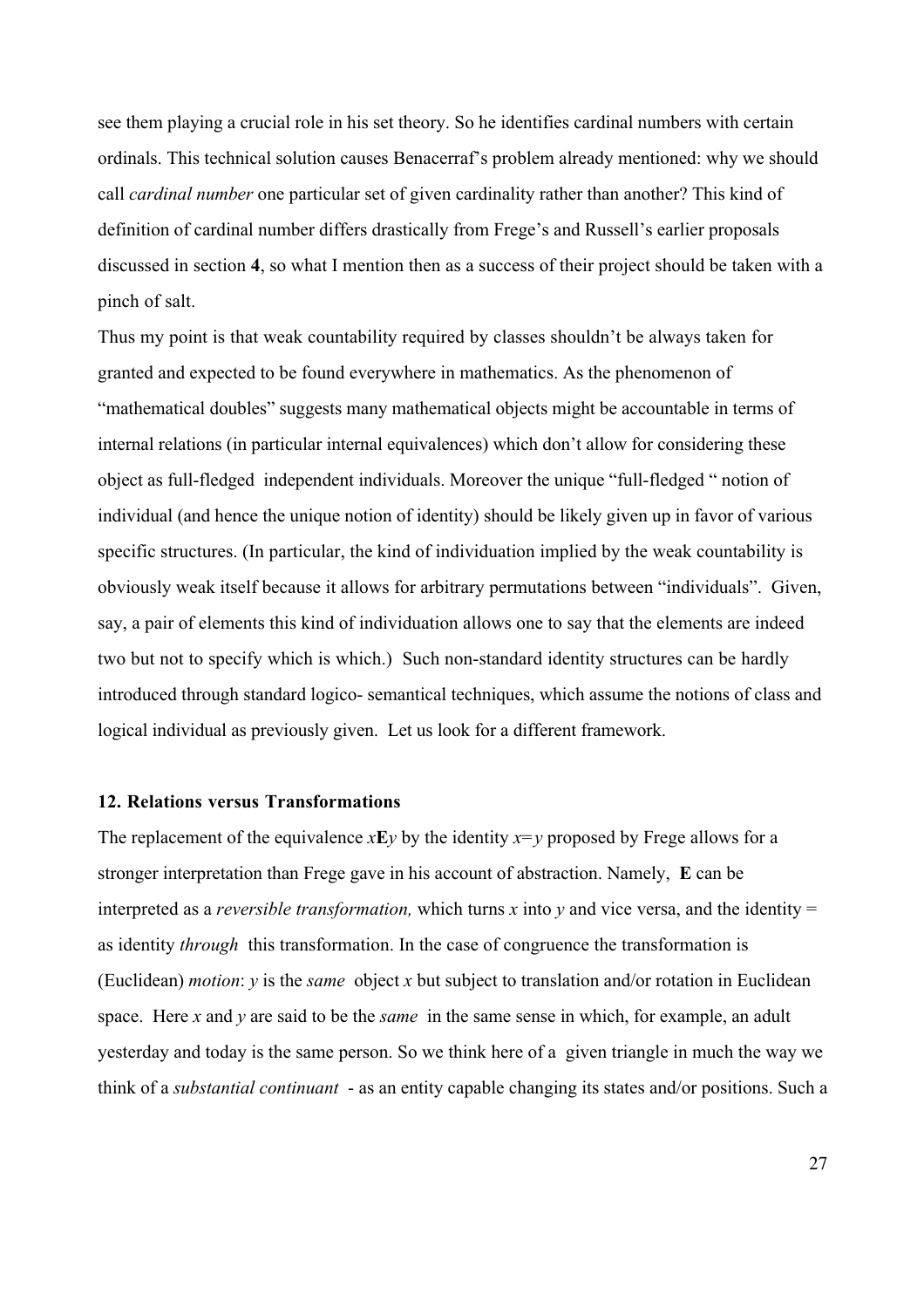"substantialist" interpretation works also for Frege's example of parallel lines. States and positions are *secondary entities* in Aristotle's sense: they exist only in virtue of the (existence of) a substance they are states and positions *of*. To put it in modern terms positions are ontologically *supervenient* upon other entities<sup>22</sup>.

The substantialist reinterpretation of mathematical relations may look like an exercise in oldfashioned metaphysics but it appears surprisingly fruitful from the mathematical point of view. For in mathematics the language of transformations is not formally equivalent to that of relations as one might expect but is actually far richer. Given equivalence *x***E***y* there are, generally speaking, *many* distinguishable transformations turning *x* into *y* while *x***E***y* only says that one such transformation exists. So here the underlying naive metaphysics matters mathematically. The difference becomes particularly evident in the case of (global) reversible transformations of a given geometrical space. In the language of relations the existence of such transformations amounts only to the claim that a given space is equivalent to itself. But in fact such transformations contain the most basic information about the corresponding space. This was first recognized by Klein in (1872) when he formulated a new research program in geometry as follows:

Given a manifold<sup>23</sup> and a group of transformations on it one should investigate the structures on the manifold with respect to those properties that respect the transformations of the group. (p.7)

It is not the notion of a "substantial form" surviving through transformations that is the major issue in the new framework for the study of geometrical structure proposed by Klein. Rather there is something of a different sort, which also remain unchanged through the transformations.

 $^{22}$  For a more up-to-date account of the notion of substance and of identity through change see Wiggins (1980)

 $\overline{a}$ 

<sup>23</sup> "Es ist eine Mannigfaltigkeit und in derselben eine Transformationsgruppe gegeben; man soll die der Manningfaltigkeit angehoergen Gebilde hinsichtlich solcher Eigenshaften untersuchen, die durch die Transformationen der Gruppe nicht geaendert werden." Of course Klein here is not using the term "Mannifaltigkeit" in the technical sense which has become standard today.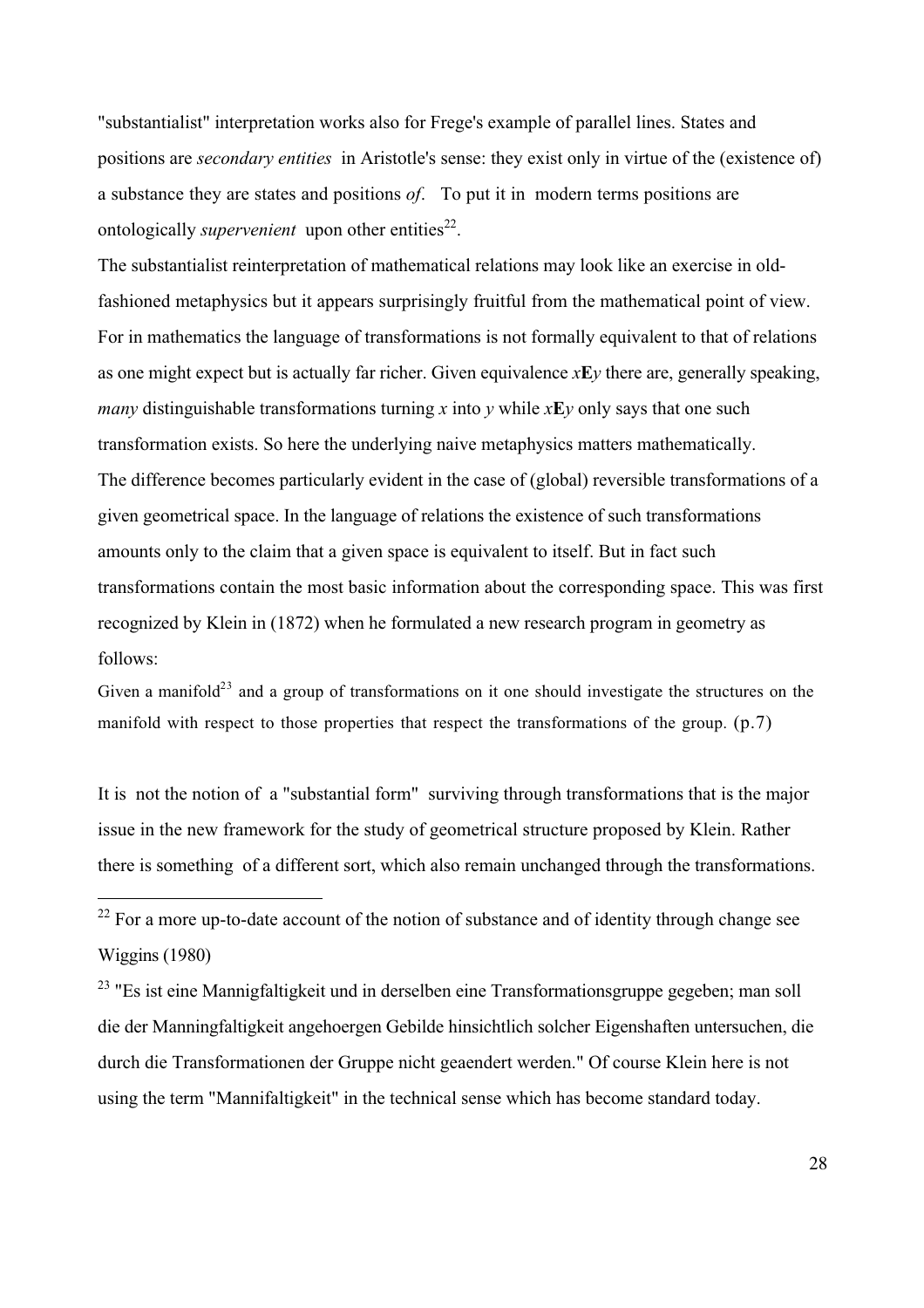That something is the structure(s) or *forms* of the transformations themselves. I refer to the fact that reversible geometrical transformations like Euclidean motions form algebraic *groups* under composition. This fact remains completely hidden from view when one uses the language of relations. Thus the traditional metaphysics of substance and form fulfills a mathematical need which the new Frege-Russell metaphysics does not - whatever might be said in favor of the latter against the former for philosophical reasons.

Let me next specify some terminology, which will be useful for what follows. We have considered three different ways of thinking of what is involved in operating with an (arbitrary) equivalence relation xEy.

1) Extension Consider equivalence classes formed of those things equivalent under the relation **E**

2) Abstraction: Replace the relation  $x \mathbf{E} y$  by identity  $x = y$ , and read  $x, y$  anew as standing for a (relational) property common to all and only members of the same equivalence class under **E**.

3) Substantivation. Think of the given relation as a reversible transformation of relata into each other, and read E as identity *through* this transformation.

In the case of Humean relation **H** one may proceed from 1) to 3) through the following steps. Given certain class of classes  $x, y, \ldots$  equivalent by **H** 

 $\bullet$  think of the one-one correspondences between elements of given classes  $x, y$  as reversible transformations (isomorphisms) *f*,*g*... turning elements of *x* into elements of *y* and conversely (reversibility implies that different elements of *x* turn into different elements of *y* and vice versa $)^{24}$ :

 $24$  Noticeably such a reading is found already in Cantor (1895) where he says: "es verwandelt sich dabai *M* in *N*" to the effect that elements of a source set *M* are replaced one-by-one by elements of an equivalent target set *N*.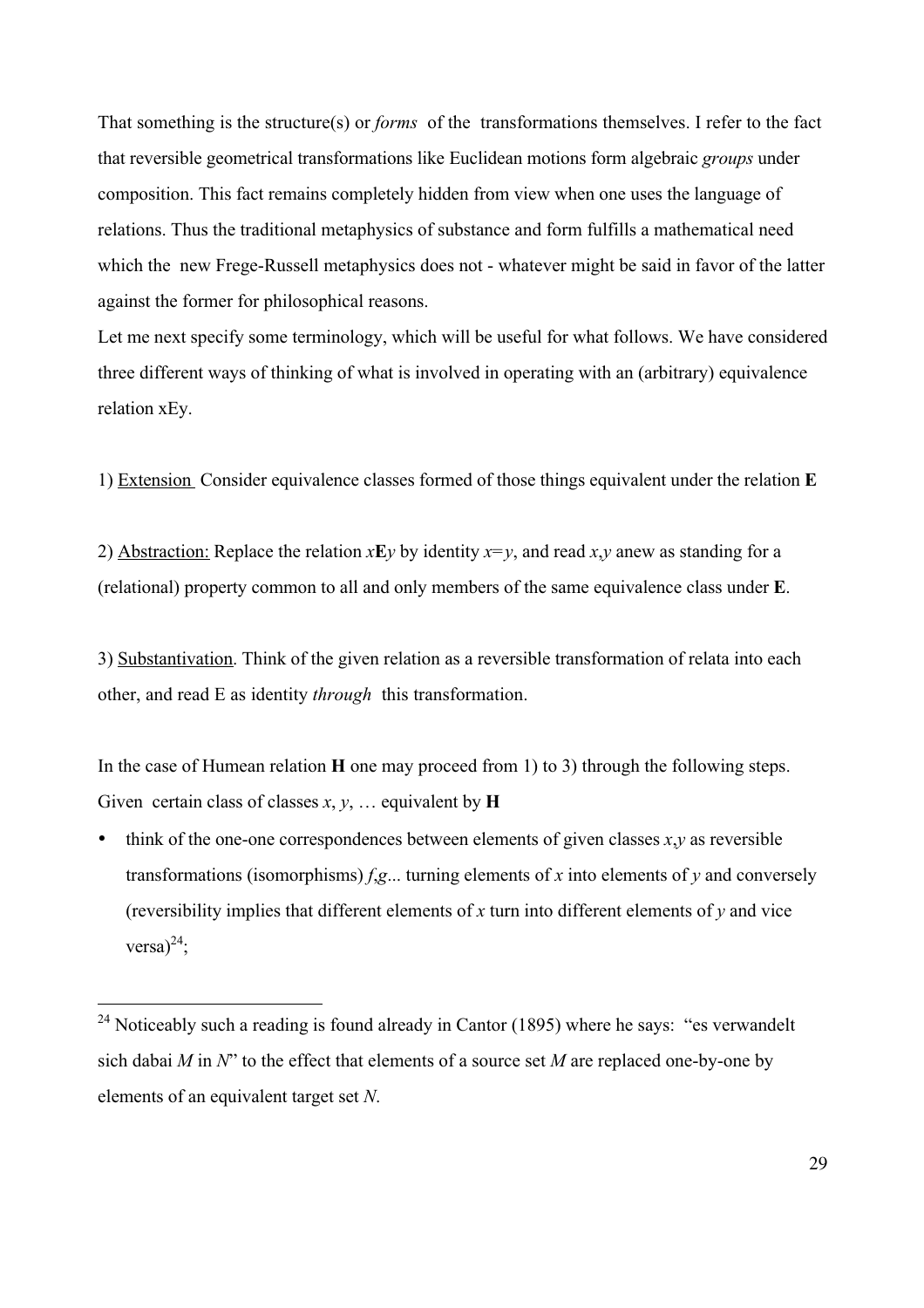- think of  $x$ ,  $y$  as different states of the same underlying substratum  $X$ , and think of (auto)morphisms *f*, *g*,... as changes of *X*;
- similarly identify all classes equivalent to *x* and *y* with *X*.

A non-trivial fact, which makes mathematical sense of this metaphysical exercise, is that the automorphisms of *X* form a group called its permutation group or symmetric group. To see better what we gain and what we might lose in switching from relations to transformations consider the following table:

| <b>Extensional reading</b>                       | Substantional reading                               |
|--------------------------------------------------|-----------------------------------------------------|
| we write $x=y$ for "class x is equivalent        | we write $f: X \rightarrow X$ or simply f for an    |
| (isomorphic) to class $y''$                      | isomorphism from a class $X$ to itself              |
|                                                  | (automorphism)                                      |
| $=$ is an equivalence relation;                  | Automorphisms of $X$ form a group;                  |
| this means that:                                 | this means that:                                    |
| = is transitive: $x=y$ and $y=z$ implies $x=z$ . | given automorphisms $f$ , $g$ there exists a        |
|                                                  | unique automorphism $fg$ resulting from the         |
|                                                  | application of g after $f$ .                        |
| $=$ is reflexive: every class x is isomorphic to | there exist an identity automorphism 1 such         |
| itself: $x=x$                                    | that 1 <i>f</i> = <i>f</i> 1=f for any <i>f</i>     |
| = is symmetric: if $x=y$ then $y=x$              | every atomorphism f has an inverse $f^{-1}$<br>such |
|                                                  | that $ff^{-1} = f^{-1}f = 1$                        |

Comments on the table:

line 1: Classes *x*, *y* from the left column are identified in the right column as explained above.

Notice that  $x=y$  is a *proposition* while  $f: X \rightarrow X$  is a thing, namely a particular morphism

(function). Proposition  $x=y$  *says that* there exists an isomorphism between *x* and *y*, while *f* is such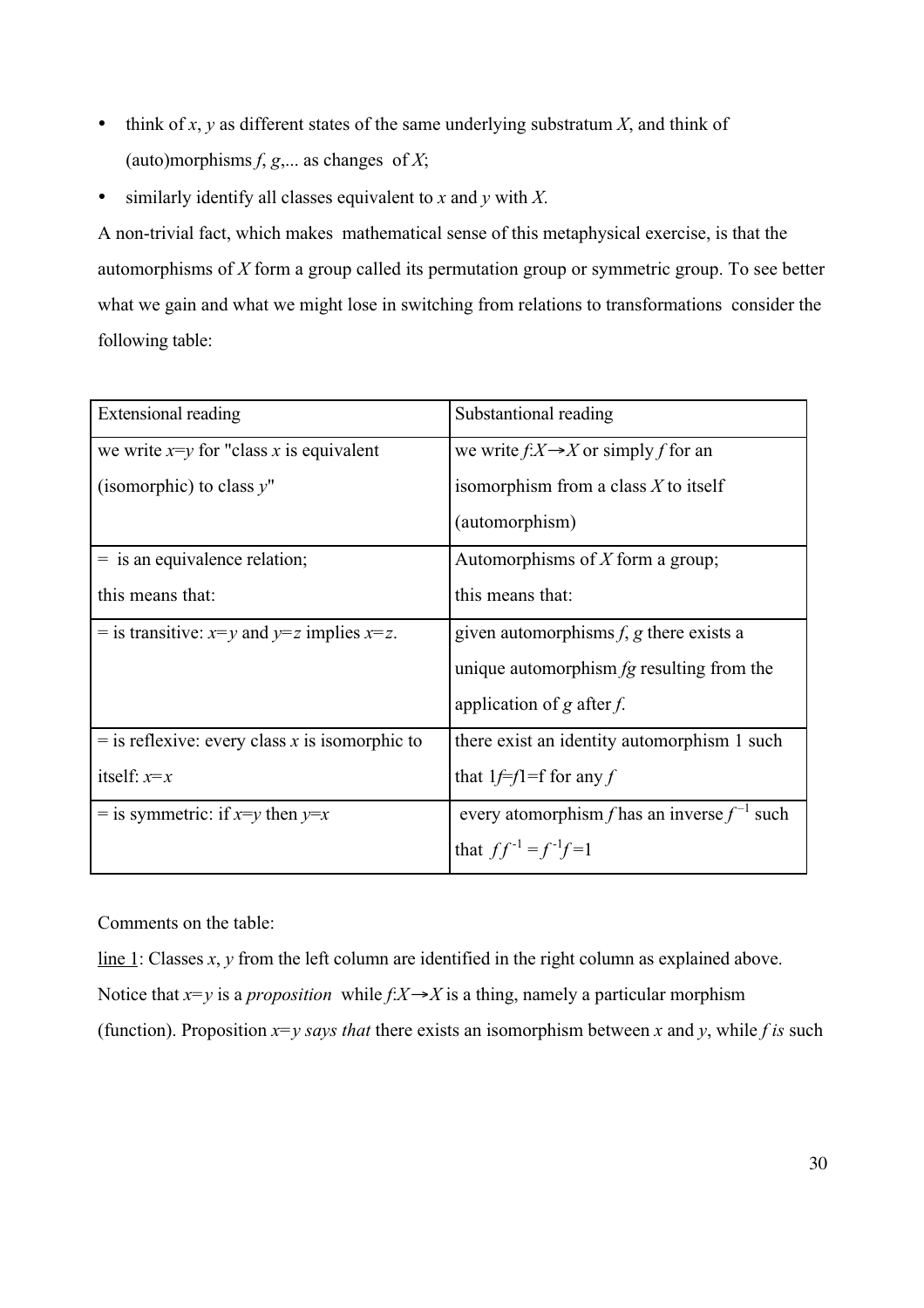an isomorphism. Things contain more information<sup>25</sup> about themselves than mere evidences of their existence. Hence not all available information contained in the right column is contained in the left. However things themselves usually do not tell us anything. Notice that if *x=y* does *not* hold we still have a proposition, which tells us something. Such information cannot be provided by means used in the right column. So the translation between the language of relations and the language of morphisms is not completely transparent here in either direction.

line 3: Transitivity of = does not wholly capture the concept of composition of isomorphisms, in particular it doesn't capture the fact that the composition is unique.

line 4: The reflexivity of  $=$  does not capture at all well the concept of the identity isomorphism, so the "translation" in this line is superficial and even misleading. For the reflexivity does not imply the distinction between identity isomorphisms and other isomorphisms.

line 5: The reversibility of isomorphisms is not wholly captured by the fact that  $=$  is symmetric (notice the reference to the identity in the right column and see the comment about the previous line).

Does the approach outlined above provide any viable alternative to Frege's project of settling the question of identity in mathematics by external logical means? Prima facie it seems that the notion of identity through change (transformation) invoked here remains completely informal and not likely to be helpful in avoiding paradoxes mentioned in section **1**. However I claim we have here a new formal concept of identity as the *unity* of a group of transformations. This group-theoretic notion of identity meshes well with the metaphysical intuition that any changing entity contains a core invariant through changes. Merging equivalence classes *x*, *y*, ... into one "class-substance" *X* indiscriminately, we recover a notion of identity as a particular transformation (and one unique for a given group) which we may speculate is connected with the notion of *repetition<sup>26</sup>*. This group-theoretic identity is obviously relative in Geach's sense (for it depends on the type of

 $25$  I talk about "information" informally here.

<sup>&</sup>lt;sup>26</sup>that is, repetition of the *same* - but here the notion of repetition is thought of as giving meaning to the notion of "the same" rather than the other way round. Cf. Deleuze (1968).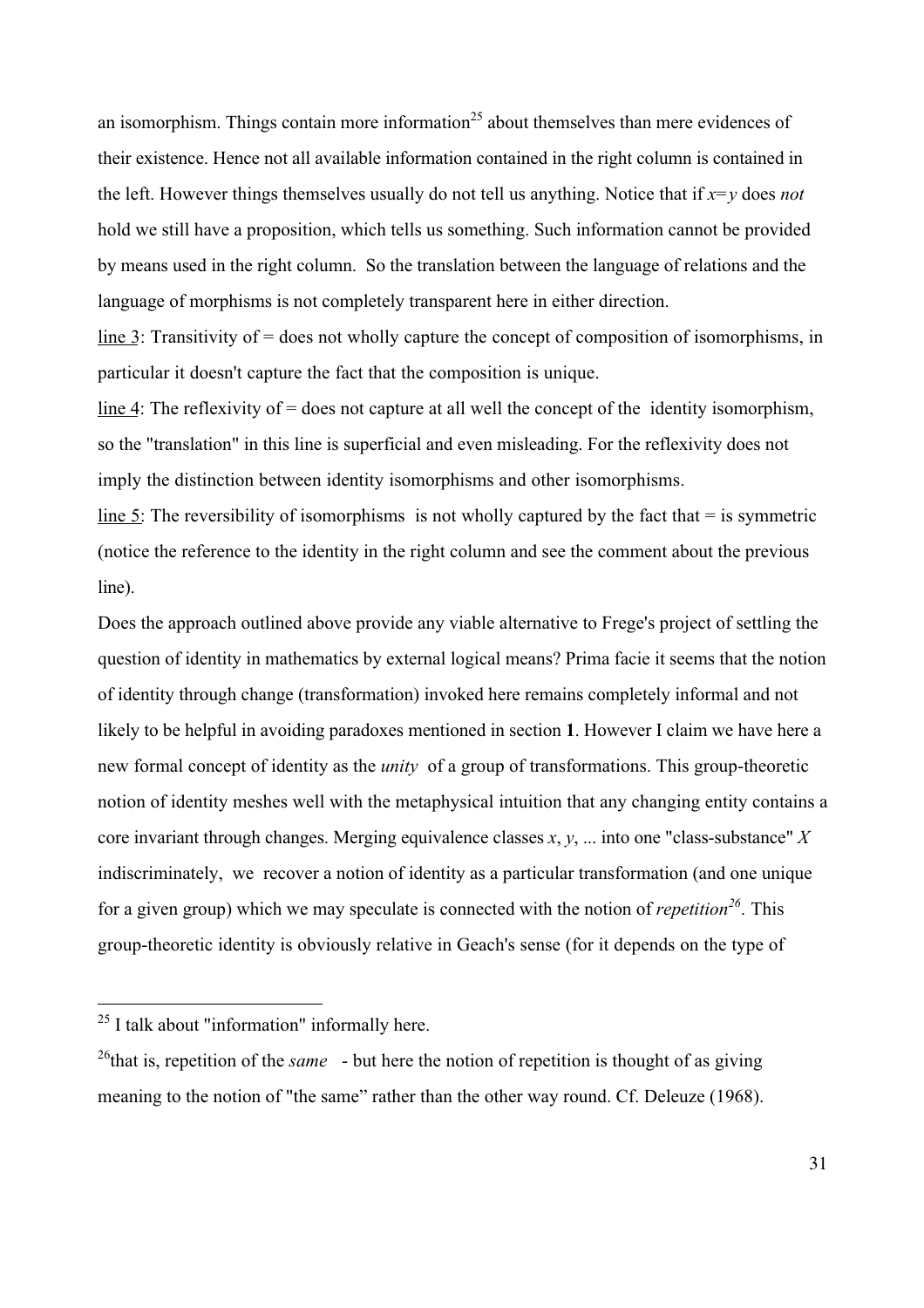transformation involved)<sup>27</sup>. It is not immediately clear whether this group-theoretic identity has anything to do with the logical notion of identity , which was Frege's concern. But at least we get a well-defined identity concept here, and one which makes the metaphysical intuitions behind it precise.

There are at least three objections, which can be brought against the suggestion that we should take this group-theoretic notion of identity as a serious candidate for the philosophical explication of the notion of identity either inside or outside mathematics.

(i) The logical (and metaphysical) notion of identity should apply to the widest possible domain of entities, so one can say which things in a given domain are the same and which differ. But group-theoretic identity corresponds to ("identifies"?) only one object, namely its group.

 (ii) Group-theoretic identity does not allow us to form *propositions* like "*A* is identical to *B*". Generally, the group-theoretic identity 1 like any other element of a given group is a particular mathematical object while identity is a basic logical concept. In the group theory like elsewhere in mathematics the role of logical identity is played by mathematical equality =. For the sake of the argument we can now ignore subtle differences between the logical identity and mathematical equality discussed in the beginning of this paper. Anyway 1 and = have little if anything in common except the common name and some vague metaphysical intuitions behind it. For theoretical reason we need to distinguish the two things sharply and reflect the distinction in the terminology rather then allow ourselves to be led by confusing terms and the vague metaphysics. (iii) In particular the group-theoretic identity like any mathematical object needs certain identity conditions. These identity conditions matter essentially, for example, when one proves the uniqueness of the identity of a given group. Proposition

(\*) there exist 1 such that for any f we have  $1f=f-f$ 

 $27$  So objects can be identical up to a transformation of one type but different up to a transformation of a different type.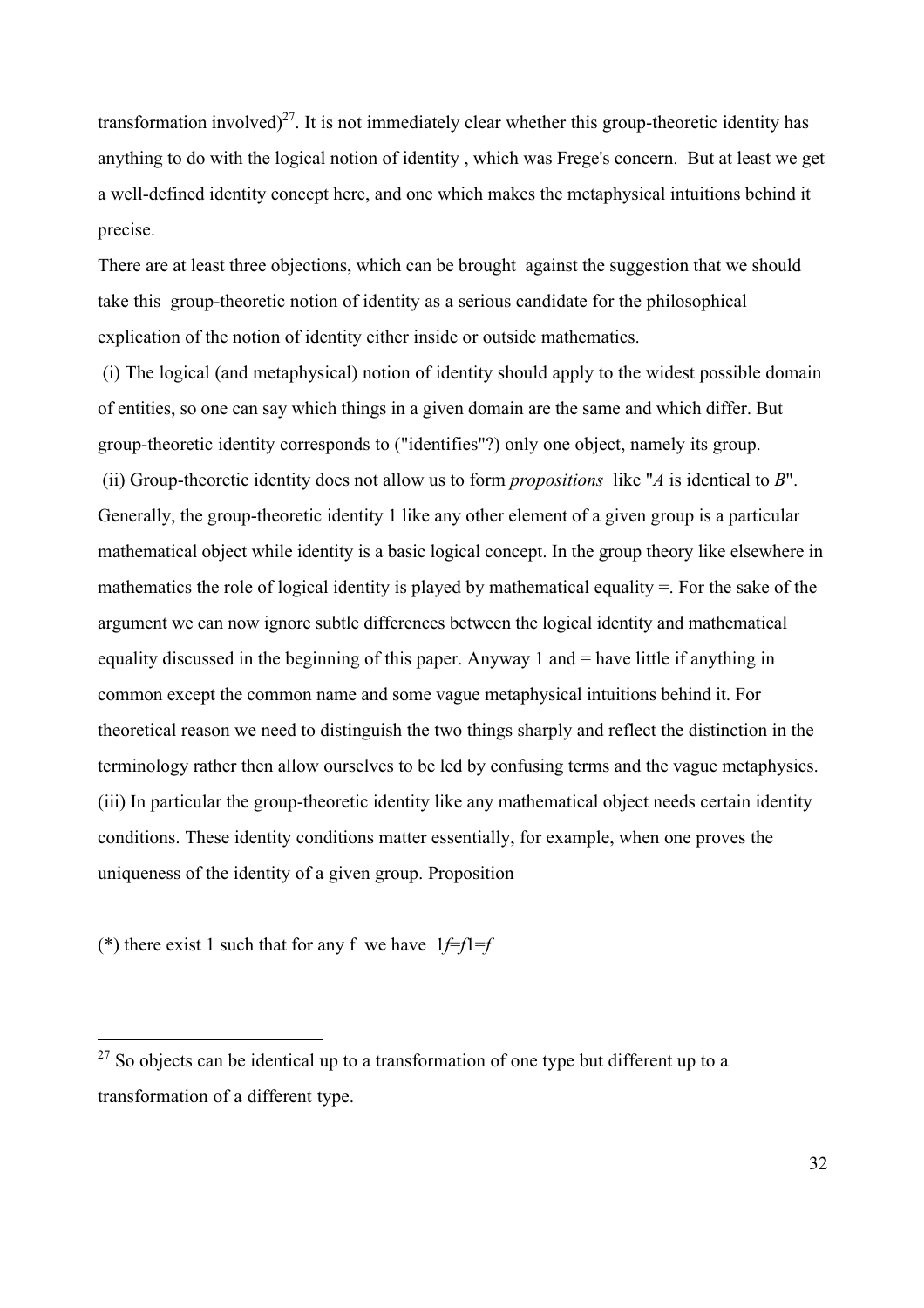defines the group-theoretic identity 1 taking the logical identity = for granted. Hence one needs a prior logical notion of identity to cope with the group-theoretic notion of identity, so no way the latter can be a candidate for the normalization or mathematical explication of the more general notion.

In what follows we will see that these problems can be partly fixed through generalizing the concept of group up to that of *category*.

### **13. How to Think Circle?**

In this section I shall summarize what has been already said using an elementary example which later will also help me to introduce categories.

Consider a circle:



Fig.3

How many things are shown at the picture? We may distinguish at least these two: the general concept of circle *GC* and its instantiation *C*. (Arguably *GC* is shown here *through C*.) Alternatively one may distinguish between circle as a type and *C* as a token of this type (see section **3)**. A different analysis of the same basic situation involves the notions of predicate and individual: think of *GC* as property (one-place predicate) *PC*(*x*) and of *C* as individual *IC* such that *PC*(*IC*) is true. The "general" character of the concept amounts to the fact that there exist other circles than *C*. This leaves one with a frustrating feeling that there is always something more in the concept than one finds in available instantiations: whatever (finite) number of instantiations one gets some others still remain possible. The Cantorian revolution allows one to overcome this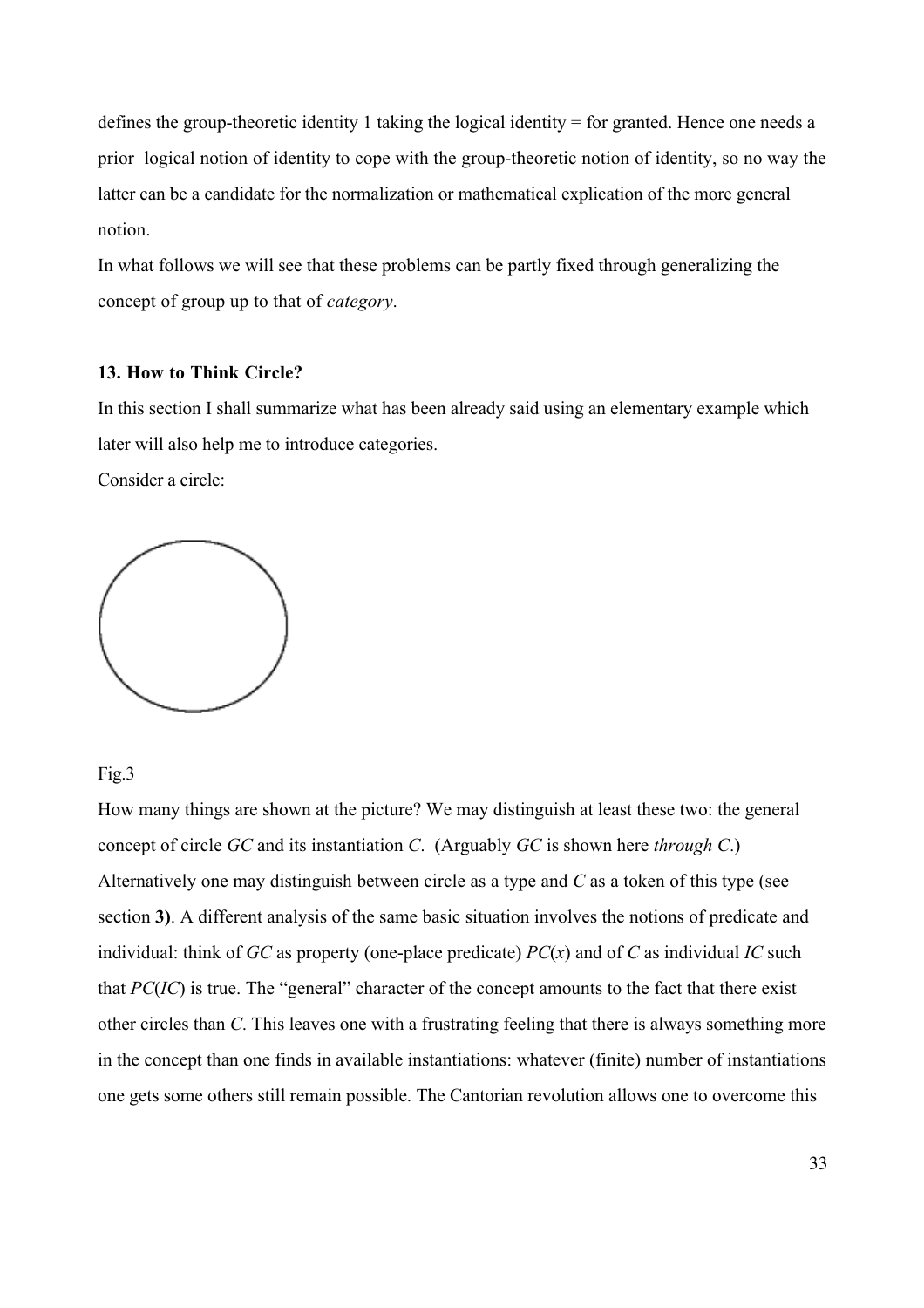psychological difficulty through bringing *all* individual circles into one infinite class *CC* (see sections **10-11**). Given class *CC* one can observe that all its members are alike (except that they differ in size), and conclude that the worry was basically ungrounded. One could guess this on the basis of few examples, of course. However it would be wrong to conclude from this remark that the multiplying of circles can never bring anything new. Particularly interesting things happen when circles share common geometrical *space* but not just a logical class. Then one can discover that certain circles live inside some others, that some are tangent, etc, etc..

It might be argued that the best way to explain what is circle is to show one as I did it in the beginning of this section. However this would hardly work unless you had seen some circles before. For otherwise you wouldn't know to which features of the shown picture I was trying to attract your attention. A simple way to explain this latter point is to show a learner *many* circles, which differ in size, color, etc., so the learner can grasp common features of these things. It is also highly recommended to demonstrate to the learner some figures, which look like circles but are not (for example, an oval). After such training the learner normally can correctly identify circles among figures of different shapes.

This pedagogical observation leads to an alternative logical analysis of concepts. Suppose we are given class *F* of figures where circles are mixed up with figures of different shapes. How the circles can be drown out of the mix? If we now are talking in logical but not psychological terms there is the following answer. We need a proper equivalence relation  $\approx$  of "alikeness" which would allow us to classify figures from *F* into a number of sub-classes each consisting of "alike" figures, so we would find all circles in one of such sub-classes. Unlike property *PC* equivalence  $\equiv$  cannot be identified with concept *GC* because  $\equiv$  helps to distinguish different shapes as well. However for circles  $\cong$  does just the same job as *PC*. This shows that one can think circle having nothing like the property of being circle in mind. It may be suggested that property *PC* is construed upon given class *F* and equivalence  $\leq$ . Remark that  $\leq$  can be read as "sameness of shape". Two further alternative suggestions based on this latter remark are available. The first is to introduce shapes as abstract objects in addition to figures, so  $\approx$  will serve as the identity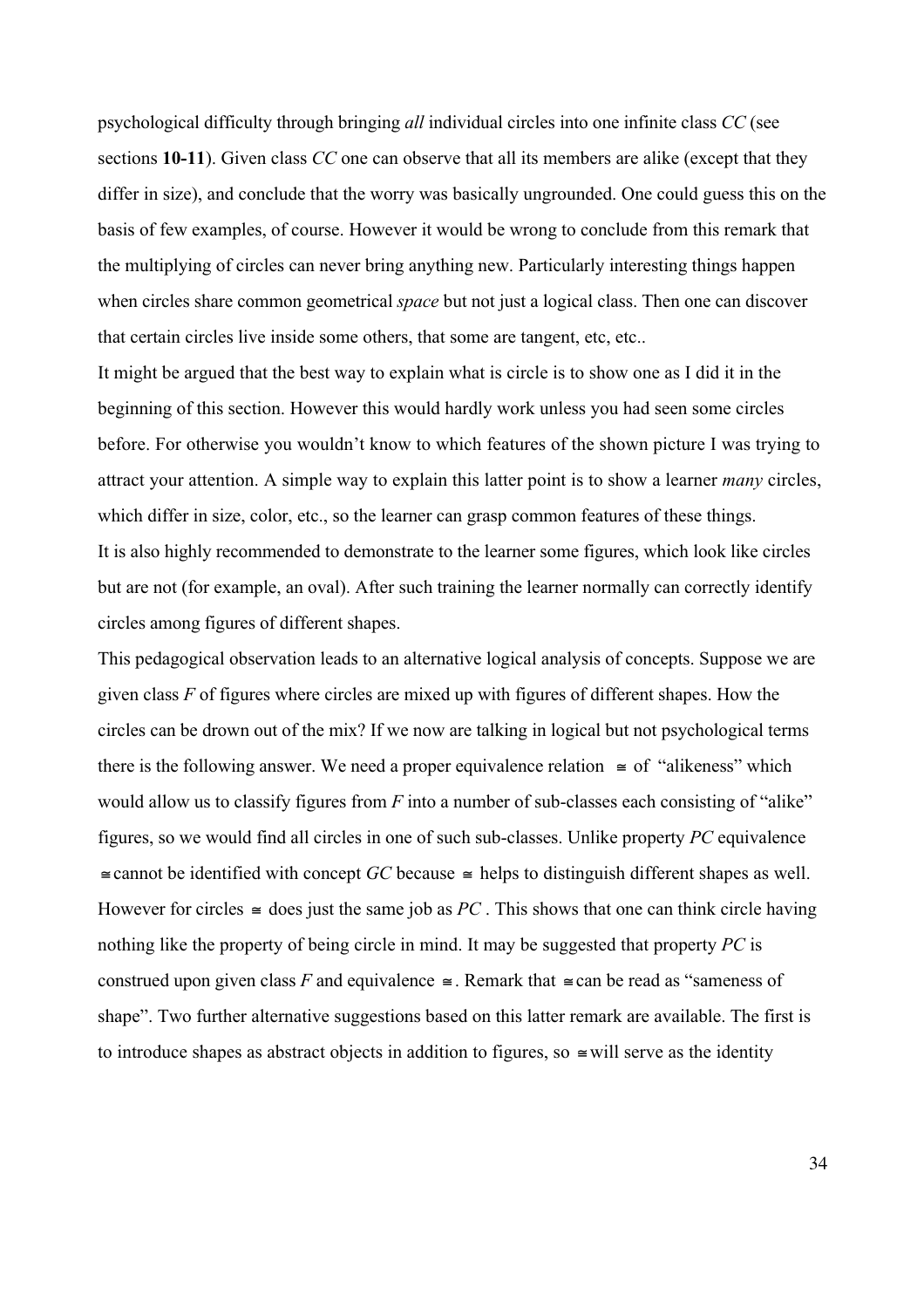relation for shapes (see section **7)**. The second suggestion is to diversify *the* identity relation saying that two circles are the *same as shape* but not the *same as figures* (see section **8**). Another way to sort out relationships between a concept and its instantiations is this. Given concept *GC* and class *CC* remark that if circles from *CC* share geometrical space *S* (but not only the class) then any circle can be thought of as a transformed version of any other. So we may replace *CC* by unique circle *SC* which moves around the space and changes its size (but doesn't change shape). These transformations characterizing space *S* and *GC* can be accounted for in terms of Group theory. So we can expect to get an account of *S* and *GC* through a group-theoretic analysis of transformations of *SC* (see section **12**).

#### **14. Categorification**

Let's look at the method of "moving figures" just described more precisely. The idea that a figure may be moved around within given space (plane) and/or transformed in a way is usual in mathematics. But the idea that there is but one circle on given plane is certainly odd. A mathematician normally needs few such things to play with. Just like in the everyday life in mathematics people deal with many changing and moving things of each kind but not just one. But to the contrary to what one might expect from strict science ambiguities about identity of changing objects seem to be more ubiquitous in mathematics than in the everyday life. One should be a philosopher to wonder if yesterday and today I am the same guy or invent examples like *The Ship of Theseus*. But in mathematics like in the world of Ovidius' *Metamorphoses* (2004) such examples are found everywhere. Given two circles *C*, *C*' one is always allowed to think of *C'* as a transformed version of *C* making no commitment about preservation of identity through the change similar to that we are usually making in the case of pets and persons. We are so accustomed to these ambiguities through the school education that rarely pay any attention to them. I can quite understand Frege's concern about this issue although I'm not sympathetic with his attempts to improve on it. It might seem that in the end of 19<sup>th</sup> century just like in Plato's times only philosophers could be concerned about the identity issue while mathematicians didn't care. However this is not true. As far as the notion of geometrical transformation becomes basic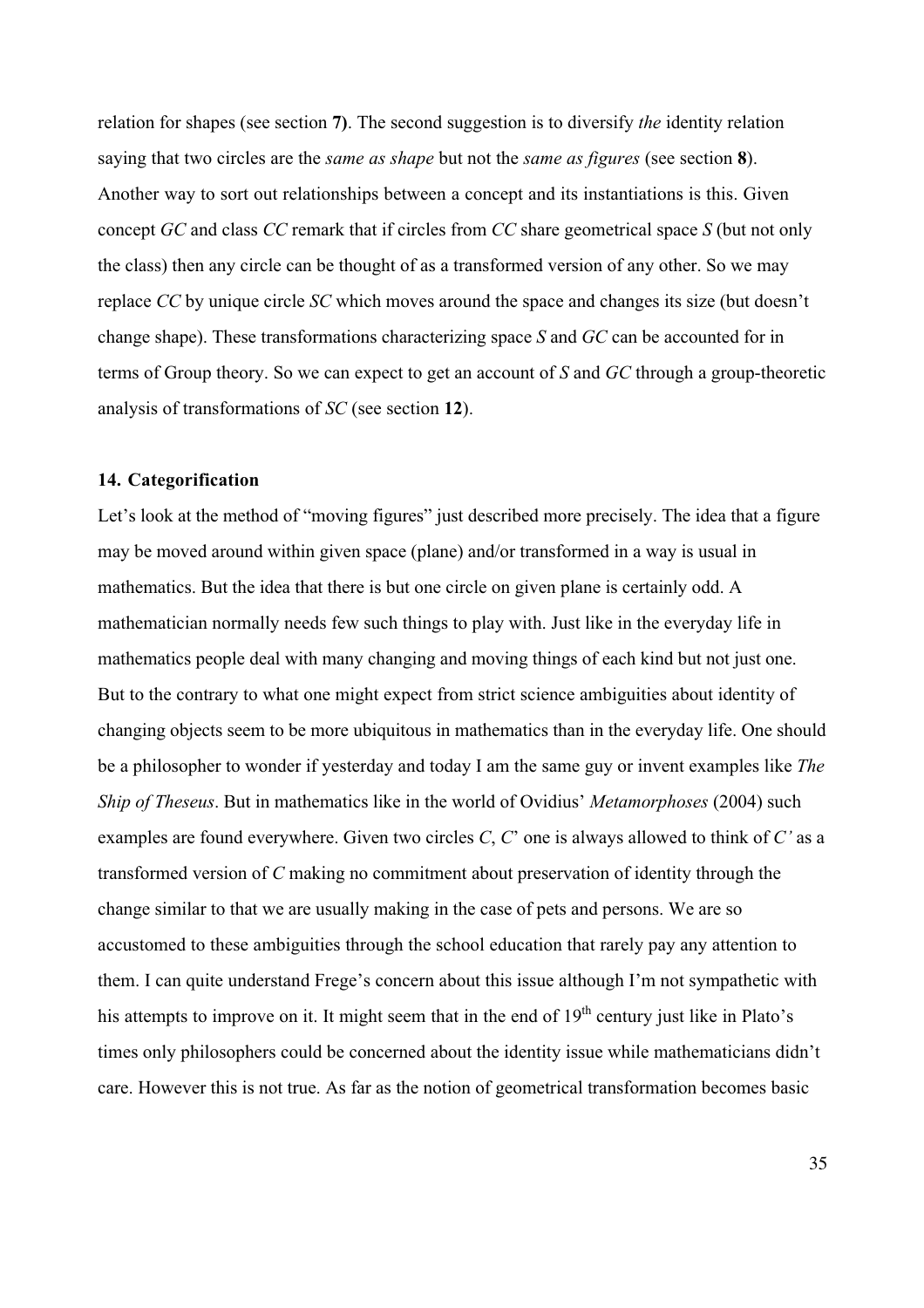one cannot always remain unclear about *what* is transformed. Klein suggested this way of avoiding the collapse of circles and other geometrical objects into one: think of transformations of given circle *C* living in space *S* as induced by global transformations of *S* (see section **12**). So ultimately it is the geometrical space but not any particular object in it which undergoes transformations and preserves its identity through the transformations. This assumption makes it easier to treat identities of objects *in* the space in the usual ambiguous way.

However important was the Klein's idea to the time it had a fundamental shortcoming. Isn't it odd to think that in order to move a point one must carry the whole space with it? This idea makes an obstacle for application of new geometrical methods in physics for the simple reason that global transformations of the physical space (or spacetime) have hardly any sense (except in  $\cosmology)^{28}$ . A purely mathematical aspect of this difficulty is this. Think about a differentiable manifold *M*. Locally *M* is Euclidean, so one has a group of Euclidean motions acting on a neighborhood of each point of *M*. But there is no such group acting on the whole *M* unless *M* is embeddable in Euclidean space of higher dimension. So Klein's approach works smoothly only for Euclidean space which involves no distinction between local and global properties. Let us see how this problem can be fixed with the notion of category. Instead of choosing between class *CC* of immutable circles and the moving circle *SC* we now allow *all* circles from *CC* to move and transform into each other. This is exactly how things are usually treated in the traditional geometry. More precisely the construction goes as follows. Circles from *CC* are equipped with transformations of two kinds: self-transformations of circles and transformations of circles into other circles. Of course in order to distinguish self-transformations from transformations of the other sort some decision concerning identity of circles must be taken. So there is a space here for a bold stipulation of identity criteria. A natural choice, which suggests itself is this: self-transformations of given circle are rotations around its center. To complete the definition of *category* of circles *C* there remains only very few things to say.

 $28$  This point has been made by Pierre Cartier during his talk at the seminar on Philosophy of Mathematics in Ecole Normale Superieure in the Spring 2004.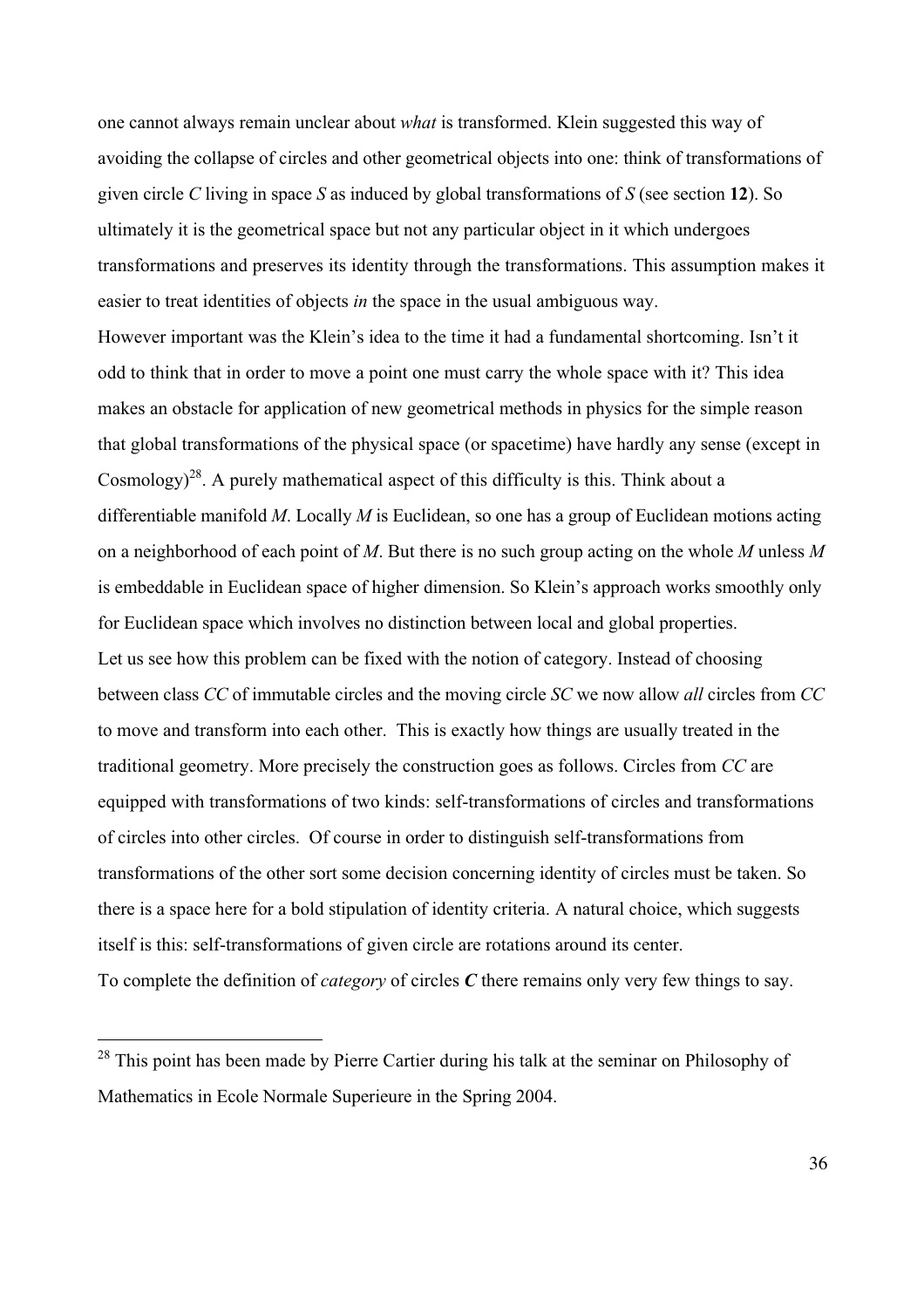The transformations are composed in the usual way (so the associativity of the composition is assumed) but since the transformations involve different objects one should keep track of what is transformed: transformations *f*,*g* are composable if and only if the target (domain) of f coincides with source (codomain) of *g*. Finally with every object *A* we associate a special selftransformation  $1_A$  called *identity of A* having the following property:  $1_A f = f$  and  $g1_A = g$  for any transformations *f*, *g* such that compositions  $1_A f$  and  $g1_A$  exist (Fig.4).



### Fig.4

Notice that given circles *A*,*B* there are, generally speaking many transformations (a class of transformations) from *A* to *B*. In particular there is a class of rotations of given circle *A* transforming it into itself.

In order to get a general definition of category we need only to replace circles by abstract objects and talk about *morphisms* or *arrows* rather then transformations. Thus a category comprises:

- Class of its objects *A*, *B*, *C*, …;
- For each ordered pair of objects *A*,*B* class of morphisms  $f: A \rightarrow B$ ,  $g: A \rightarrow B$  from *A* to *B*; given  $f:A \rightarrow B$  *A* is called *domain of*  $f$  and  $B$  is called *codomain of*  $f$ ;
- Composition *fg* of morphisms *f*,*g* such that the codomain of *f* equals the domain of *g* (see the above diagram); the composition is associative: (*fg*)*h*=*f*(*gh*)=*fgh*;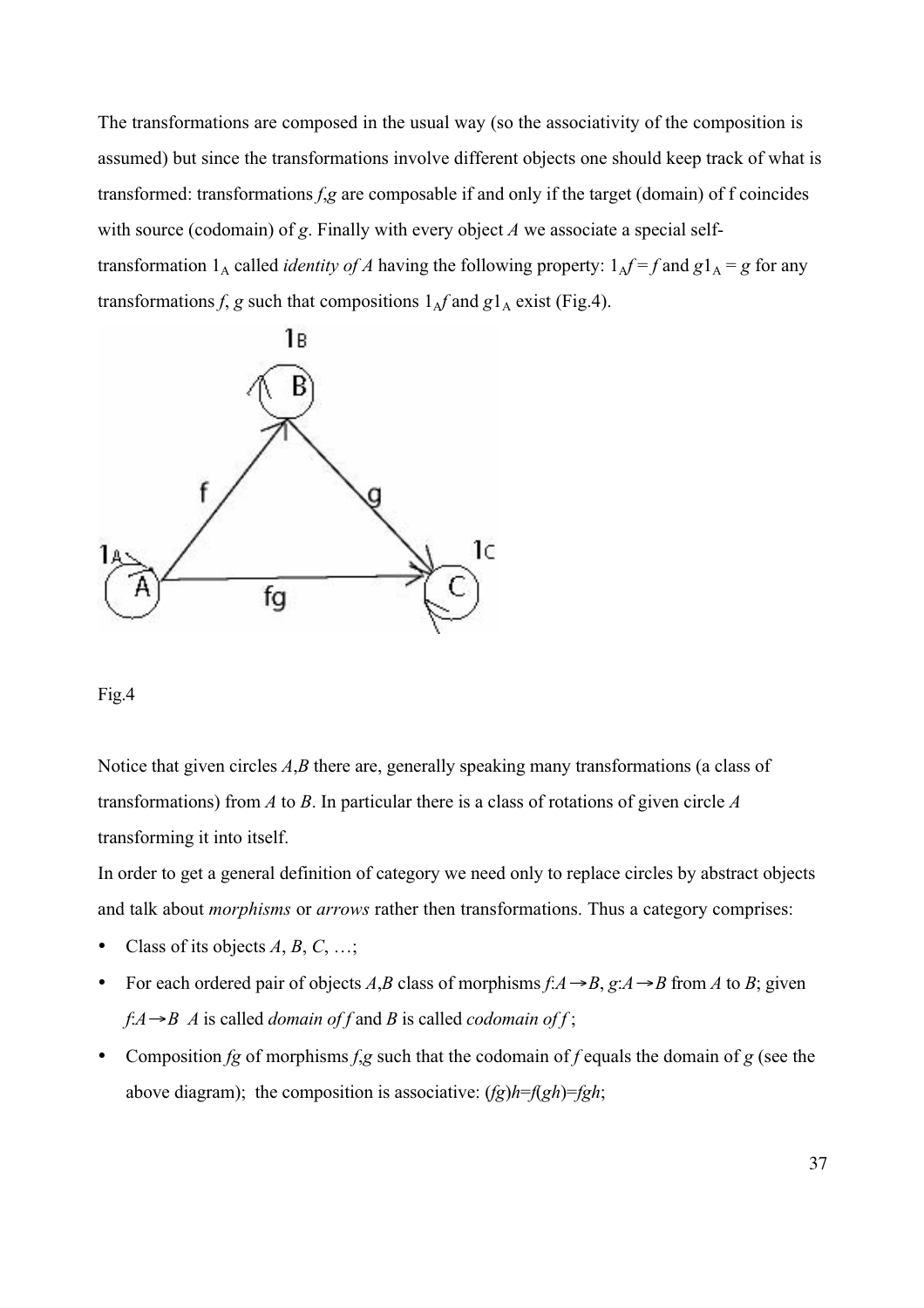• Identity morphism  $1_A$  associated with each object  $A$  and defined by the condition: for any morphisms *f*,  $g \, 1_A f = f$  and  $g1_A = g$  (provided the compositions  $1_A f$ ,  $g1_A$  exist).

When in a categorical diagram any arrow  $A \rightarrow C$  equals to any other arrow between *A* and *C* obtained through composition of arrows shown at this diagram (like at the above diagram) the diagram is said to be *commutative*.

Notice that our category *C* has the following additional property not assumed in the above general definition of category: all its morphisms (transformations) are reversible. The reversibility is a basic property of all usual geometrical transformations like motion or scale transformation in virtue of which such transformations form groups<sup>29</sup>. In the category-theoretic terms just introduced the reversibility of transformation (morphism)  $f: A \rightarrow B$  amounts to existence of transformation (morphism) *g*:*B*  $\rightarrow$ *A* (called the *reverse* of *f*) such that  $fg=1_A$  and  $gf=1_B$ . In

 $\overline{a}$ 

 $29$  The reversibility of geometrical transformations is a deep intuitive assumption connected to the usual Platonic belief that geometrical objects are eternal (even if not perfectly immutable). Undergoing a reversible change a circle, for example, doesn't take a risk of ceasing to exist and becoming something else. Examples of non-reversible geometrical transformations like shrinking a circle into a point can be easily given but they remain marginal in our thinking about geometrical transformations. To take such examples more seriously would require a significant change of basic geometric intuitions. The reader might object that the importance of circles shrinking into a point and similar things has been recognized in the 19 century the latest through the development of Calculus and particularly in Complex and Vector Analysis. I am agree but I don't consider this as an objection because the way in which such things are dealt with in Calculus (at least from the viewpoint of its official foundations) provides an additional evidence for my thesis. Namely, talking about shrinking of given circle into a point and similar things in Calculus one is obliged to think of an infinite process having a limit which is never achieved. So circle always remains a circle and never becomes a point. Thus the non-reversible transformation of circle into a point, which has nothing mysterious about it and may be provided with many nice properties of typical geometric transformation (like continuity) except reversibility, gets the epistemic status of "naive" and imprecise intuitive picture which may and should be avoided in rigor account.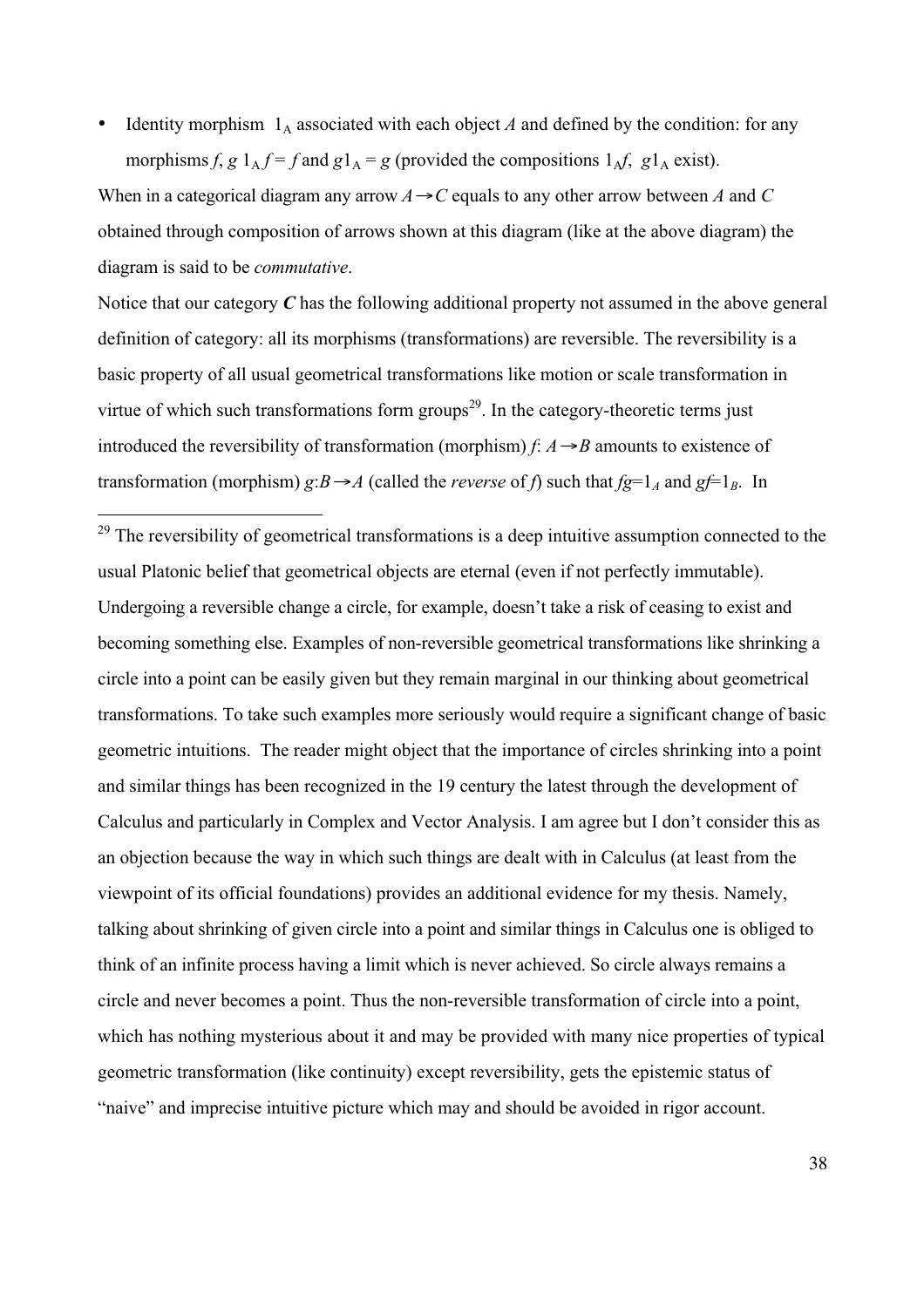Category theory this property is taken as the definition of *isomorphism*, so isomorphisms are reversible morphisms. A category like *C* such that all its morphisms are isomorphisms is called *groupoid*. Thinking of objects of a groupoid "up to isomorphism" one gets a group. (So group is a category with only one object such that all its morphisms are isomorphisms.) However such identification causes the lost of information, namely the lost of distinction between morphisms of objects to themselves (automorphisms) and morphisms of objects to other objects. As I have already argued in geometry such a reckless identification of isomorphic objects causes the lost of distinction between local and global properties. Thus groupoids provide an important counterexample against the wide-spread belief according to which in categories all isomorphic objects can be always viewed as identical (see the next section).

The full strength of the notion of category is revealed through the case when morphisms between objects are not all reversible, that is, are not all isomorphisms. A basic example is the category of sets having sets as objects and functions between sets as morphisms. Further examples are obtained through equipping sets with various structures like group structure or topological structure. Then morphisms are required to "preserve" or "respect" the corresponding structure: so in the category of groups morphisms are homomorphisms of groups, and in the category of topological spaces morphisms are continuous transformations $30$ .

<sup>30</sup> Recall the definitions. Homeomorphism between groups *G*,*G'* is function *f* between underlying sets of *G*,*G*' such that if  $a \otimes b = c$  in *G* then  $f(a) \oplus f(b) = f(c)$  in *G*', where  $\otimes$  and  $\oplus$  are group operations in *G* and *G'* correspondingly. Continuous transformation *f*:  $T \rightarrow T'$  between two topological spaces is a function between underlying sets of *T*,*T'* such that any inverse image of an open in *T'* is open in *T*. Notice that the talk of 'preservation of structure' is at least partly misleading because it too easily makes one think about homomorphisms as if they were isomorphisms. Consider the case of group homomorphism f such that  $f(a)=f(b)=f(c)=1$ <sub>G</sub>: the "structure" of group *G* is not preserved in anything like the usual sense of the word but reduced to group unit. The talk of "respect" of structure is less popular but in my view better fits its intended meaning.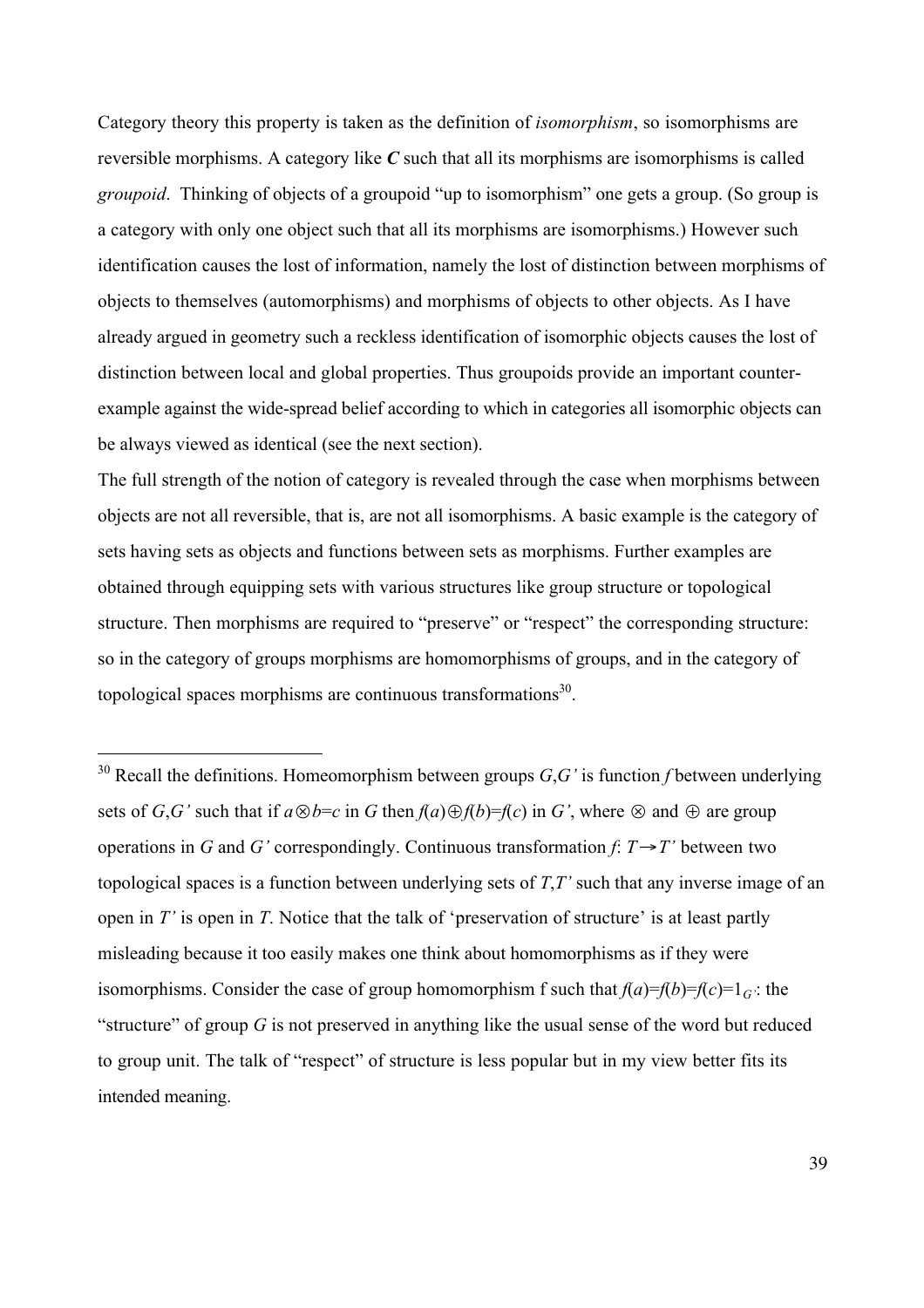Thus the upgrade of the notion of group up to that of category involves two independent steps: (i) introduction of multiple identities (multiple objects) instead of unique identity (unique object), and (ii) allowing for non-reversible morphisms. This upgrade can be shown with the following diagram  $(Fig.5)^{31}$  :





<sup>&</sup>lt;sup>31</sup> In the standard set-theoretical setting monoid is defined as set M provided with a binary operation and unit (identity) 1 (1⊗*m*=*m*⊗1=*m* for any *m* from *M*). Unlike the case of group the existence of inverse elements is not required.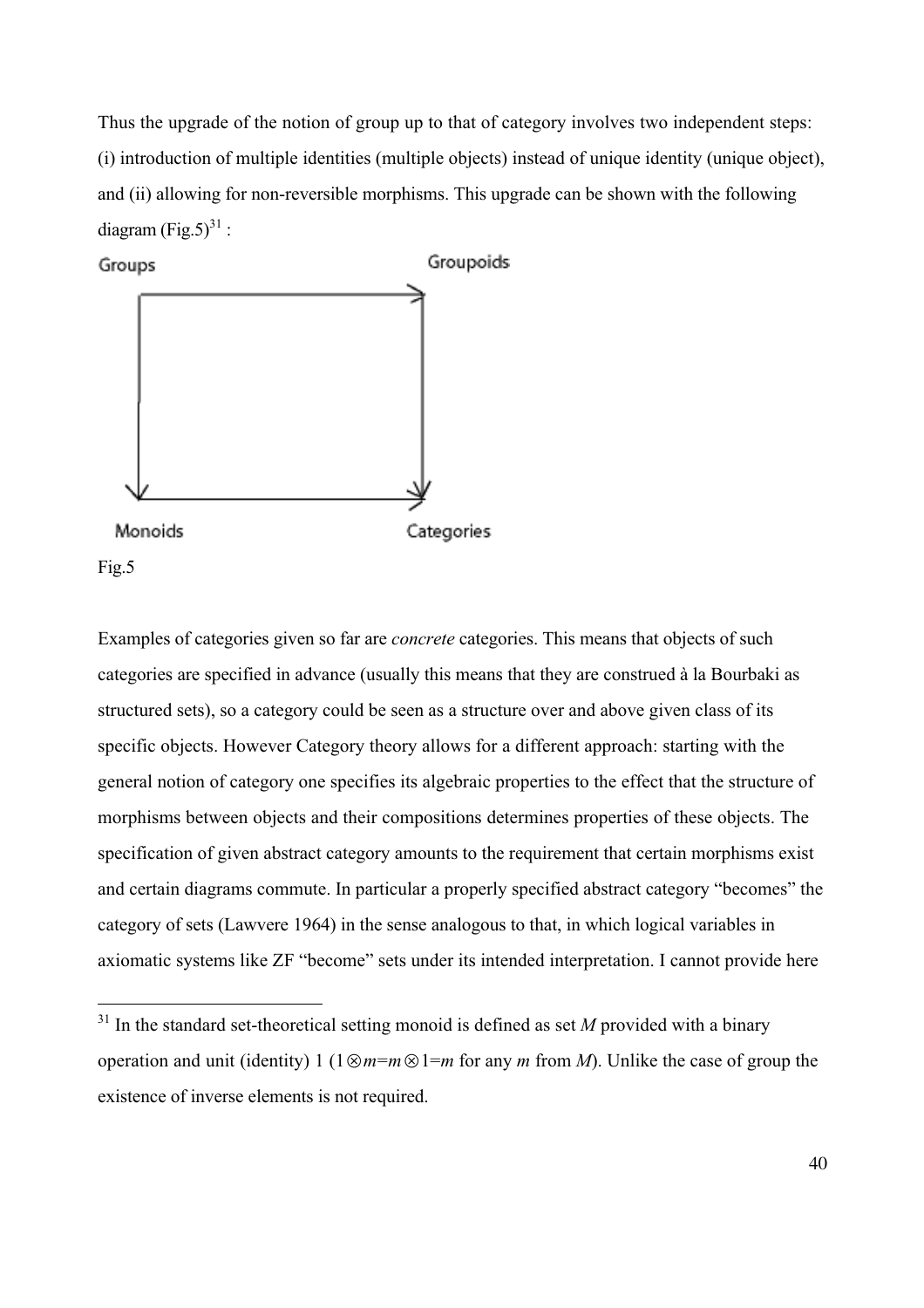a systematic comparison between the standard axiomatic and the categorical approach to theorybuilding in mathematics but make only two remarks about this. First, I shall point to what seems to be a difference but in fact is not. At the early stage of Category theory people often opposed categorical foundations of set theory to the standard foundations as "external" approach to "internal". The idea is that while in the case of standard foundations sets are reconstructed though their elements, that is, "from inside", in categorical foundations sets are taken as black boxes "interacting" through morphisms (functions), so what sets *are* is ultimately determined in "sociological" terms of their mutual behavior. This is a right point as far as it concerns basic intuitions about sets but from the formal point of view such intuitions are not essential. The relation of membership  $x \in y$  taken as basic in ZF and its likes can be read in both senses – from the left to the right and from the right to the left – and this makes no formal difference (although the intuition behind the extensionality axiom makes the former "internal" reading preferable). At the same time it is not correct that the categorical approach doesn't allow one to "look inside an object": in particular the relation of membership can be perfectly reconstructed by categorical means. In both cases objects of given theory (in particular sets) are first taken as abstract individuals and then "interactions" between the objects tell us "what these objects are". A real difference between the two approaches (and this is my second remark) concerns how exactly these "interactions" are accounted mathematically. In the standard axiomatic approach they are interpreted as relations, and relations in their turn are formalized as predicates (like the two-place predicate  $\in$ ). In the categorical approach the "interactions" are accounted for as morphisms (transformations):

The crystallized philosophical discoveries which still propel our subject include the idea that a category of objects of thought<sup>32</sup> is not specified until one has specified the category of maps which transform these objects into one another and by means of which they can be compared and distinguished. (Lawvere 1991, p.1)

<sup>&</sup>lt;sup>32</sup> Words "category of objects of thought" apparently paraphrase Cantor's famous definition of set given in the beginning of his (1895) as "a collection into a whole of ... objects of our intuition or our thought".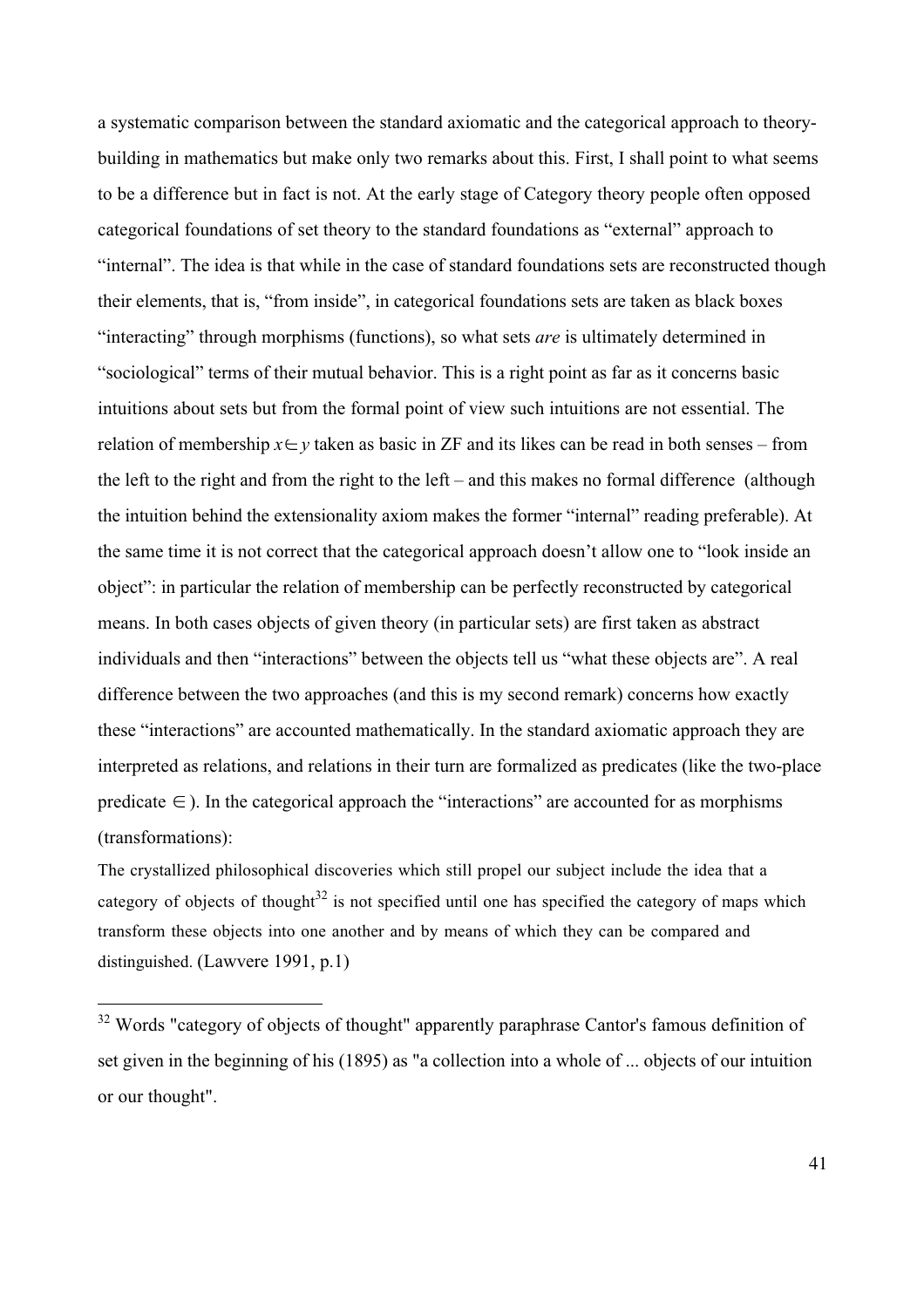As the example of categorical introduction of sets shows categories represent concepts in a specific way. Thus the mathematical use of the term "category" is not in odd with how this term has been used throughout the history of philosophy.

#### **15. Identity in Categories: Overview**

The mathematical notion of category just introduced makes paradoxes of identity of mathematical objects discussed in the beginning of this paper more explicit than usual. Consider the category of (all) groups  $G$ , for example, and take  $S_2$  (symmetric group with two elements: unit and involution) as an example of group. Outside  $G$  one may think about  $S_2$  either as a particular object (*the* symmetric group with two elements) or as *kind* of isomorphic objects ("copies") dependently on given context just like one does it with numbers, circles and whatnot. However since category *G* is supposed to comprise *all* groups (whatever this might mean) switching between different senses of "the" cannot any longer remain unnoticed. Similar problems arise in abstract categories. The notion of *terminal object* defined as object having exactly one incoming morphism from each object of given category (including itself) is a typical example. This definition immediately implies that any two terminal objects are isomorphic, and moreover that there is exactly one isomorphism between any two such objects. In any reasonable context (I don't know about exceptions) terminal objects can be identified "up to unique isomorphism", and this is exactly what people do. This identification cannot be hidden by switching to a new context and should be mentioned explicitly. Having no suitable theory of identity in hands category-theorists often justify their liberal use of the equality sign by remarks like this one taken from Fourman (1977). Referring to a formula involving equality the author makes the following reservation: Strictly speaking the "canonical" isomorphisms.... are necessary (instead of equality  $- AR$ ).... Having realized this it is best, in the interests of clarity, to forget them. (p. 1076)

The fact that isomorphic objects are often (albeit not always) regarded as identical in categorical contexts was used by some philosophers as an evidence supporting the claim that Category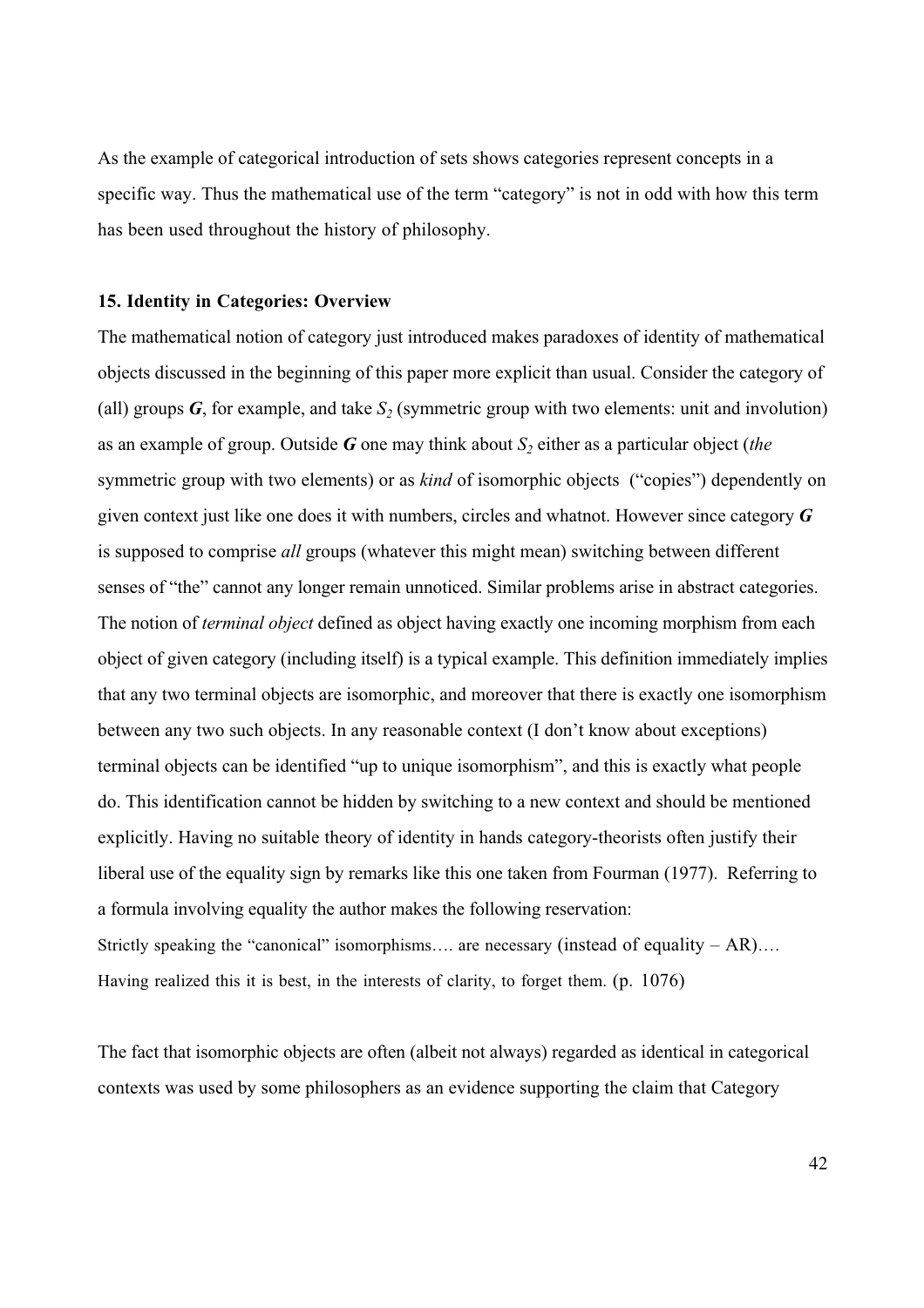theory provides "a framework for mathematical structuralism" (see Landry&Marquis 2005 for a recent summary of continuing discussion on this issue in *Philosophia Mathematica*). Mathematical structuralism is, roughly, the view according to which the identity up to isomorphism is the only kind of identity available for mathematical objects. This view squares well with what mathematicians say in informal remarks like the following: The recursive weakening of the notion of uniqueness, and therefore of the meaning of "the", is fundamental to categorification. (Baez&Dolan 1998, p.24) or

The basic philosophy is simple: *never mistake equivalence for equality* (ibid., p.46, italic of the authors)

Notice that the "philosophy" suggested by Baez&Dolan here is in accord with my reconstruction of Plato's views given in section **5** and exactly the opposite to Frege's attempts aiming to *strengthening* "the meaning of "the"" in mathematics through (mis)taking various mathematical equivalences for equality (recall the quote from Frege's *Grundlagen* given in section **7**) 33. I shall not discuss here mathematical structuralism and its relationships with Category theory but remark that mathematically speaking the issue is far from being straightforward. Notice that in the standard categorical setting explained above the identity "up to isomorphism" doesn't apply to all morphisms. To define the notion of terminal object and the very notion of isomorphism (as reversible morphism) one needs to know precisely which morphisms are equal and which are not. So equalities in categories cannot be simply dispensed with and replaced by isomorphisms in any obvious way.

Another part of the same problem concerns isomorphism *of categories*. It has been widely observed that although this notion is easily definable it is quite "useless" (Gelfand&Manin 2003, p.70). Take category *G* of (all) groups for example. Isomorphic copy *G'* of *G* cannot be anything

<sup>&</sup>lt;sup>33</sup> Since Frege interpreted this replacement of equivalences by equality as abstraction, this gives an interesting possibility to account for abstraction in terms of *decategorification* introduced in Baez&Dolan (1998) further on.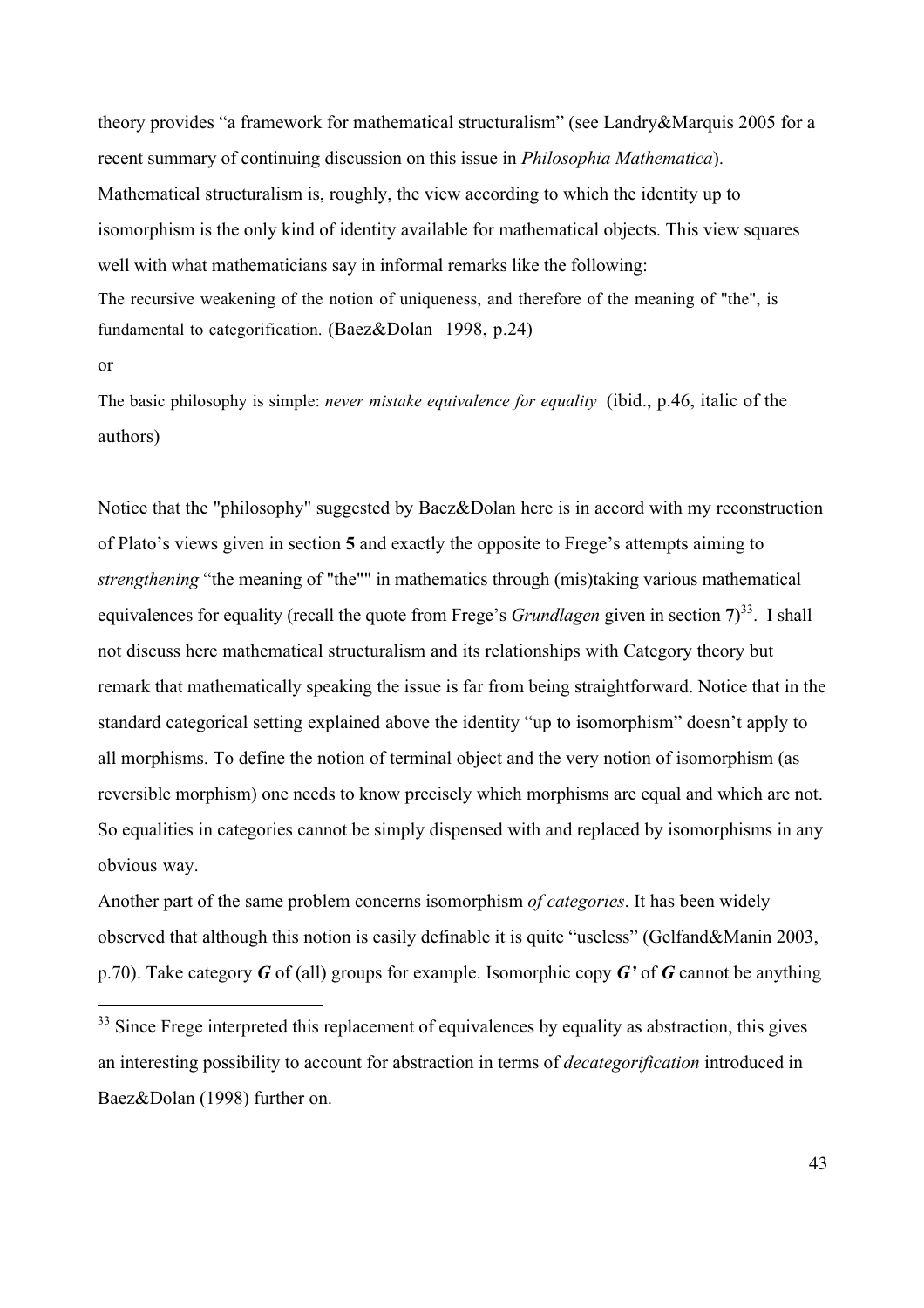else but the (?) category of groups. But as far as *G* is supposed to comprise *all* groups (including all isomorphic groups) the talk of isomorphic copies of *G* comprising all these groups once again doesn't make sense (or even is contradictory is "all" is taken seriously). For this reason equivalence of categories is defined as a weaker relation than isomorphism. To give strict definitions we need the notion of *functor*, which is morphism *between categories* respecting the basic categorical structure in the same sense in which homomorphisms of groups respect the basic group structure. Then isomorphism of categories is defined as usual (as reversible functor). To define the *equivalence* between categories we need also the notion of *natural transformation*, which is morphism *between functors* sharing domain and codomain*.* A natural isomorphism is reversible natural transformation. Now functor  $F:A \rightarrow B$  is called *equivalence* if there exist functor  $G:B \rightarrow A$  (called *quasi-inverse* of F) such that *FG* is *isomorphic* to the identity of *A* and *GF* is isomorphic to the identity functor of  $B^{34}$ .

The equivalence of categories so defined preserves isomorphisms in categories but doesn't preserve identities. This suggests the following view: the "real" sameness of objects in a category is isomorphism but not equality and the "real" sameness of categories is their equivalence but not isomorphism. However we need equality and identity morphisms (in particular, identity functors) in order to define these notions. So a more precise analysis is in order before making any philosophical judgement about identity in categories.

### **16. Equality Relation and Identity Morphisms**

 $\overline{a}$ 

First of all notice that the notion of category comprises two very different identity-related elements: the "usual" mathematical equality and identity morphisms. The categorical notion of identity morphism is a generalized version of the group-theoretic identity (the unit of group) discussed in section **12.** (Remind that groups can be viewed as a special case of categories, namely as categories having only one object and such that all their morphisms are isomorphisms.) Let us see how the categorical generalization of the group-theoretic identity amounts to fixing difficulties mentioned in the end of section **12**.

 $34$  For details see Gelfand&Manin 2003, ch. 2 or any introductory text in Category theory.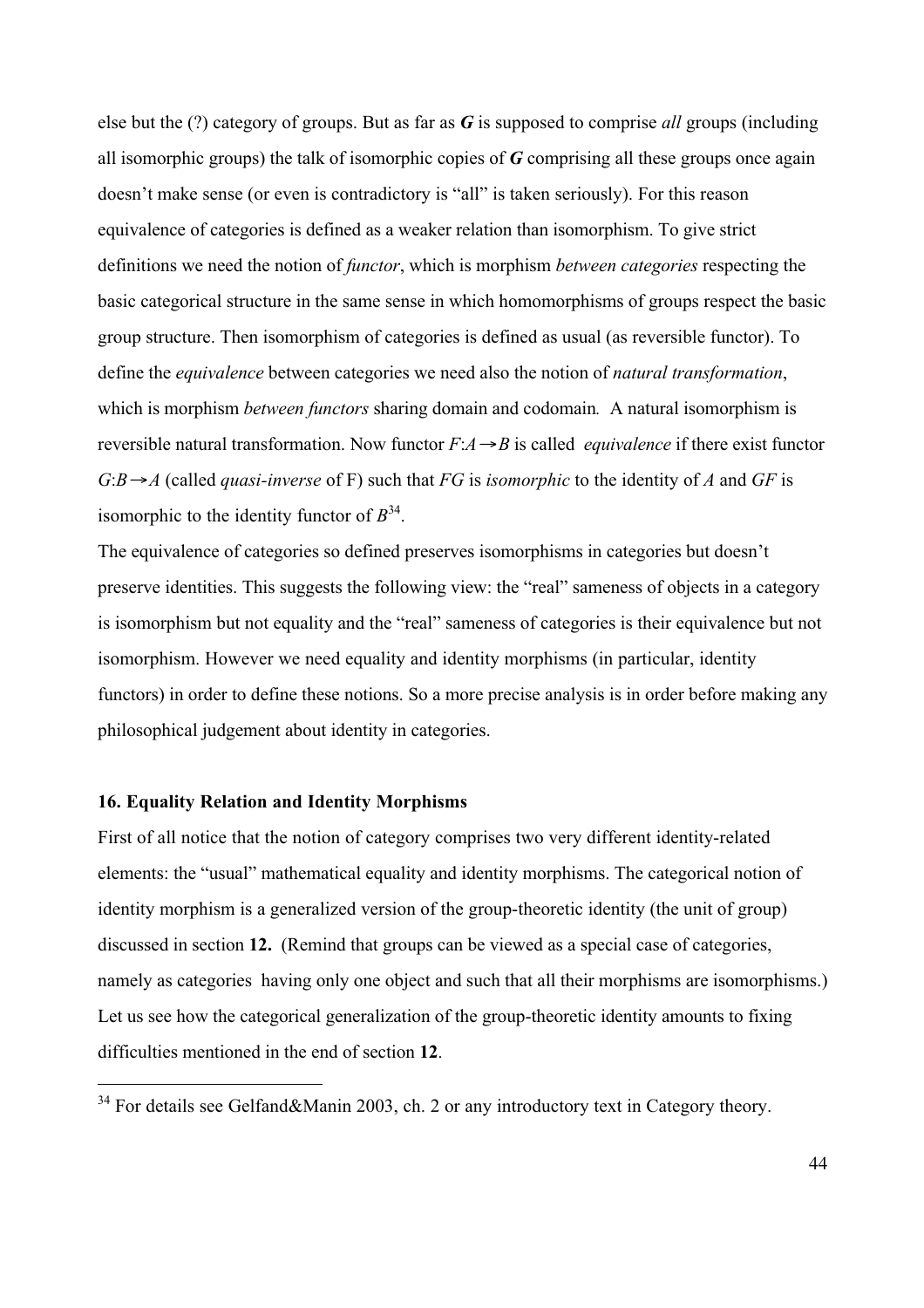The first mentioned difficulty is fixed since a category, generally speaking, comprises many objects but not just one. However it remains unclear in which sense if any identity morphisms in a category identify their objects and help to distinguish between them. This is the core problem concerning further difficulties mentioned in section **12**. In the definition of the notion of category objects are introduced as elements of class (that is, as individuals, see section **11**), so they are supposed to be distinguishable from the outset. Then each object is provided with its identity morphism. So from the formal point of view the notion of object as somewhat different from its identity morphism is redundant and may be left out. As far as we are talking about abstract categories nothing is lost indeed if in diagram  $A \rightarrow B$  symbols " $A$ " and " $B$ " are interpreted immediately as identity morphisms. The notion of object is nevertheless useful when we go to examples and want to point to concrete categories. For without the auxiliary notion of object we "loose the substance" and cannot any longer distinguish between, say, sets and functions or between topological spaces and homomorphisms and are obliged to speak about sets and topological spaces as morphisms which sounds odd. The intuitive notion of morphism as transformation also gets lost since we have nothing any longer to be transformed. This makes a metaphysical challenge particularly appealing for a Heraclitean – how to think transformations without transformed substances? – but this doesn't solve our problem which simply reduces to the problem of identification of identity morphisms. In fact we need to identify all morphisms in given category but not only identity morphisms. Like in group theory this is done through the "usual" equality = which is revoked every time when one composes morphisms *f*,*g* and writes *fg*=*h*. Thus prima facie categorical identity morphisms just like units of groups have nothing to do neither with the logical identity nor with the mathematical equality.

Remind from section **12** that in the group theory the idea to consider identity as transformation and identity as relation on equal footing can be immediately refuted by pointing to the fact that the former is a particular mathematical object while the later is a basic logical concept. In the category-theoretical context this argument doesn't go through straightforwardly. For the argument is based on the assumption that a well-grounded mathematical theory fixes logic first and then develops its specific subject-matter on this basis, so no particular mathematical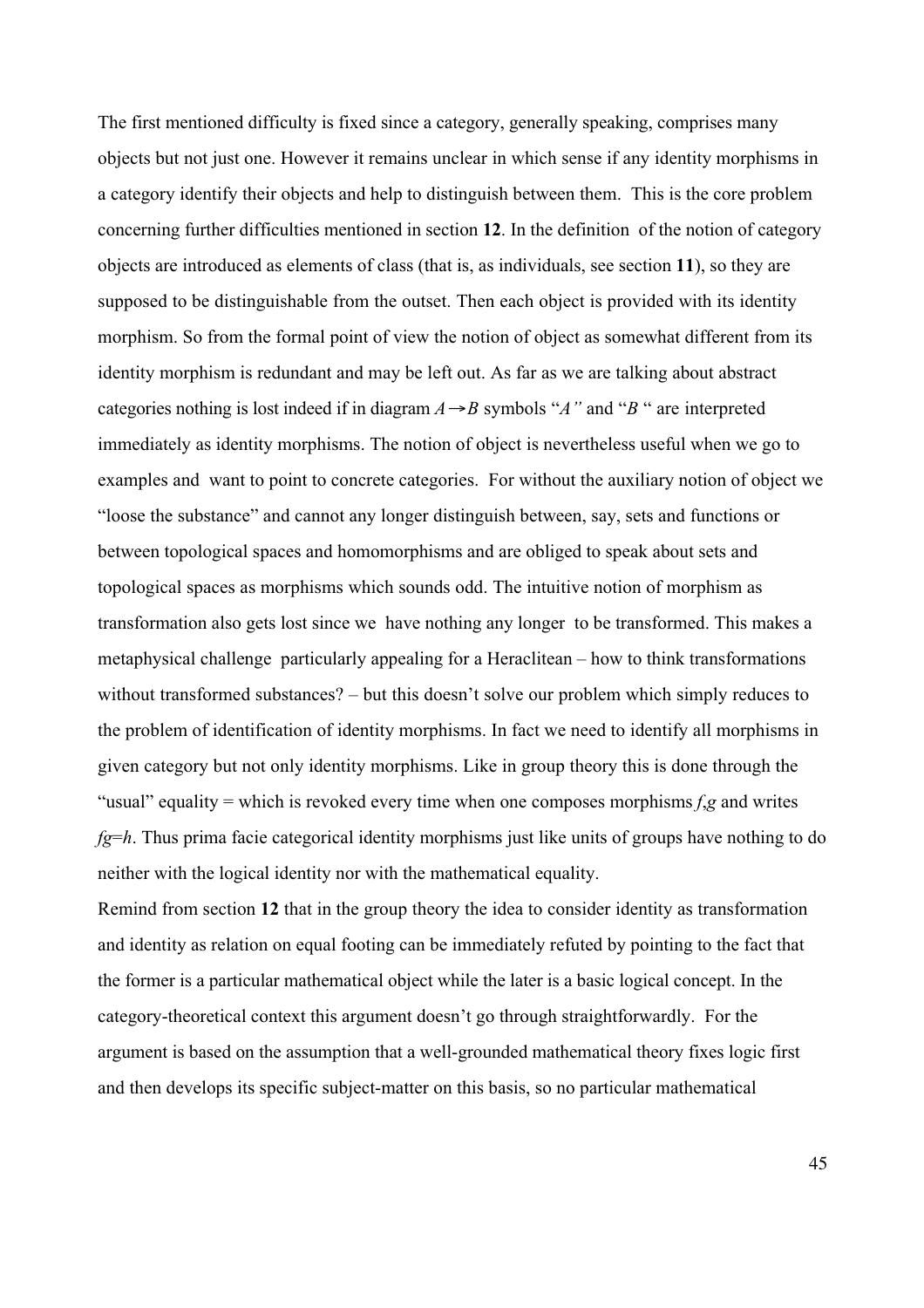construction may have any bearing on such a fundamental logical matter as identity. In section **4** we have seen that Frege held this view. I shall call this view *weak logicism* (unlike strong versions of logicism the weak logicism doesn't purport the reduction of mathematics to logic.) The opposite view according to which logic is nothing but a particular application of mathematics and hence cannot be developed independently of and provide foundations for the latter has been held by such otherwise different thinkers as Boole, Brouwer and Poincaré among many others. I cannot find any suitable term for this general view in the history of ideas (which wouldn't refer to something more specific) and I shall call it (logical) *mathematism.* The exact meaning of the term crucially depends on how one distinguishes between logic and mathematics but in the present discussion I shall not purport to be precise at this point.

Logical mathematism moved the modernization of logic in  $19<sup>th</sup>$ -early  $20<sup>th</sup>$  century in its early stages (Boole). However later Frege, Russell, and their followers turned the mainstream development in the field from the mathematisation of logic toward a logical regimentation of mathematics with new logical means. Mathematists had no concurrent large-scale project to offer at the time, so they kept stressing the importance of mathematical intuition<sup>35</sup> and pointing to the fact that the modern symbolic logic involves quite a bit of mathematics. However Category theory gave mathematists a new opportunity. One may still consider category of sets *S* as a semantic for classical logic CL but one can also reverse the perspective taking *S* as a basic construction and looking at CL as a specific structure associated with *S*. Choosing the latter line one may study "logical properties" of mathematically important categories together with their algebraic and geometrical properties and reasonably distinguish between these kinds of properties in categorical terms<sup>36</sup>. The usual distinction between logical syntax and semantics blurred by this

 $\overline{a}$ 

36 According to one definition a *logical category* is a Cartesian category with (a) images stable under pullbacks and (b) finite sups of subobjects of a given object which are stable under pullbacks. A *logical morphism* between logical categories is a functor, which preserves finite colimits, images and finite sups. (Kock&Reyes 1977, p. 295-296) The two definitions taken

 $35$  That is why in the 20<sup>th</sup> century logical *mathematism* is closely associated with mathematical *intuitionism.* I deliberately distinguish between the two.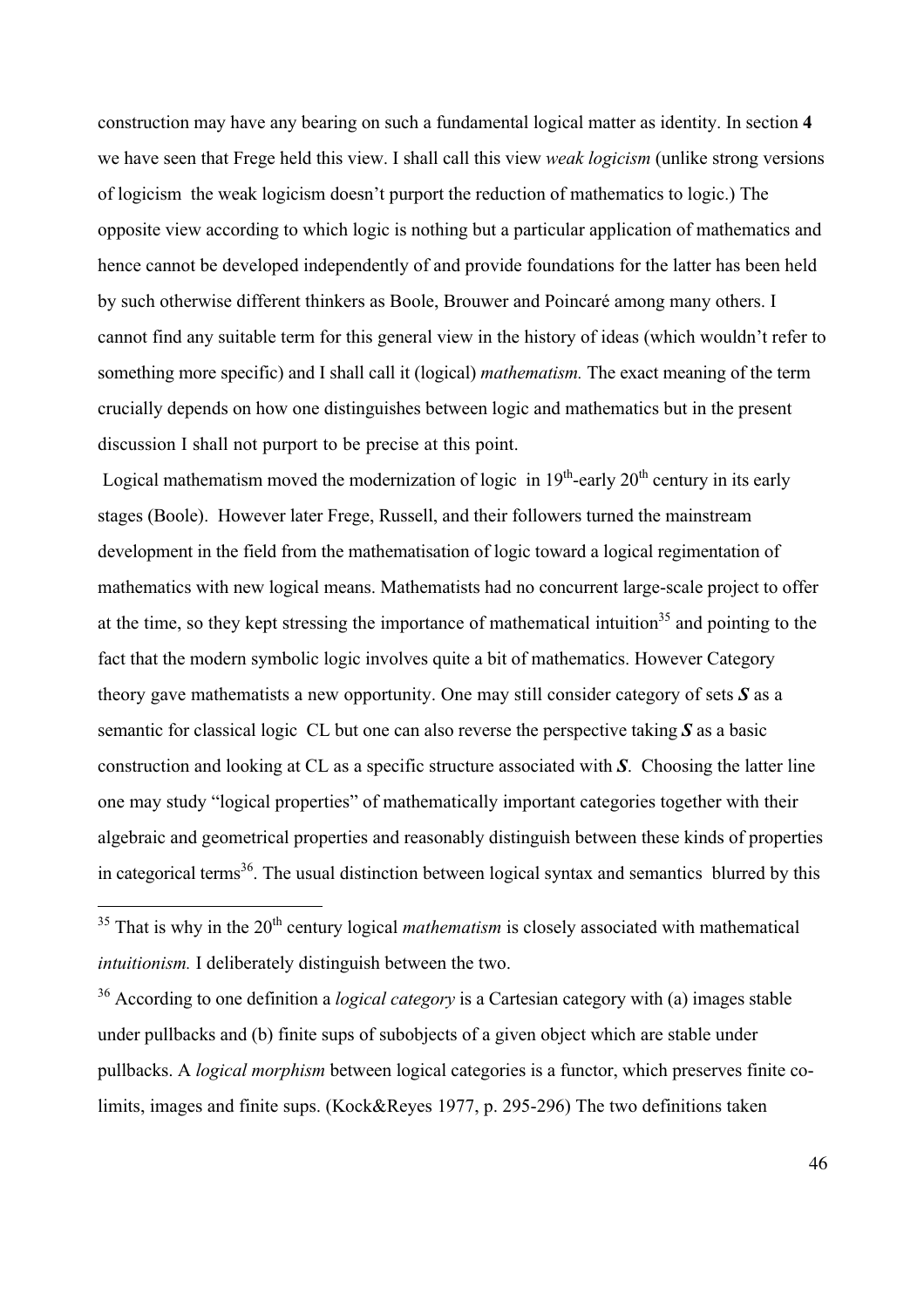approach can be reproduced within a pure categorical setting where some categories play the role of theories and some other categorical constructions play the role of their models. This allows for a mathematist to argue that logical structures are structures of a special kind which don't enjoy any particular conceptual autonomy and/or epistemic priority with respect to the core of (categorical) mathematics. Foundational problems and related philosophical questions remain open but now mathematists exchange their defense for offence putting forward their own agenda in foundations and organization of mathematics and logic.

I don't need refer to further details of this ongoing project to make my present point: the fact that identity morphisms in a category are elements of mathematical construction doesn't imply that these things cannot perform a logical function. For we know that elements of certain categorical constructions do play a logical role, for example the role of quantifiers and truth-values (Kock&Reyes, Fourman 1977). So we cannot rule out on a general ground the possibility that logical notion of identity could be thought of as a categorical morphism. Let's see what is actually going on.

With a suitable category *T* (noticeably with a topos) one may associate logical calculus *L* called *internal language* of *T* to the effect that each formula provable in *L* corresponds to certain commutative diagram in  $T$  (soundness).  $T$  is a semantic for  $L$  in the usual sense but  $T$  also represents such features of *L* that the usual (Tarskian) semantic doesn't, for example, the truthvalues. This gives reason for the aforementioned reversal of the usual point of view on semantic and syntax and explains the term "internal"<sup>37</sup>. *L* brings with itself identity predicate = while the construction of  $T$  comprises "external" equality = from the outset. The "adjustment" of  $L$  to  $T$ makes = and = basically interchangeable. However this doesn't mean that = (or =) gets

together define what is a logical property "from below" and "from above": the first tells us which properties are necessary for a category in order to be counted as logical while the second tells us that *only* properties preserved by logical morphisms are logical.

 $\overline{a}$ 

 $37$  In fact *T* and *L* can be adjusted to each other in such a way that the distinction between the two becomes redundant; in this case it is appropriate to call category *T syntactical*. For formal introduction of internal language see Fourman (1977) or McLarty (1992).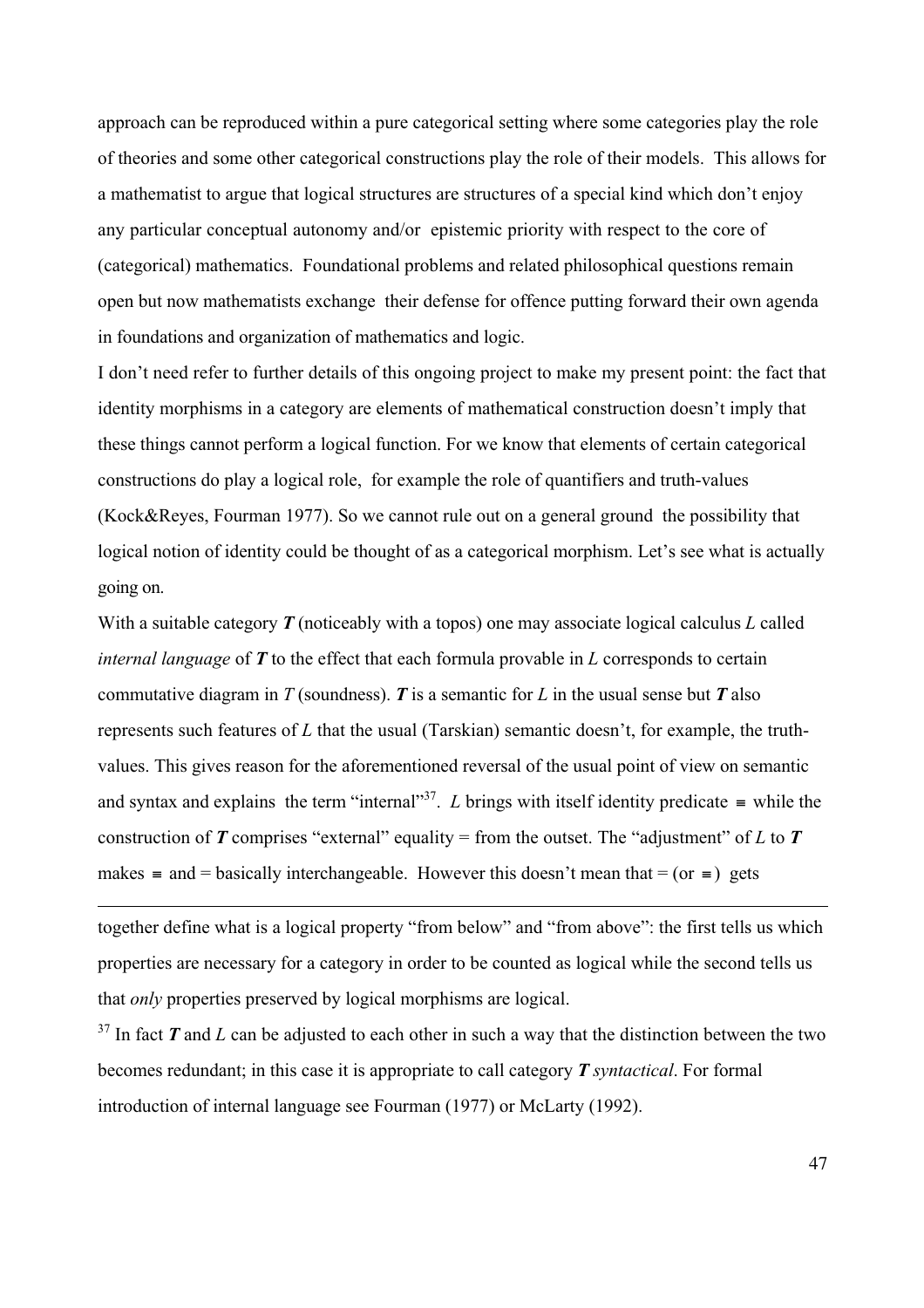"internalized" in the same sense in which people speak about internalization of truth-values and logical connectives: the internalization of logic in a category amounts to representation (if not replacement) of the usual logical syntax by categorical constructions while = is *not* a categorical construction but the "usual" god-given mathematical equality! Identity morphisms of *T* are not used for representing ≡. Thus the standard "internalization of logic in a topos" with an internal language has no bearing on the identity issue. We see that although the idea to account for identity in categorical terms cannot be ruled out on a general ground the standard device of "internal logic" doesn't allow us to realize this idea. Let's look for different possibilities.

#### **17. Fibred Categories**

The following discussion is based on Bénabou (1985). The idea is the following. Recall that categories have been introduced in section **14** as *classes* of a certain kind. In fact in order to work categories one needs some further classes like the class of all morphisms with fixed domain A, for example. Which properties of classes are used in the "naive" Category theory? Let category *C* be our "object of study" and category *B* be our "optical instrument" for studying *C*. *B* can be thought of as category *S* of sets however we can also consider different possibilities, in particular abstractly defined toposes. Following Bénabou I shall call objects of *B sets* (remembering that they could be somewhat different than usual sets) and call classes of morphisms or objects of C *families*. (In what follows *families* will reappear as multiplicities of a different sort than classes.) Now given set *I* (an object of *B*) we may master category *C(I)* called *fiber over I* whose objects and morphisms are families of objects and morphisms of *C indexed* by elements of *I*, that is, families of the form  $X=(X_i)$  and  $f=(f_i: X_i \rightarrow Y_i)$  where  $i \in I$ . Bénabou remarks that speaking about categories naively we assume more than this, so we cannot just fix some sufficiently large set I and use it for indexing every time when this is needed. Namely, we also assume the possibility of *re-indexing*: given families  $X=(X_i), Y=(Y_i)$  in *C* where  $i \in I, j \in J$  and morphism  $u: J \rightarrow I$  in *B* we assume that family of objects  $X_{u(j)}$  and family of morphisms  $f = (f_j: Y_j \rightarrow X_{u(j)})$  is uniquely defined and "behaves properly". This allows us to extend *C(I)* through introducing new category *Fam(C)* of *families of C* where objects are families of objects of *C* indexed by different sets and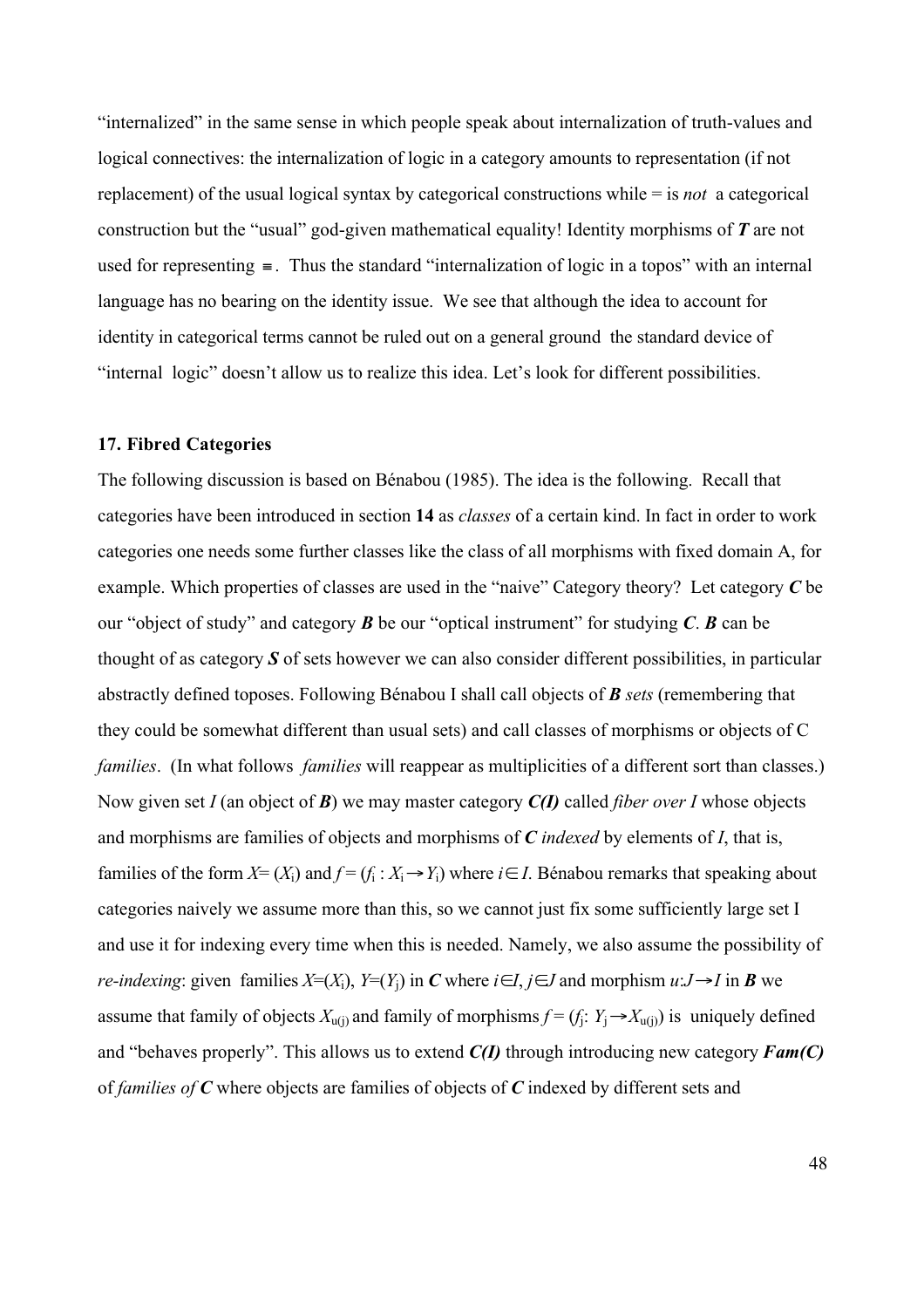morphisms are pairs of the form (*u*,*f*) where *u* and *f* are as just described. Morphisms of the form  $f=(f_i: X_i \rightarrow Y_i)$  we identify with  $(id_1, f)$  where  $id_i$  is identity morphism of *I* in *B*. The composition of morphisms in *Fam(C)* is defined in the obvious way. We equip the construction with projection functor  $p_C$  which sends every family of objects of *C* to the set by which this family is indexed and every morphism  $(u, f)$  between families to morphism u between sets:  $p_C$ :  $(X_i) \rightarrow Y$ ;  $(u,f) \rightarrow u$ .

Now suppose that we know what equality is in *Fam(C)* and in *B* but not in *C*. This implies that we cannot think of families (of objects and morphisms of *C*) extensionally as usual. In particular given family  $X=(X_i)$  where  $i \in I$  and morphism  $u: J \rightarrow I$  in **B** we cannot define another family *Y*=(*Y*<sub>i</sub>) by saying that *Y*<sub>i</sub>=  $X_{u(i)}$  because the latter equality doesn't make sense for us. Nevertheless we can achieve the same effect through requiring certain properties of  $Fam(C)$  and  $p_C$  as we shall now see. What we need for it is to characterize morphism  $\varphi_{(u,X)} = (u, (id_{Y_i}))$  in **Fam(C)** without using equality in *C* ((*id<sub>Yi</sub>*) is the family of identity morphisms of objects  $Y_j = (X_{u(j)})$  in *C*). Given *u*:  $J \rightarrow I$  and  $X=(X_i)$   $\varphi$  is characterized up to unique isomorphism by the following property (i): for any morphism  $\psi = (v, g)$  with codomain *X* in *Fam(C)* and any *v*' such that  $v = uv$  in *B* there exist in *Fam(C)* a unique  $\psi$  ' such that  $\psi = \varphi \psi$  ' and  $p_C(\psi') = v'$ . In addition morphisms of the form  $\varphi = (u, (id_{Y_j}))$  satisfy the *functoriality* conditions (ii):  $\varphi_{(u,X)} = id_X$  (identity morphism of family *X*), and  $\varphi_{(uv,X)} = \varphi_{(u,X)} \varphi_{(v,Y)}$  for each *v*:*K*  $\rightarrow$ *J*. Now we use these properties as definition of abstract functor  $p: F \to B$  called *fibration over B* (or *fibred category over <i>B*) in the case when only the property (i) is taken into account, and called *split fibration over B* in the case when in addition for each pair  $(X, u: J \rightarrow p(X))$  one makes a particular choice of  $\varphi_{(u,X)}$  (called *splitting*) satisfying functoriality conditions (ii). Thus equality in a category can be defined as splitting of fibration over an appropriate base. Noticeably given a fibration its splitting might not exist or be not unique. I refer the reader for further details to Bénabou (1985).

Bénabou's theory of equality in categories allows for regarding objects and morphisms of given category as families rather than bold individuals (see section **7** about the idea of family); these families can be occasionally split into elements through a (split) fibration in different ways dependently of the choice of base. Such splitting is reverse operation with respect to the informal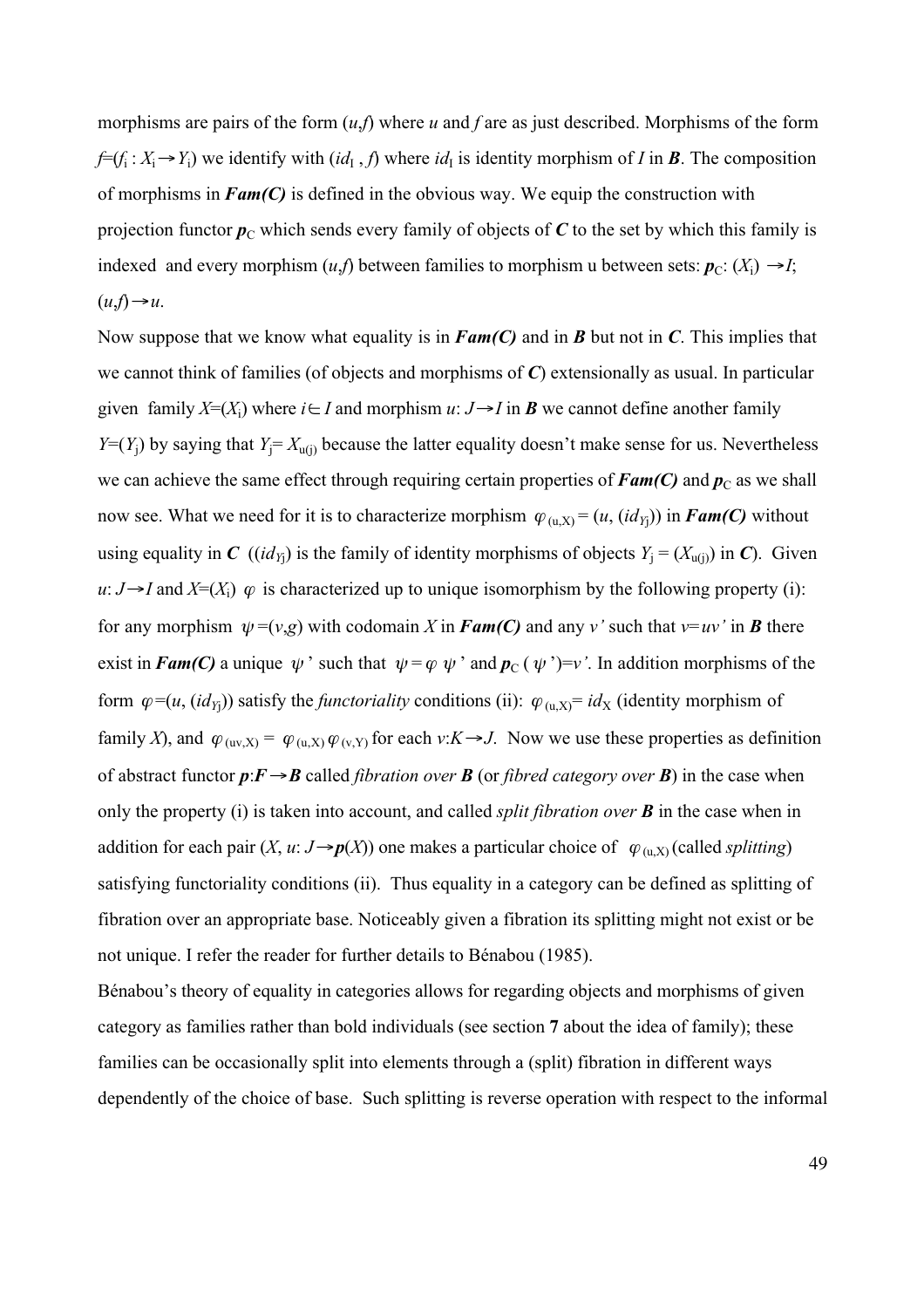identification of isomorphic objects and morphisms mentioned in the section **15**, and unlike the latter it is performed more rigorously and more "categorically". This reversal is remarkable: it shows that given the definition of equality through split fibration families are no longer thought of as extensional multiplicities, that is, as classes. Recall however that given fibration  $p: F \rightarrow B$ categories F,B are construed in the usual way and in particular assume the "usual" equality of morphisms and objects, so the internalized equality relates only to hypothetical category *C* such that  $F = Fam(C)$ . This situation is quite analogous to that in the Model theory when a formal theory is interpreted in a semantical structure construed independently of this theory either informally or with the help of a meta-theory. As Bénabou stresses in the end of his paper such "meta-equality" is indispensable "unless you do something different from Category theory". In the following section I shall try to do "something different" but now let us consider another approach to internalization of identity in categories.

## **18. Higher Categories**

Given abstract category *C* consider class *Hom(A,B)* of its morphisms *f*, *g*, ... of the form  $A \rightarrow B$ . Then turn *Hom(A,B)* into a new category formally introducing morphisms of the form  $\alpha : f \rightarrow g$ (that is, morphisms between morphisms of *C*). Do this for all pairs of objects of *C*. Observe that morphisms  $\alpha$  can be composed in two different compatible ways shown at the below diagram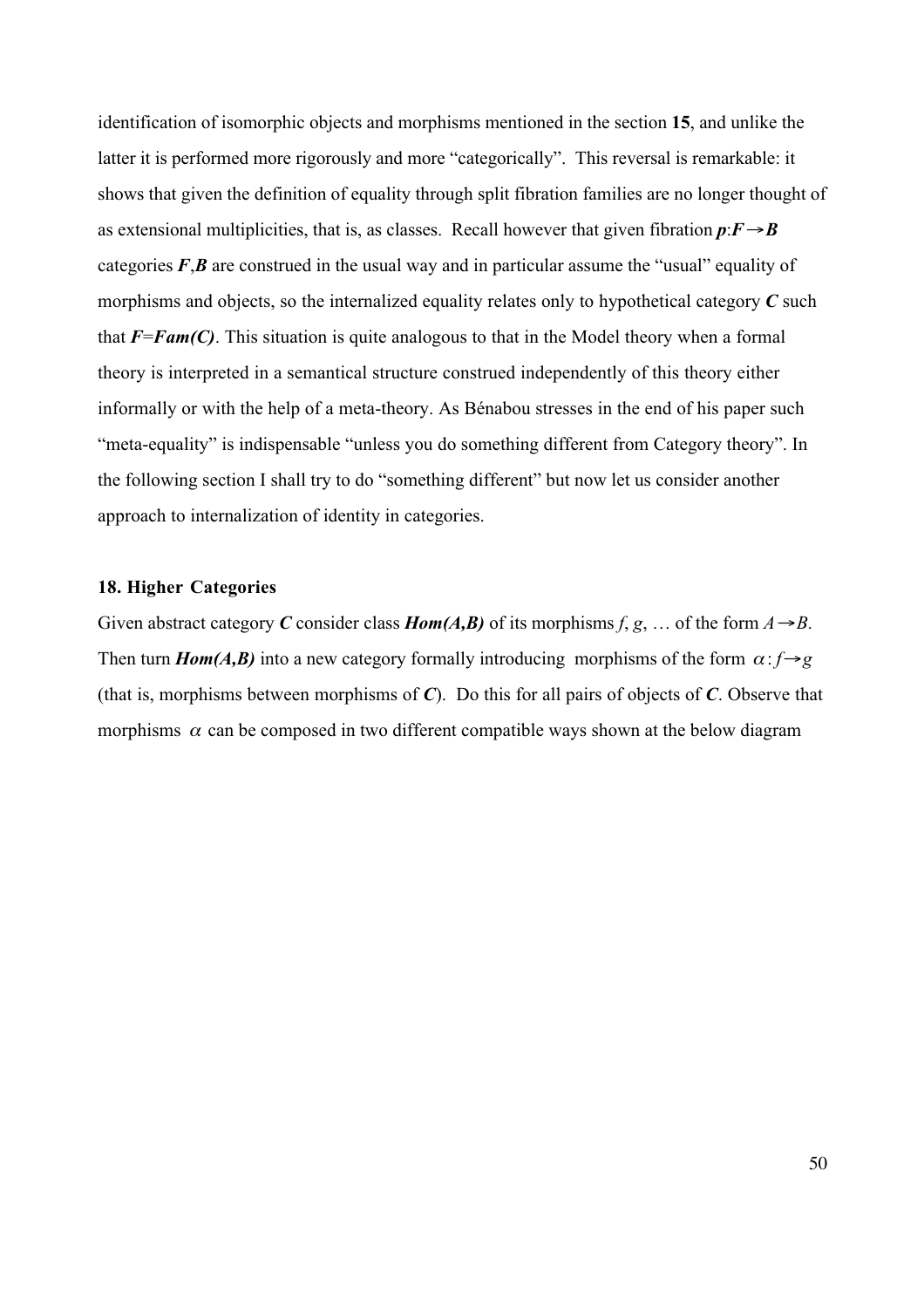(Fig.6):



horisontal composition

Fig.6

Requiring now natural equational condition (which I shall not list here) we obtain a *2-category*. It comprises objects *A*,*B*.., morphisms *f*, *g*,.. between objects (the same as in *C*) called in this context *1-morphisms*, and "morphisms between morphisms" α,β , .. called *2-morphisms.* An example of 2-category which has been around from the very beginning of Category theory (that is, some 20 years earlier than the abstract notion of 2-category has been introduced in Ehresmann (1965)) is 2-category *2-Cat* having (some or all) categories as objects, functors between these categories as 1-morphisms and natural transformations between the functors as 2-morphisms. Let me now explain what 2-categories have to do with the internalization of identity (equality). Remark that in a 2-category we have not only the usual composition of 1-morphisms  $(f:A\rightarrow B)(g:B\rightarrow C) = fg:A \rightarrow C$  but also functor *F*: *Hom(A,B*)x*Hom(B,C)* → *Hom(A,C)* (provided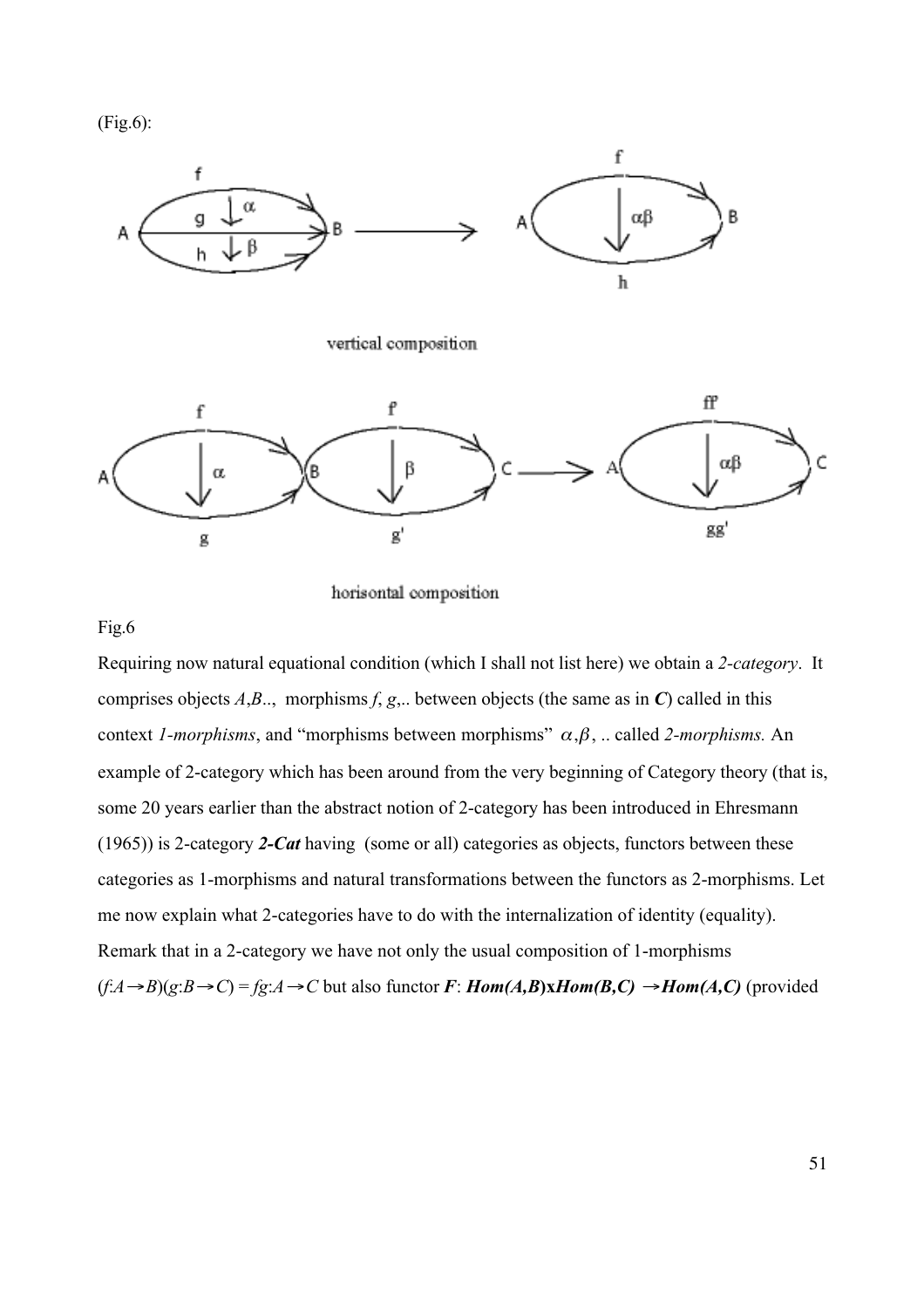that in category  $Hom_C$  having Hom-categories of *C* as objects Cartesian product **x** is available <sup>38</sup>). On 2-morphisms this functor acts as their *horizontal* composition (while in Hom-categories 2 morphisms are composed *vertically*). If functors of the form *F* preserve identities in Homcategories (2-identities) then equalities in *C* may be omitted without any lost. This means that we don't even need to define *C* as a category but may think of it as a class of "objects" and "morphisms" between these objects, and then define composition of these morphisms "from above" through functors like  $F$ . In this case one may speak indeed about "replacement of relations" by morphisms": 2-identites from Hom-categories make in *C* the job of equalities. The situation here is quite analogous to one we've seen in fibred categories: at the top "meta-" level of construction (namely in Hom-categories and in the category  $Hom_C$  of the Hom-categories) one uses the "god-given" equality but at the bottom level equalities are got rid of. An apparent difference between the two approaches is this: in higher categories the notion of *class* is used at all levels including the lowest one while in fibred categories this notion is used only at the "meta-" level and at the lower "internalized" level classes are replaced by nonextensional *families*. But is the assumption that objects of 2-category form a class necessary? Prima facie it is the case. For in order to compose 2-morphisms  $\alpha$ ,  $\beta$  in a Hom-category (that is, vertically) we need to check that domain of  $\alpha$  equals codomain of  $\beta$ . So 1-morphisms (objects of Hom-categories) should form a class of well-distinguishable elements (provided with a notion of equality allowing for distinguishing them). Notice that if we take this view then the internalization

<sup>38</sup> Given objects *A*,*B* in a category their product *A***x***B* is defined up to unique isomorphism by the following (universal) property: given any object *X* with morphisms  $X \rightarrow A$ ,  $X \rightarrow B$  there exist unique morphism  $X \rightarrow AXB$  such that the following diagram commutes:

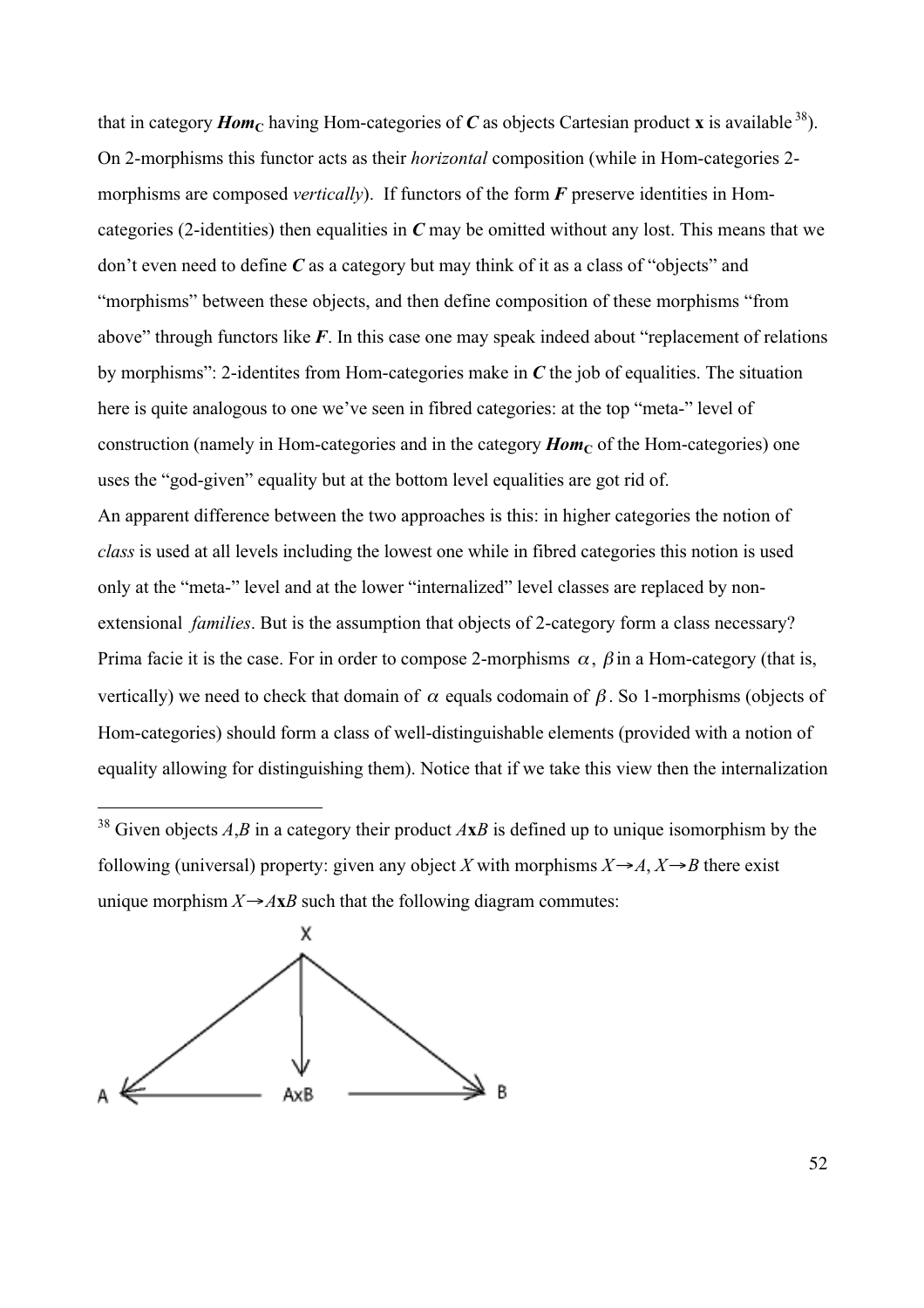of equality in *C* just described will be only partial: it will apply to equalities of the form *fg*=*h* but not to equalities of the form  $f=f$ . However it is easy to get around this point through identification of 1-morphisms with 2-identities, so all needed equational conditions could be written in terms of 2-morphisms. Then one may claim that in *C* "there is no equality", and hence its elements don't need to form a class.

It should be noted that the common interest of people working in higher Category theory is not internalization of equality as such but *weakening* of equality, that is, finding a rigorous way of "replacing» equalities with certain isomorphisms. This approach is quite natural in the given context since the requirement that functors of the form F preserve all 2-identities is unreasonably strong (see section **15**). Since we are no longer obliged to think of *C* as a category in the usual sense we get a room for playing. Instead of imposing on Hom-categories and on  $Hom_C$  equational conditions implied by the assumption that  $C$  is a category we can use weakened conditions which don't imply that 2-isomorphisms replacing equalities in  $C$  are identities. Such weak 2-categories have been first introduced in Bénabou (1967) under the name of *bicategories*. In bicategories (i) the usual associativity law  $(fg)h=f(gh)$  in C is replaced by the requirement of existence of *associativity* (2-)*isomorphism a*: (*fg*)*h* $\rightarrow$ *f(gh*) (eventually called *associator* by other authors), and (ii) the usual axiom of identity  $1_A f = f$  and  $f1_B = f$  for  $f: A \rightarrow B$  is replaced by the requirement of existence of *unit* (2-) *isomorphisms*  $l:1_A f \rightarrow f$  and  $r: f1_B \rightarrow f$ . These isomorphisms are subjects of equational conditions called *coherence laws*, which I shall not list here<sup>39</sup>.

The notion of 2-category allows for a straightforward geometrical analogy: think of objects as points, of 1-morphisms as oriented lines, and of 2-morphisms as oriented surfaces bounded by the lines. Whether we use this analogy (which is more profound than it might appear at the first glance) or not the notion of 2-category calls for the inductive generalization to the notion of *n*category for arbitrary n and further to <sup>ω</sup> -category (leaving bigger ordinals apart). The *strict* (meaning *non-weakened*) versions of the notions of *n*- and <sup>ω</sup> -category look unproblematic: the *enrichment* of given category *C* bringing the notion of 2-morphism explained in the beginning of this section can be easily reformulated as an inductive step bringing the notion of *k*-morphism

 $39$  See Bénabou (1967) or Leinster (2001), p.9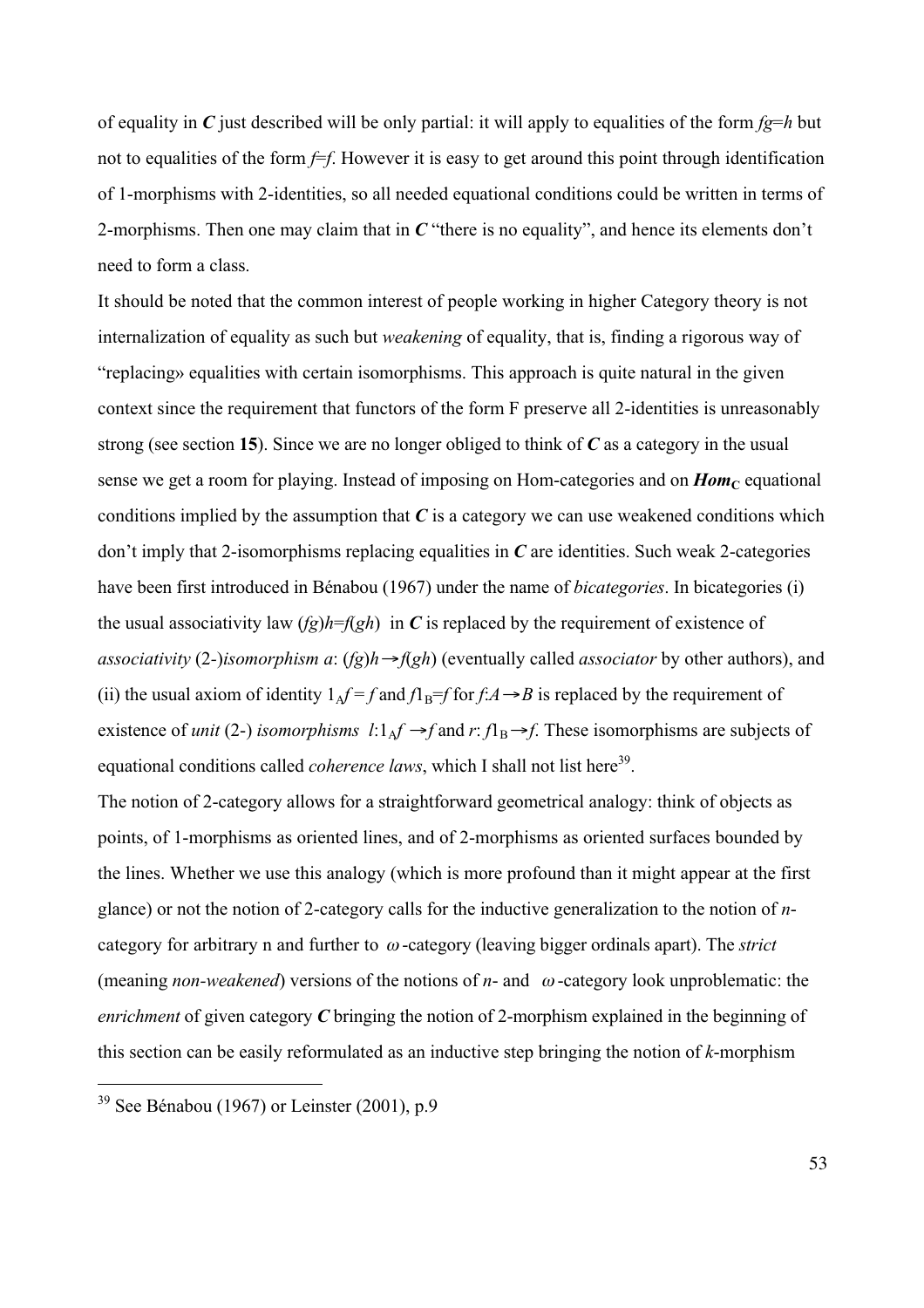provided with *k* different kinds of composition (Leinster 2001, p.8). However the notions of *weak n*- and  $\omega$ -categories which are more interesting (both purely mathematically and for applications) are much less obvious. There are many alternative definitions of weak *n*- and <sup>ω</sup> categories around; ten of them are presented in (Leinster 2001). A somewhat different approach based on introduction of a new kind of morphism rather than relaxing axioms is presented in Kock (2005). A specific obstacle for putting these things into order, which is not irrelevant to the issue discussed in this paper, is this: it is not clear which notion of equivalence one should apply to answer the question whether two given definitions of weak n-category are equivalent or not. There are obvious reasons to think that the suitable notion of equivalence should be n-categorical itself but this makes the reasoning circular. It seems that new conceptual inventions and not only technical developments are still wanted in this field.

The construction of *strict*  $n-(\omega)$  category is transparent because it is built in the strict upward order. However as we have seen in the case of weak n-categories the opposite downward order of construction gets involved. Remind from sections **14** and **17** that the idea of the downward construction is basic for Category theory but not specific for its higher-dimensional branch<sup>40</sup>. At the same time the core upward inductive construction of *n*-category (strict or weak) starting with a class of objects, morphisms between the objects, morphisms between these morphisms, etc., remains present in all alternative definitions of this notion. Although the co-presence of these two opposite orders is ubiquitous in mathematics (think about Euclidean triangles for example<sup>41</sup>) it seems that in the case of *n*-categories the two orders fail to match each other. As far as we start to build a *n*-category from *classes* of objects and morphisms we already assume a lot about their identity, so the sense of further "weakening of identity" through higher-dimensional conditions becomes unclear. For this and other reasons it seems interesting to figure out a categorical (or

 $\overline{a}$ 

<sup>&</sup>lt;sup>40</sup> The talk about dimensions refers to the geometrical aspect of the notion of *n*-category modestly mentioned above in the main text as an "analogy".

<sup>41</sup> I mean the following. To *construct* a triangle one proceeds in the bottom-up order: one takes three points and connects them by straight lines. But to *define* the notion of triangle, say, as a 3 angled polygon one proceeds in the opposite sense assuming the notion of polygon first.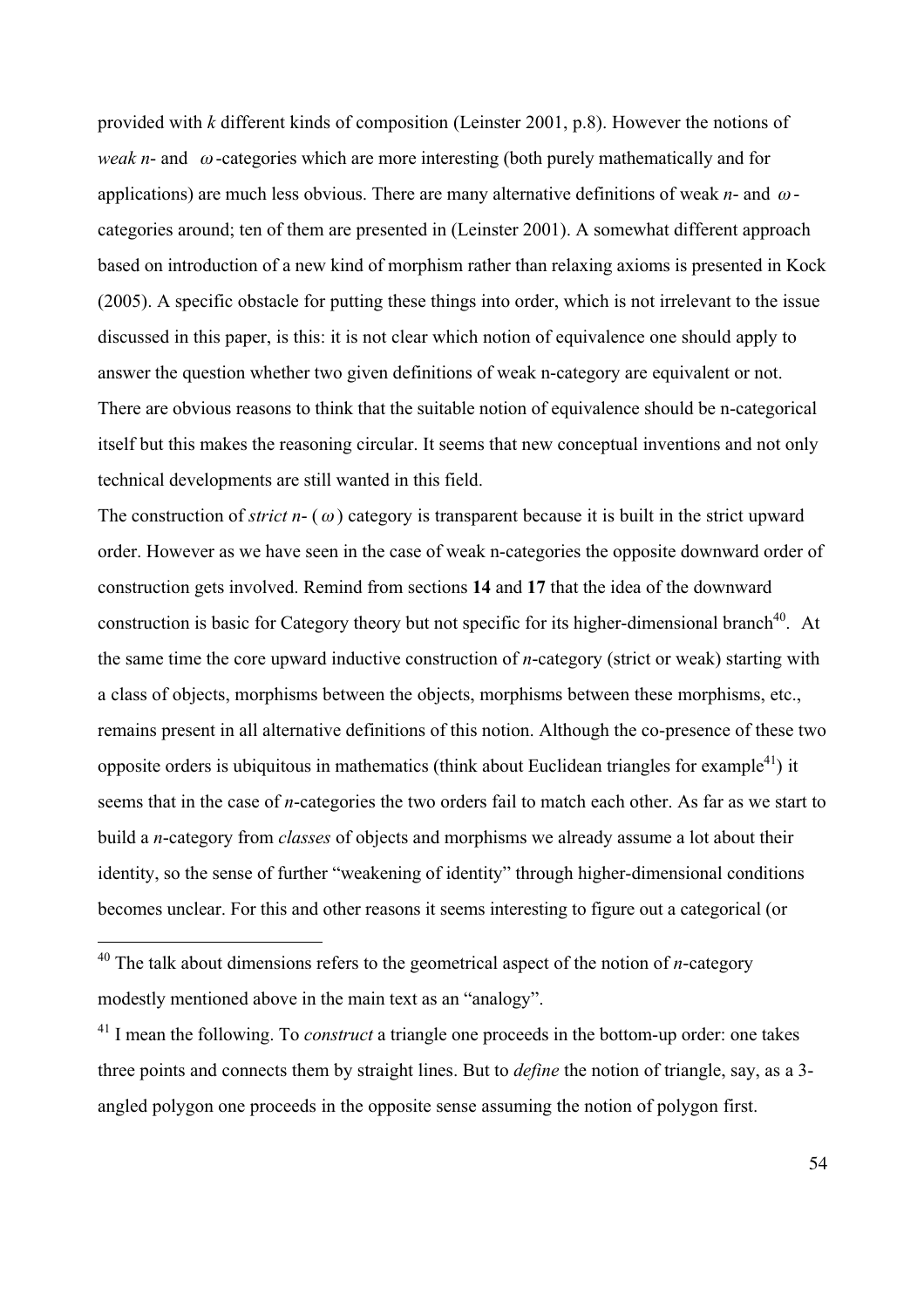categorical-like) construction which would avoid the classical upward geometrical conceptbuilding leaving more room for the downward approach. In the following section I shall make an informal suggestion pointing to such a possibility.

From an epistemological viewpoint the case of *n*-categories with  $n>2$  is interesting because it no longer allows for thinking of different levels of the construction along the distinction between the "object level" and the "meta-level". For when n is big the reiteration of "meta-" becomes useless and with  $n = \omega$  it becomes senseless. So we cannot take refuge at the "meta-level» but must revise our understanding of identity from the outset. I cannot purport any technical discussion on higher categories in this paper but give the following simple example.

Remind the "partial categorification» of an isomorphism class of sets which we have achieved in section **12**: given such a class we considered all isomorphisms between its member-sets, then identified the sets and some (but not all) isomorphisms and got a symmetric group. Let it be finite symmetric group  $S_N$  for simplicity. Now we can see that a more profound alternative to Fregean approach requires turning all sets into a category. Let us however for the sake of example improve on *S<sub>N</sub>* in a different way. Namely, let us categorify it further taking into account isomorphisms of  $S_N$ , that is, group  $Aut(S_N)$  of *automorphisms* of  $S_N$ . Here we can remark something interesting. Except the trivial cases *N*=1 and *N*=2 when there exist only the identity authomorphisms, and except the "pathological" case *N*=6 we have  $Aut(S_N) = S_N^{42}$ . (This latter equality sign can be read as the isomorphism relation. Considering isomorphisms in question explicitly we get  $S_N$  back!) So taking into consideration automorphisms of higher order  $(Aut(Aut(S_N)) = Aut^2(S_N)$  and so on) brings nothing new: we have  $Aut^{n}(S_N) = S_N$  for all *n* and all  $N \neq 1,2,6$ . Remark that  $S_N$  equipped with  $Aut^{k}(S_{N}), k=1,2,...n$  is a very simple albeit not completely trivial example of strict *n*category. The property of symmetric groups just mentioned is a case of what Baez&Dolan (1998) call *stabilization* in *n*-categories (p.13).

Now we can fix some *n*, assume the "usual" equality only in  $Aut^{n}(S_N)$  and for  $k \leq n$  write the group operation as  $ab \rightarrow c$  (instead of  $ab = c$ ) claiming that this operation is determined up to isomorphism by the fact that  $Aut^k(S_N)$  (in particular,  $Aut^0(S_N) = S_N$ ) is isomorphic to  $Aut^n(S_N)$ . The

<sup>42</sup> Kurosh (1960), p.92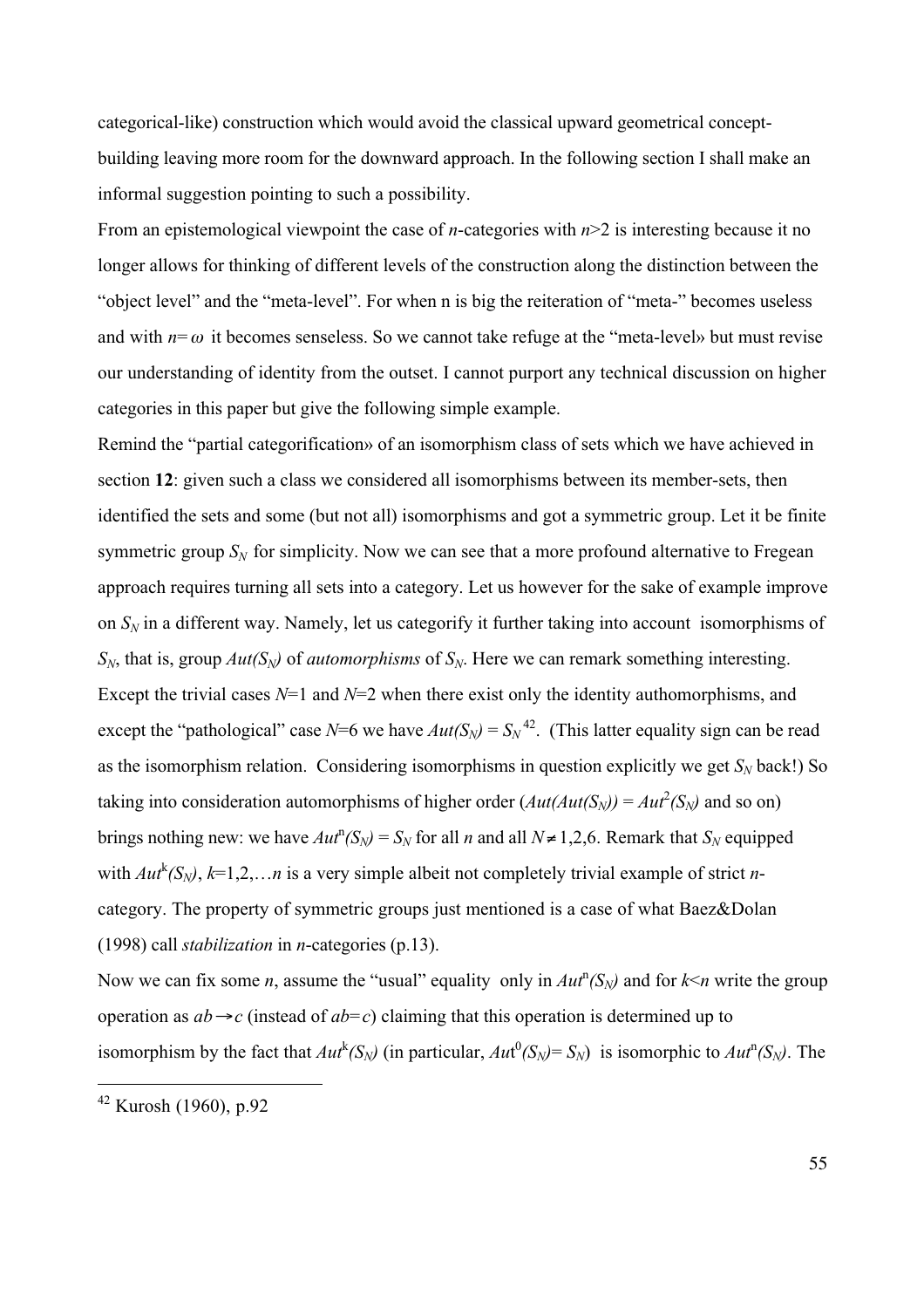elementary character of this construction makes its downward determination just as easy as the upward one. However it also makes the whole idea of the reiteration of "levels" plainly redundant: given  $Aut(S_N) = S_N$  our "*n*-group" is just  $S_N$  "up to itself"! This suggests a different move: instead of describing the group operation through equational conditions reverse the optic and reconstruct a notion of equality (identity) on the basis of the operation. What we can expect to get in this way is "identity up to  $S_N$ " rather than a universal identity concept suitable for all mathematical and logical needs. Remark however that identity "up to symmetric group of isomorphisms" applies to such a fundamental mathematical object as a *class.* Thus this particular kind of identity has a very general significance in mathematics and logic $43$ .

#### **19. Platonic, Democritean, and Heraclitean Mathematics**

 $\overline{a}$ 

It might be argued that before a new account of identity is well established in mathematics it is premature to start any philosophical discussion about it. I don't think so. I dare to think that not only philosophers can find a lot of interesting stuff relevant to their subject in the contemporary mathematics but that mathematicians too can be motivated by new philosophy in their work, moreover if it concerns such a traditional philosophical issue as identity. This is how things worked for centuries (including the heroic time of debates on foundations of mathematics at the edge of 19<sup>th</sup> and 20<sup>th</sup> centuries), and I cannot see any reason why in 21<sup>st</sup> century they should be different. Although philosophical motivations could and in many contexts certainly *should* be swept out of ready-made mathematical theories philosophical reasons often play an important role in bringing new mathematical theories about. That is why the fact that the issue of identity in categorical mathematics is not yet well settled in mathematics gives me reason to discuss it right now rather than to the opposite.

<sup>43</sup> I realize the risk of drawing any general conclusion concerning *n*-categories on the basis of the example of "symmetric *n*-group" and suggest the reader to consider this example on its own rights.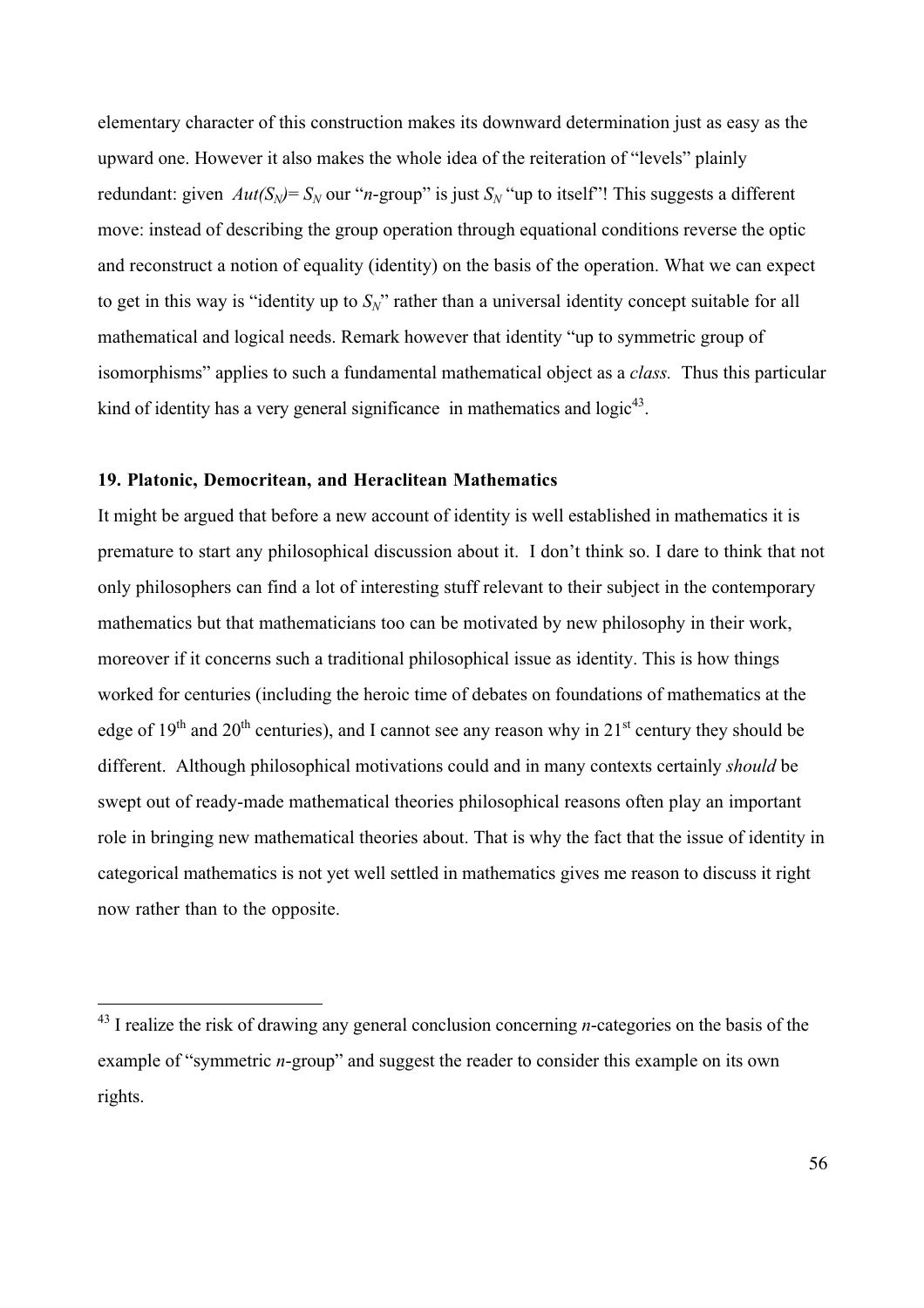In my (2003a) I argued that the classical mathematical tradition dating back to Euclid, which we have all inherited, is profoundly Platonic<sup>44</sup>. However some traces of different mathematical conceptualizations linked to different philosophical stands known in Antiquity are also available. In particular Aristotle's repudiation of thinking about a line as a set of points (*Phys.* 231a*)* shows that the idea was definitely around. Whether or not we can speak about the presence of this atomistic line (which I shall label *Democritean*) throughout the history of mathematics, it is clear that until  $20<sup>th</sup>$  century it remained marginal. The Democritean mathematics flourished only in  $20<sup>th</sup>$ century with the rise of Set theory and the triumph of atomistic hypothesis in physics<sup>45</sup>. The modernized atomism of 20<sup>th</sup> century unlike its Ancient predecessor is "without atoms": our physical atoms and elements of sets are not indivisible but composed of their own elements. What counts here as "atomism" is the very idea that physical and mathematical entities are aggregates of other entities, which are in some sense independent from the former. However as a matter of fact the traditional version of atomism assuming indivisible atoms (points) has been widely revived in mathematics of  $20<sup>th</sup>$  century as well, so it is common today to think after Cantor, Bourbaki and their unknown Ancient predecessors about lines or topological spaces as sets of *points* provided with an additional structure<sup>46</sup>.

<sup>&</sup>lt;sup>44</sup> I'm inclined to explain this by the fact that Plato and his followers used their contemporary mathematical tradition for shaping their philosophy rather than by the assumption that the major part of Ancient mathematicians shared Plato's philosophical views. In some important documented cases the influence was mutual (Fowler 1987.)

<sup>&</sup>lt;sup>45</sup> In the beginning of his famous lectures (1963) Feynman describes the atomic hypothesis as the most informative claim about the world ever made (p. 1-2).

<sup>46</sup> Today one may always claim in Hilbert's vein that talking about points he doesn't make any commitment about their indivisibility, so points could be thought of as beer mugs or, say, topological spaces (see Hilbert 1899). However unless a non-standard interpretation of points is explicitly mentioned and proves to be non-trivial such getting around doesn't change anything. We can indeed think of point of given topological space as another topological space however the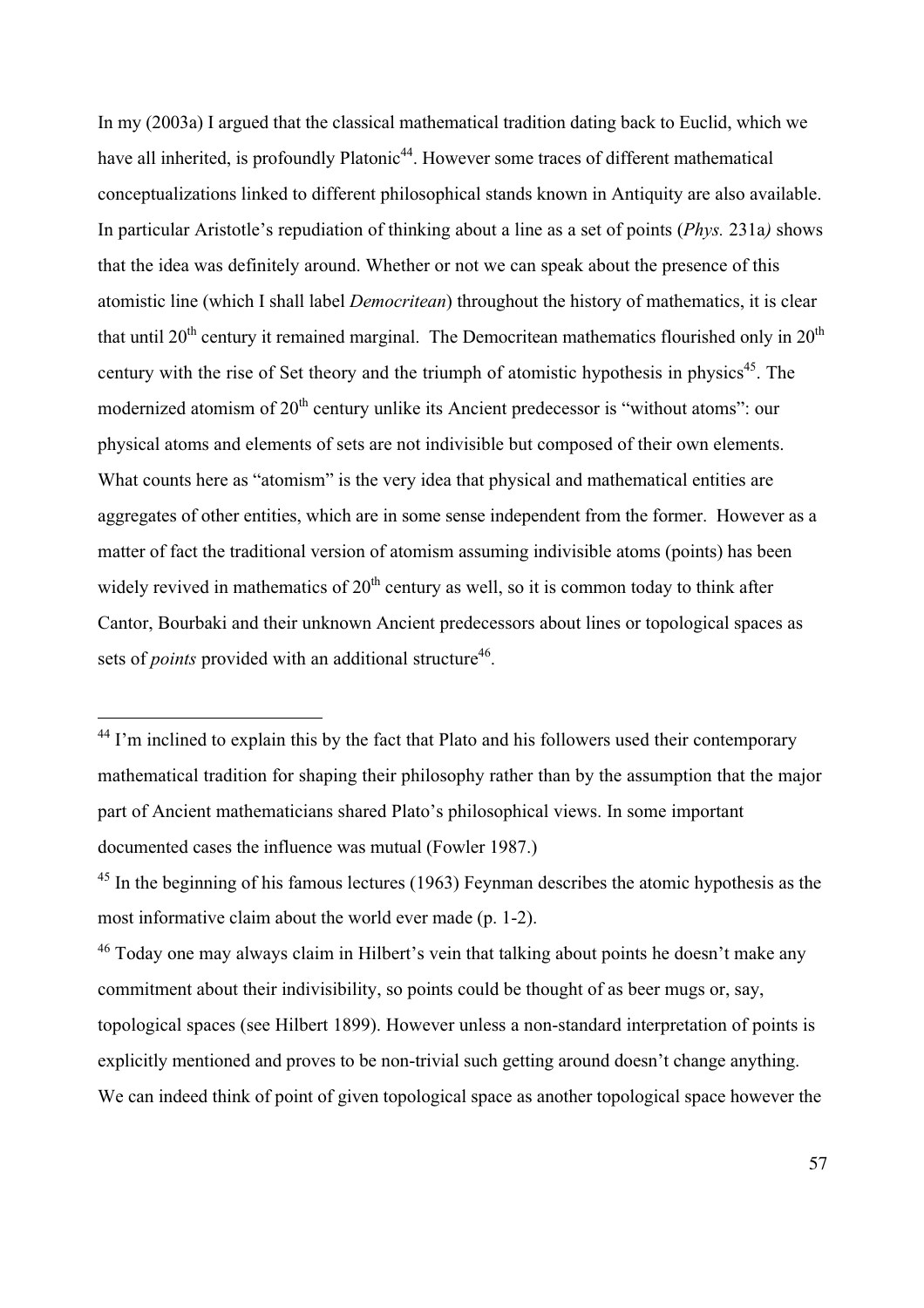The assumption about *point* as basic geometrical concept is common for Platonic and Democritean geometry. What differs the two is the way in which points generate the rest of the geometrical universe. In the Platonic case this is the process called in Proclus (1873) προοδος ("development") which mathematically can be best thought of in *phoronomic* terms (as suggested by Proclus himself): think of line as trajectory of moving point, of surface as trajectory of moving line, and of 3D manifold as trajectory of moving surface. In the Democritean case geometrical objects are constructed with points like with bricks. There are many reasons – purely mathematical and not - why this common assumption is no longer satisfactory<sup>47</sup>. So people are looking for different possibilities.

As far as Category theory is concerned there are two major philosophical motivations behind it. The first is Platonic intuition of mathematical *form* (MacLane 1986). Consider, for example, the standard Bourbakist definition of group as "set equipped with the group structure". This definition makes one think about the background set as a kind of "stuff" and about the structure as a "form" given to this piece of stuff. So the old Plato's metaphor of pottery is still working well here. Then one notices after Plato that what counts here is the form rather than the stuff. Category theory supports this Platonic intuition in the following way. Make groups into a category, forget about the set-theoretic definition of its objects and describe instead the category through equational conditions (commutative diagrams). It looks like we got pure forms without any kind of underlying stuff. When it comes to details the situation appears to be more complicated, and in fact the pottery pattern reappears within Category theory itself (recall, for example, that the categorical notion of fibration introduced in section **17** assumes the "background" category of sets or a background topos).

The other major philosophical intuition behind Category theory I shall call *Heraclitean*.

 $\overline{a}$ 

two spaces would have no geometrical relation to each other, and so wouldn't be parts of the same geometrical construction.

 $47$  See Smolin (2000) for reasons concerning theoretical physics (the assumption that spacetime "consists of points" brought into General relativity through its mathematical apparatus is an obstacle for a theory of Quantum Gravity). For pure mathematical reasons see Cartier (2001).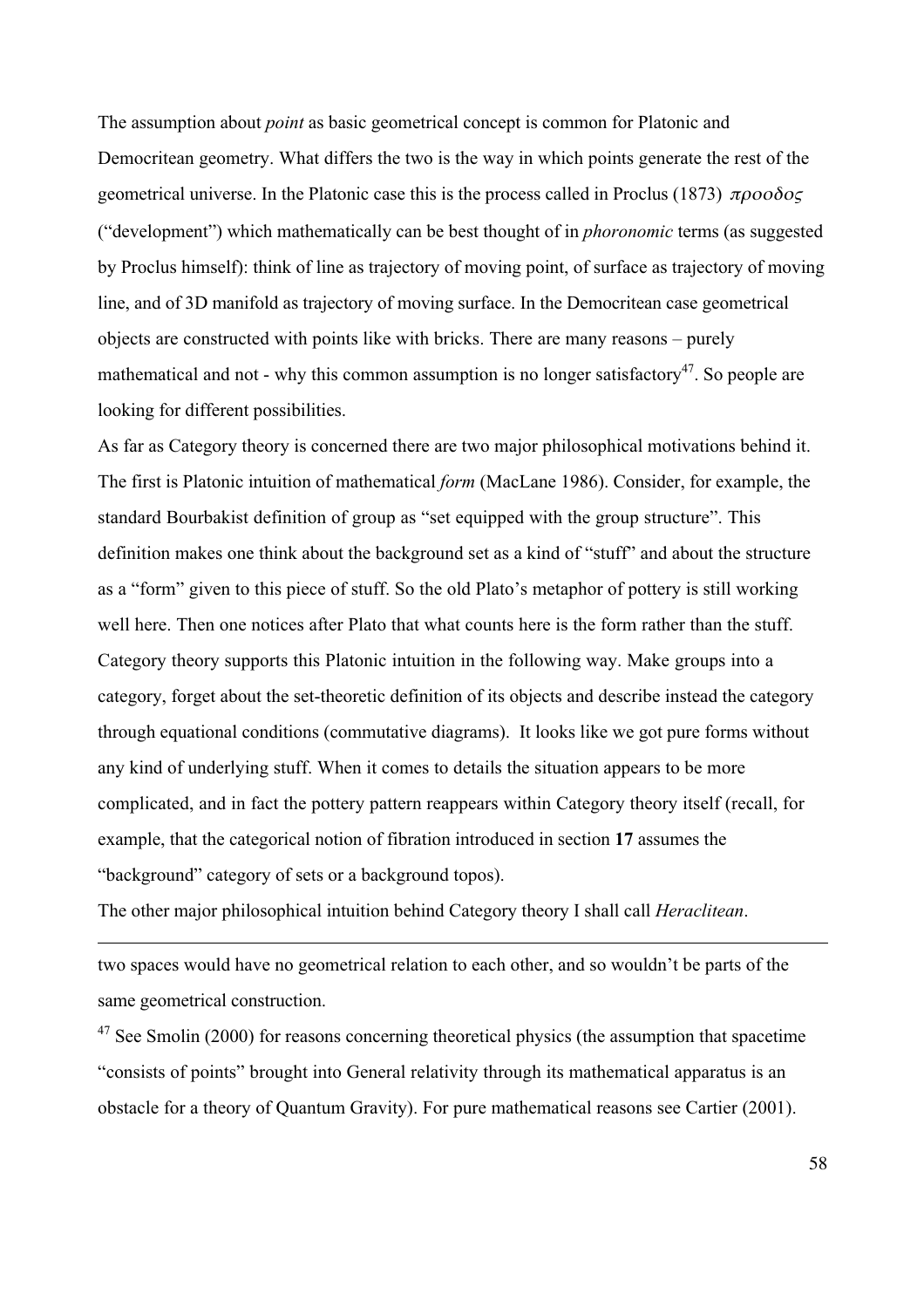Many people involved into the development of Category theory perceive the set-theoretic mathematics as somewhat "static" and are motivated by the idea of bringing more "dynamics" in it. I pay more attention to this latter trend in this paper not because of my metaphysical and epistemological preferences but because I believe that the Heraclitean mathematics may open genuinely new possibilities not yet explored, and in particular allow for geometrical frameworks, which are not point-based<sup>48</sup>.

Let me now propose a Heraclitean revision of Platonic and Democritean (set-theoretic) ways of thinking about categories. The fact that that Category theory in its present form leaves a space for such a revision seems me obvious. Even if objects of a category are not thought of as structured sets the notion of *class* of objects and morphisms continues to play a principle role in the usual notion of category. In n-categories we have also seen a revival of Euclidean pattern of building mathematical constructions when one starts with points and then continues to lines, surfaces, etc. I shall purport a reconstruction of the notion of category from a "Heraclitean" background without using classes.

For this reconstruction I shall use a mathematical hint borrowed from Euclid's *Elements*. Euclid gives two different definitions of point (equally useless in the Hilbertean view): he defines *point* first, as partless geometrical object ("geometrical atom") (Def. 1.1), and second, as boundary of line (Def. 1.3). He gives similar double definitions of *line* (1.2 and 1.6) and *surface* (1.5 and 11.2)49. Aristotle in (*Topic* 141b) qualifies definitions 1.1, 1.2 and 1.5 as "natural" (given "by nature") and definitions 1.3, 1.6 and 11.2 as given "for us". The idea is that while the "natural order of things" requires to start with points and continue to lines, surfaces and solids, for explanatory purposes this order may be reversed, so one may start with solids, then introduce surfaces as boundaries of solids (11.2), then lines as boundaries of surfaces (Def. 1.6), and finally

<sup>&</sup>lt;sup>48</sup> The reader may notice that my attitude towards metaphysical matters taken here is pragmatic: I assume that any metaphysics is good if it helps to bring new mathematics about. I realize that this attitude is questionable. Anyway in this paper I leave the question which metaphysic (if any) is "correct" aside.

<sup>49 &</sup>quot;Def. *m.n*" refers to *n*-th definition of *m*-th Book of *Elements*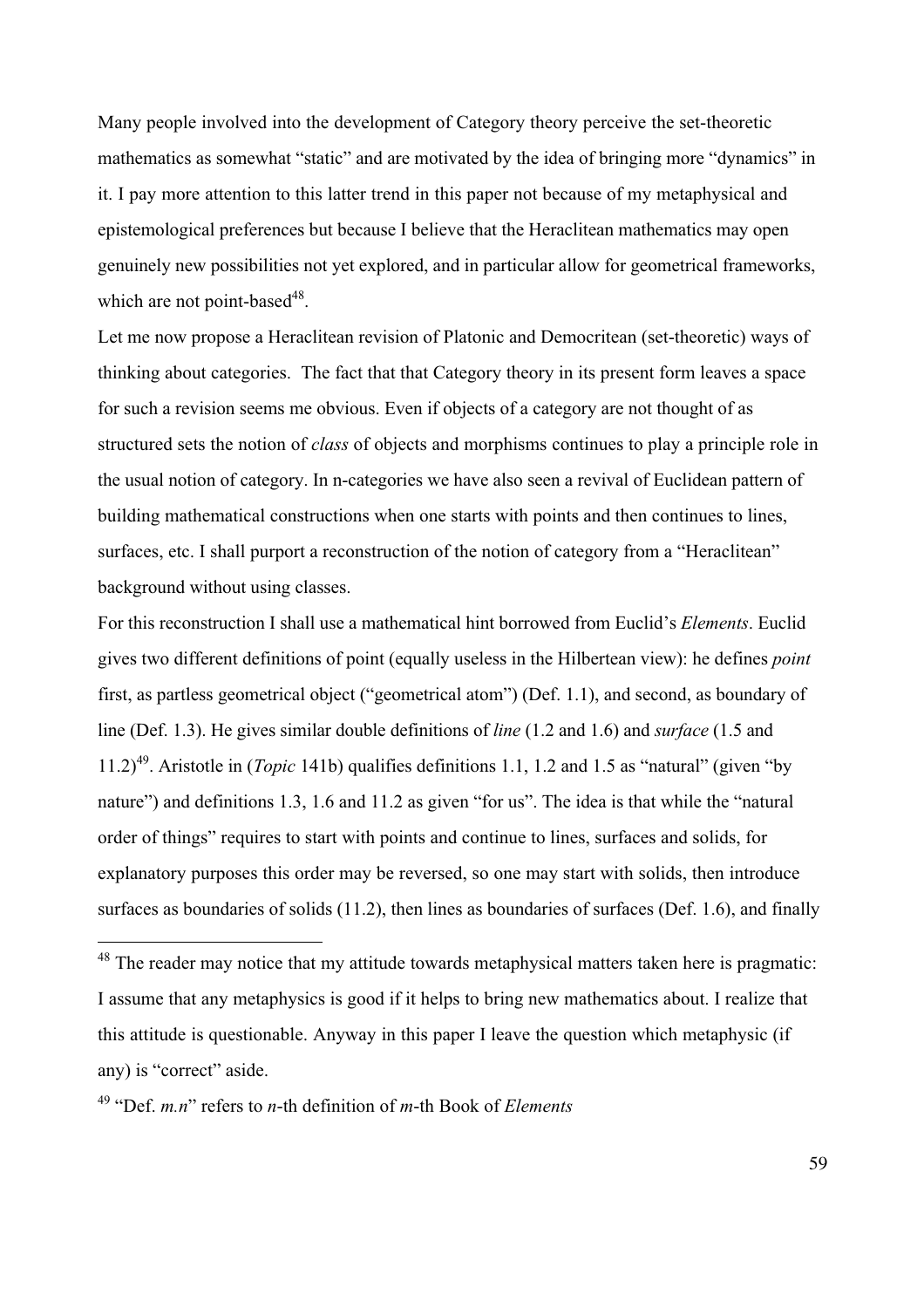points as boundaries of lines (Def.1.3). This latter order of definitions, which Aristotle qualifies as merely explanatory, is interesting for few reasons. First, if taken seriously, it challenges the common Platonic and Democritean principle of "starting point": this is the reason why Aristotle, who remains a Platonic as far as the issue is concerned, gives to this order of definitions an inferior epistemological status. Second, the "reversed" definitions are perfectly interpretable in terms of today's notion of topological dimension, and so from today's point of view they look more sound than the "natural" definitions based on metric considerations. Third, remark that Aristotle like anybody else until the end of 19<sup>th</sup> century assumes that all thinkable geometrical objects can be classified into these four types: points, lines, surfaces (including all plane figures) and solids. In the 20<sup>th</sup> century we have learnt to proceed recursively in the "natural" order and make geometry in higher dimensions. However we haven't learnt yet to proceed recursively in the reverse topological order and still assume that cutting given geometrical object, then cutting the cut, etc., we always end up with an indivisible point after a finite number of steps. Why not to try to go further?

Let's now do some simple mathematics taking the Heraclitean notion of Flow (rather than Point, Solid or Form) as basic. In order to visualize it you might think about flame, boiling water and similar things. People habituated to computer video more than to printed books shouldn't have problems with this. Remark that Platonic and Democritean basic metaphysical pictures can be viewed as two different (and not incompatible) ways of taming the Flow. The Platonic way is stipulation of Forms remaining invariant through the Flow (including Point as a basic Form). The Democritean way is modeling the Flow with a flow of atoms. In both these cases taming of the Flow is conceived not as a mathematical operation but as a metaphysical condition making mathematics possible. I accept the traditional assumption according to which in order to make mathematics with the Flow it must be tamed in one way or another. However I shall tame it through a mathematical rather than metaphysical procedure.

The next primitive notion we need is that of *cut*. Think of cut as a local operation applied to the Flow. Assume that cut *C* brakes given flow *F* into four "parts": *incoming* flow  $F_c^+$ , *outgoing* flow *F*<sub>C</sub>, *boundary* flow *F*<sub>C</sub> which is both incoming and outgoing, and finally *neutral* (with respect to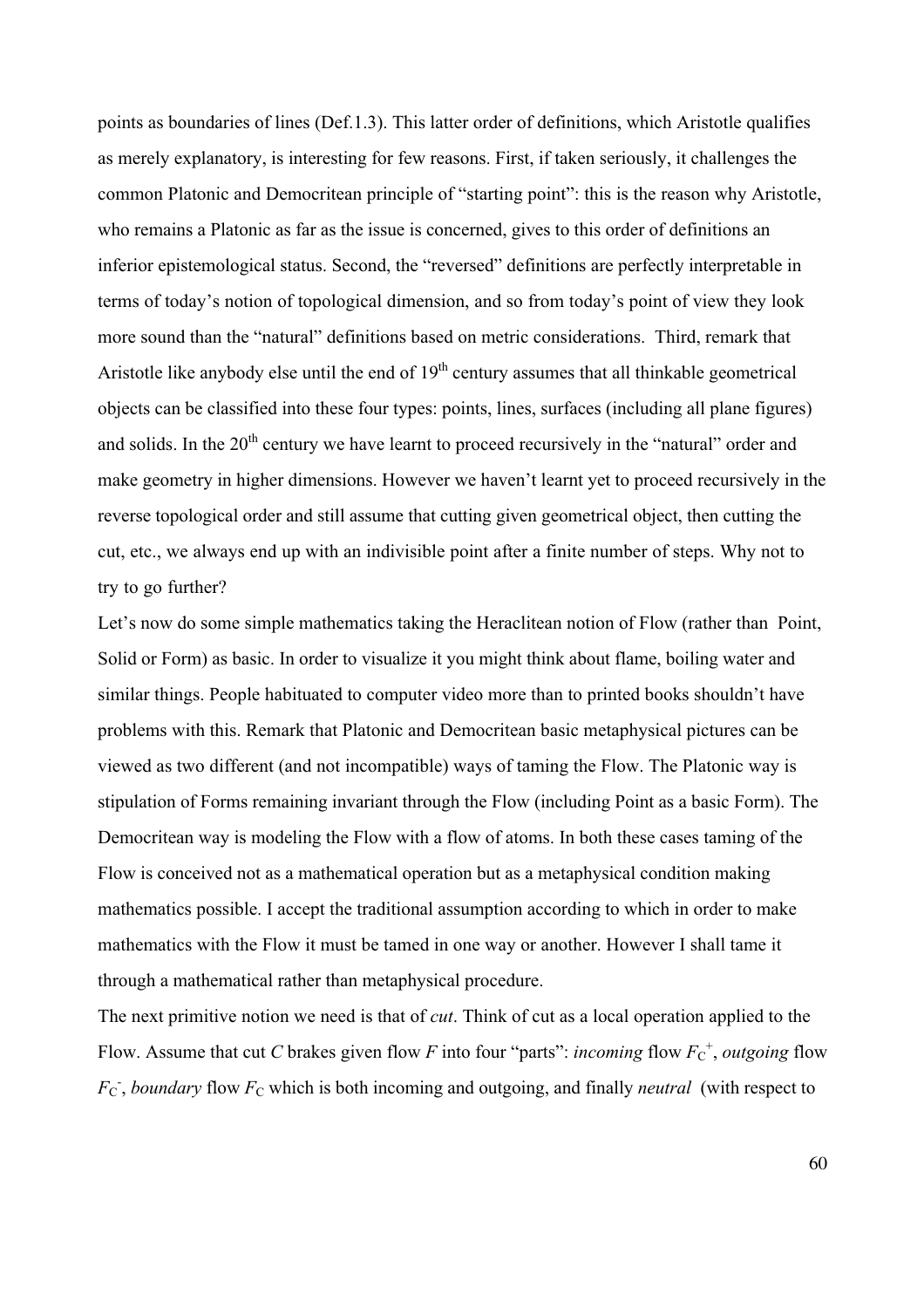C) flow  $F_C'$  which is neither. The idea is that while  $F$  has no global direction such a direction can be specified *locally* through making local "section" *C* which allows for distinguishing what "pours in  $C^*(F_C^+)$ , what "pours out of  $C^*(F_C)$ , and what "flows through  $C^*(F_C)$ .  $F_C$  describes the "internal dynamics" on *C*. Since cut *C* is local but not global I denoted by  $F_C$ ' the "part" of *F* unaffected by this operation. Introducing this basic picture I think about Euclid's "topological" definitions mentioned above. The Flow can be thought of as having an infinite number of dimensions but perhaps it is more appropriate not to prescribe to it any dimension at all. In any event we may prescribe to C *codimension* 1.

Now having the notion of category in mind I represent the obtained construction by the following diagram (Fig.7) leaving the neutral flow  $F_c'$  apart:



$$
F_C^+ \cdot F_C^- = U_C
$$



Let us now assume that our basic cut operation is reversible, so that after performing this operation we are still able to "see" how the Flow looked locally before. The kind of reversibility I'm talking about here is usually taken in mathematics for granted. Cutting given sphere *S* into two semi-spheres  $S^+$  and  $S$ , for example, one usually assumes the possibility of bringing the two semi-spheres back together. This allows for thinking of the semi-spheres as two *parts* of the original sphere and writing  $S^+ \oplus S = S$ , where  $\oplus$  stands for the mereological sum and = for equivalence (equality), which says that the mereological sum of the two semi-spheres is the same thing as the original sphere. Observe that there is an obvious sense in which  $\oplus$  is reverse of cutting, and that if the cutting wouldn't be reversible we wouldn't get anything like equality here.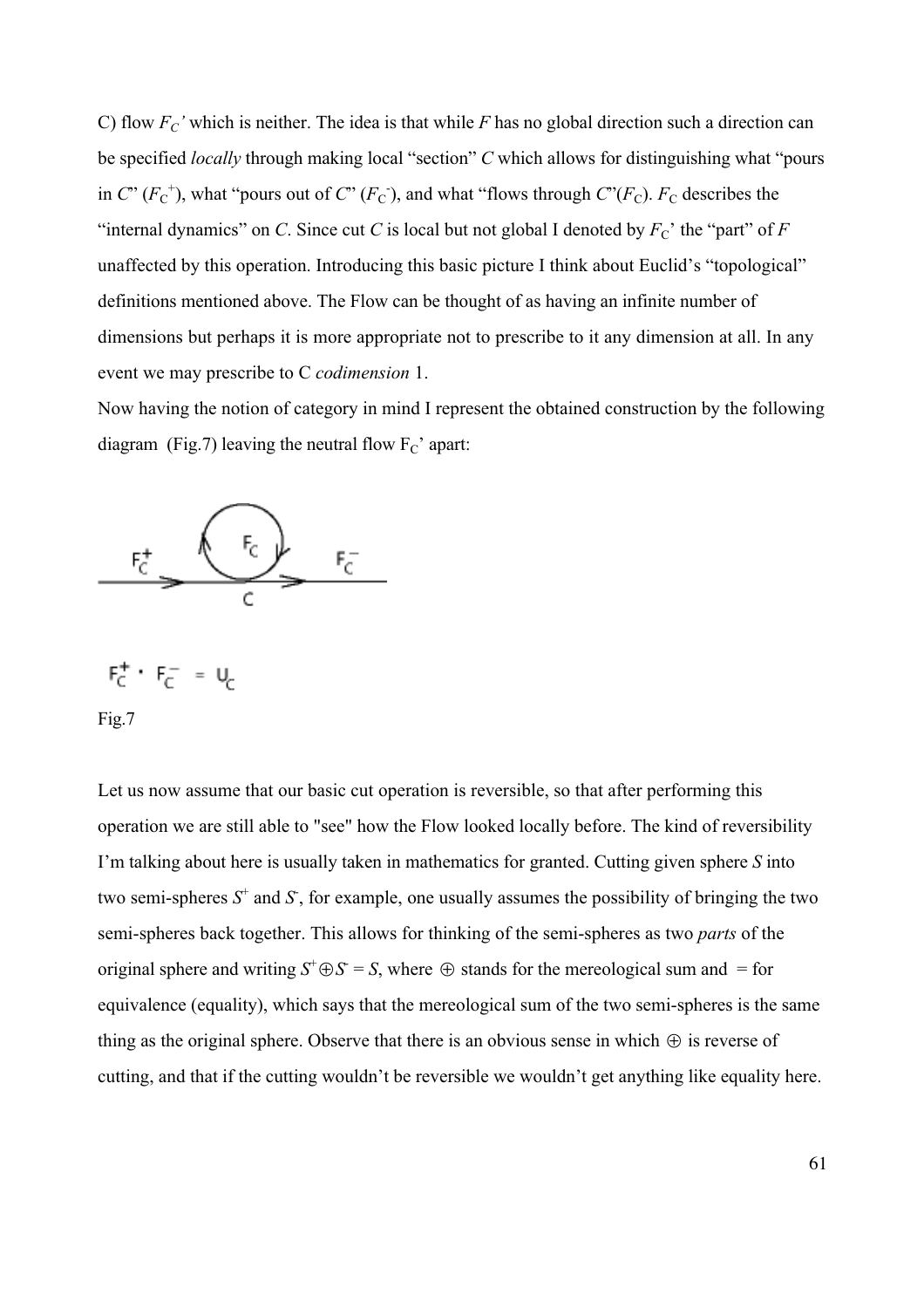Similarly writing 2+3=5 we assume that numbers 2 and 3 don't perish forever after being summed up, so 5 can be decomposed into 2 and 3 again. If 2 and 3 would perish after being summed up we could still write  $2+3 \rightarrow 5$  but not  $2+3=5$ . These examples let me think that the kind of reversibility involved here is *necessary* in order to introduce identity (or equality or even equivalence) in mathematics.

As far as we are talking about well-behaved solids and moreover about eternal numbers the reversibility of operations (in the desired sense) is guaranteed but when we try to cope with flows this condition must be mentioned explicitly. Now requiring the reversibility of *cut* we can write  $F_C^+ \otimes F_C = U_C$  thinking about  $\otimes$  as "cut-elimination" and of  $U_C$  as a *neighborhood* (local environment) of *C*. The cut-elimination can be equally viewed as *composition* of the incoming and outgoing flows. Noticeably flow  $U_{\rm C}$  resulted from this operation unlike the global flow *F* is *oriented*, that is, has a certain direction. The property of global flow *F* that amounts to the possibility of performing the above construction can be thus called *local orientability.* We shouldn't suppose that any given flow is locally orientable. As an example of locally orientable flow think about a *differentiable* flow (say, of incompressible liquid): cuts in this case are spatial points, and their oriented neighborhoods are velocity vectors associated with these points. There are two basic differences between this standard example and our general construction. (i) In a differentiable flow the cut-operation and the cut-elimination are trivialized (and usually not even recognized as operations) through the assumption that points are always "there". In this case what "pours into", "pours out of", and "flows through" any given point is always the same thing, so all local flows are idempotent with respect to their composition. (ii) Unlike points our cuts may have internal dynamics  $F_C$  so the whole construction can be reiterated "inside a cut", as we shall shortly see<sup>50</sup>.

Notice that operation  $\otimes$  just introduced doesn't suggest to regard the equality = as previously given. For it is the reversibility of ⊗ and *cut* (each one being the reverse of the other) which allows us to introduce equality here. However we shouldn't suppose that the equality so

 $50$  So the local orientablity is certainly weaker than the differentiability. What about continuity?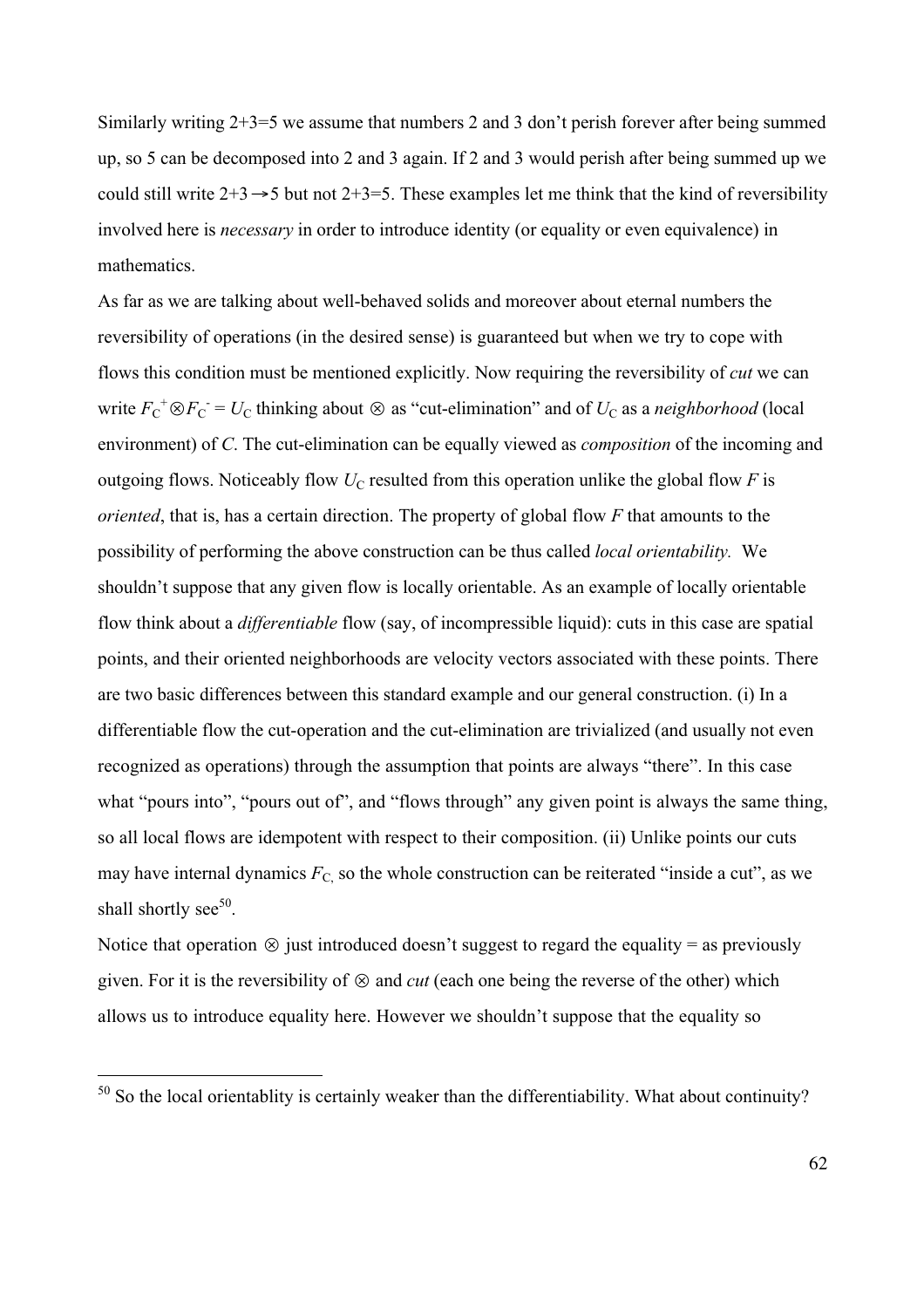introduced will be "the" universal mathematical equality. We should rather think about this equality as associated with this particular operation.

Since ⊗looks very much like the composition of morphisms in a category we can pursue some further categorical-like constructions in *F*. However we can do something more familiar working on the boundary flow  $F_C$  which has both "domain" and "codomain". For this end we should think of  $F_c$  as a *family* of flows provided with domains and co-domains which are not necessarily identical (remark that the equality associated with ⊗ doesn't apply to  $F_C$ ). Given  $F_C$  we perform on it local cuts of the second order (of codimension 2) obtaining usual commutative triangles. Using these triangles we could pursue usual categorical constructions but it seems to be more appropriate to the case to introduce such constructions through cuts of "different shapes" like the square shape. The cuts of the second order can be cut with cuts of the third order, so the construction is continued recursively. What we get looks like n-category constructed downwards. To see this consider a flow of "free" natural transformations, then "cut" these transformation by functors (so the transformations become composable), and finally cut functors with categories (so functors become composable too). Importantly we don't need to stop here and may continue the construction downwards unlimitedly. I cannot develop this idea any further here and leave it for a later study.

#### **20. Conclusion**

Paraphrasing Quine (1966) we can say: one man's paradox is another man's definition. Considering the invariance through change as a basic feature (if not a definition) of identity we may avoid the *Paradox of Change* but the price will be the lost of primitive and universal character of the identity concept. In my view this price must be paid anyway. People use the word "same" in many different context-dependent senses in everyday talks as well as in scientific discourses. What physicists exactly mean speaking of the "same experiment", "same observation", "same effect, " "same model", "same theory", "same event" or "same particle" ? I don't think that the type/token distinction gives all needed answers. In biology and social sciences things become even more complicated. A philosophical approach to the issue requires first of all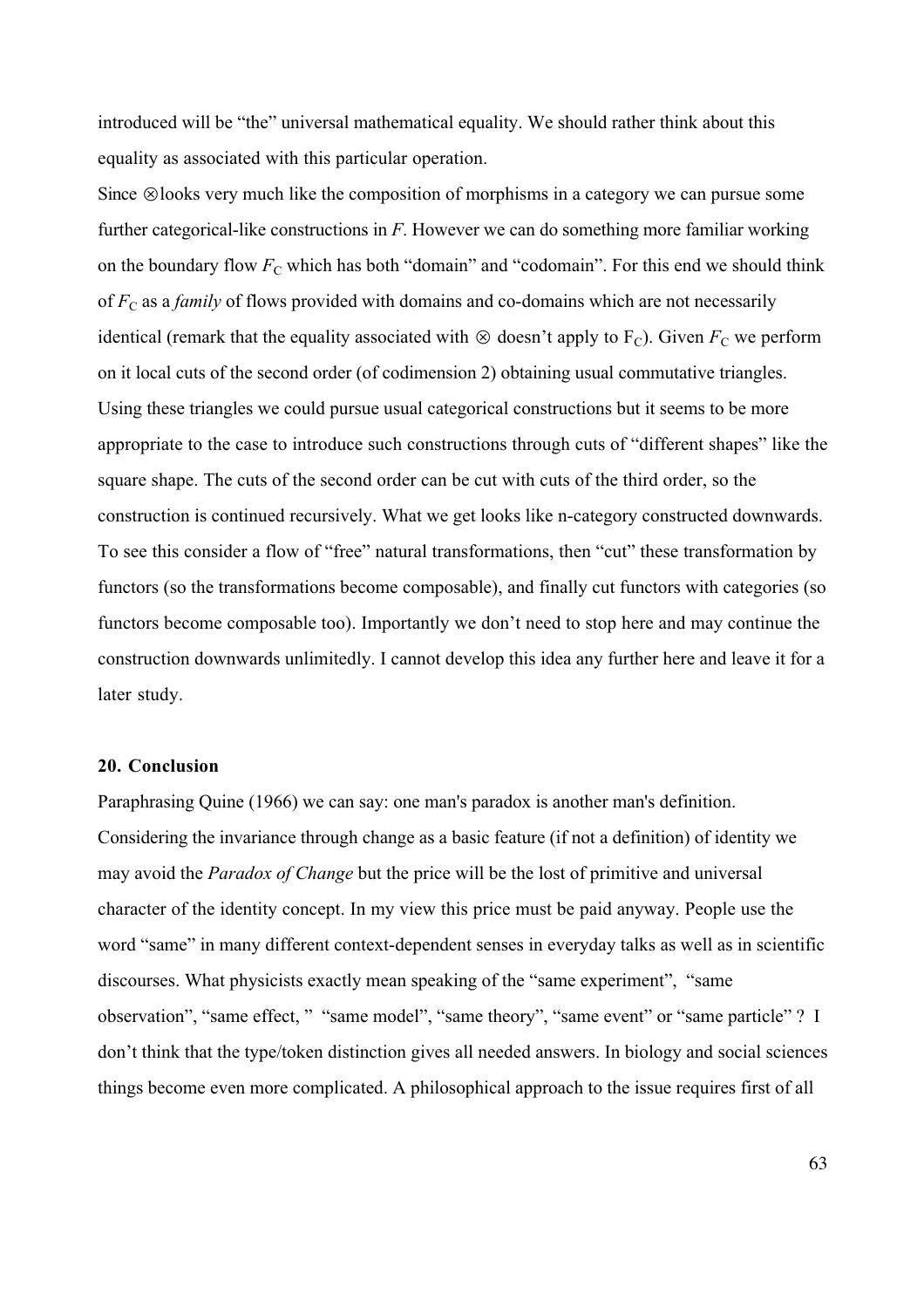distinguishing, specification and theoretic systematization of different senses of the "same" rather than picking one of them, stipulating it as basic and explaining away others. I don't think that Frege is right taking for granted that the notion of identity is unique and simple. I think that Plato was more to the point noticing that nothing like "pure" identity applies to physical and mathematical matters, so he had to stipulate a special realm of eternal Ideas where it might work. But unlike Plato I am rather interested in "impure" identities, which might work in mathematics, physics and other sciences.

We have seen that the issue of identity has been crucial in the development of programs of unification of mathematics since the end of 19th century. Frege's attempts to "fix the identity" of natural numbers as continued by Russell shaped the mainstream philosophy of mathematics (although hardly the mainstream of mathematics) in the XX-th century. The issue of identity remains central in the current program of categorification, which is an alternative project of the unification of mathematics. The fact that our working concept of identity in mathematics is weak and diversified noticed by Plato has been interpreted by Frege, Russell, and their followers as an evidence of the lack of rigor in mathematics, and they tried to fix the problem through introduction of a universal logical notion of identity. Categorification, in contrast, purports to further weakening and diversification of identity revealing genuinely new mathematics in doing so. Interestingly categorification revives certain philosophical ideas, which during the XX-th century remained marginal, like Geach's idea of relative identity and Bradley's "internalism" about relations. It also leads to a repudiation of the idea shared by the majority of Analytic philosophers since Frege that the issue of identity must be firmly fixed from the outset in any serious theoretical enterprise. In the category-theoretic framework the issue of identity is an issue to be studied (both from a general point of view and in every particular case) but not one to be rigidly fixed in advance.

In its present form Category theory doesn't offer yet any systematic account of identity developed in categorical terms. The "internalization of logic" in a category through the standard device of "internal language" doesn't internalize identity. However there are interesting suggestions aiming at a new categorical theory of identity. One is representation of equality of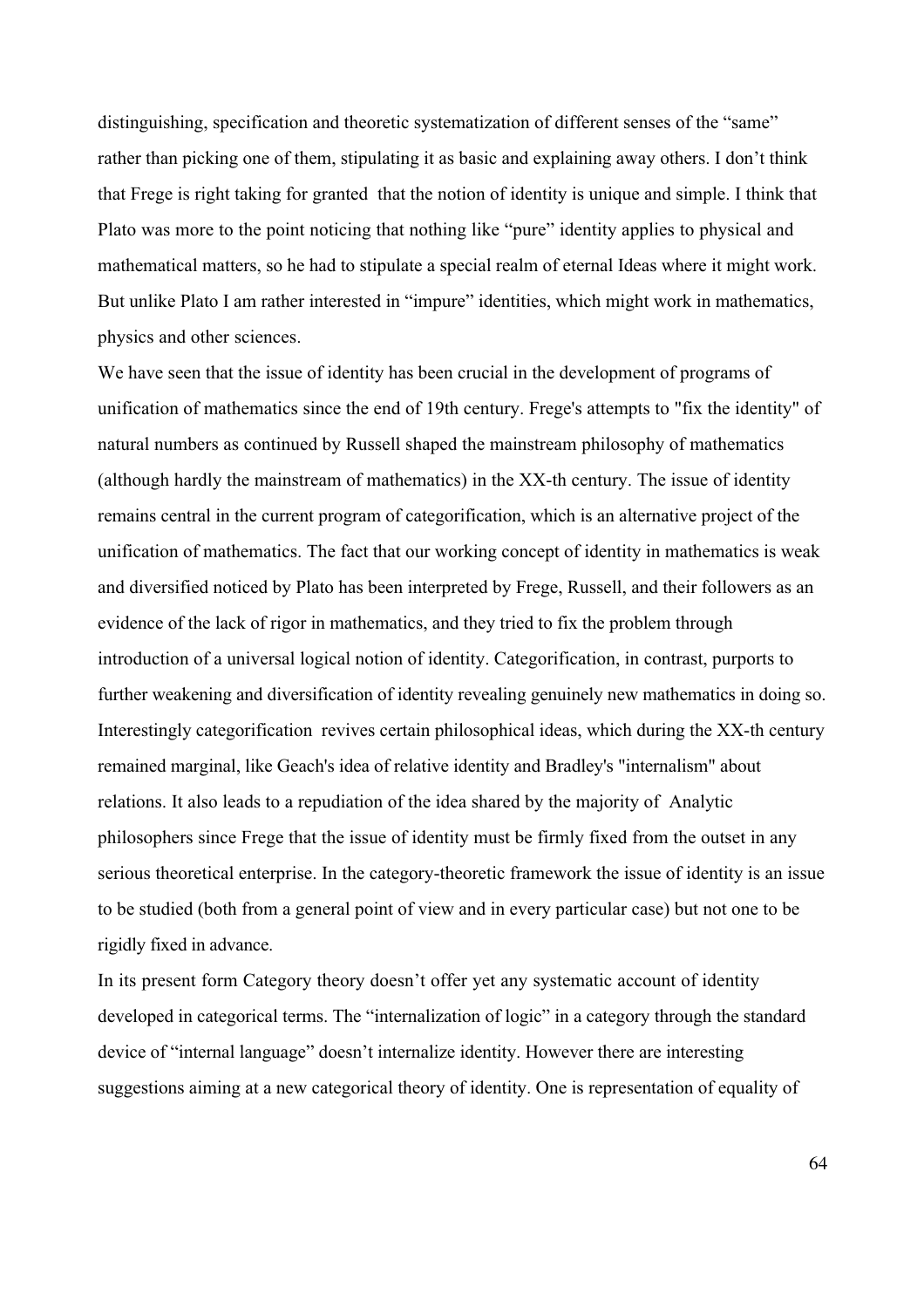objects in a category as splitting of (categorical) fibration. Another is replacement of equalities in a category by 2-morphisms (morphisms between morphisms)<sup>51</sup>. In both these cases "usual" equalities are still used at certain level of construction. This may be justified through considering this level as "meta-level". However in the case of *n*-categories such approach doesn't look satisfactory. My guess is that the "weakening of identity" wanted in higher categories requires revision of the usual assumption that objects and morphisms in a category form classes. Everybody knows today that the notion of set is not so innocent as it might seem. I tried to show in this paper that the notion of class is not innocent either. I also made an informal suggestion of how to think a category without classes. I believe that Category theory presents an opportunity for philosophers and mathematicians to develop new theories of identity, which will be useful for today's science.

## **Bibliography:**

 $\overline{a}$ 

Aristotle *Metaphysics*, *Physics*, *Topics*

Baez, J.C., Dolan, J. (1998) *Categorification*, arXiv:math.QA/9802029 v1, 5Feb 1998 (Internet document)

Balaguer, M. (1998) *Platonism and Anti-Platonism in Mathematics* Oxford University Press

Barwise, J. (1977) (ed.) *Handbook of mathematical logic*, North-Holland Publishing Company, Amsterdam

<sup>&</sup>lt;sup>51</sup> A different approach to tackling identity in categories, which I don't discuss here, is presented in (Makkai 1998). Makkai takes a middle way between logicist and mathematist stands and constructs a logical syntactic category "with an appropriate notion of structural equality" as a replacement for the standard equality (p. 179).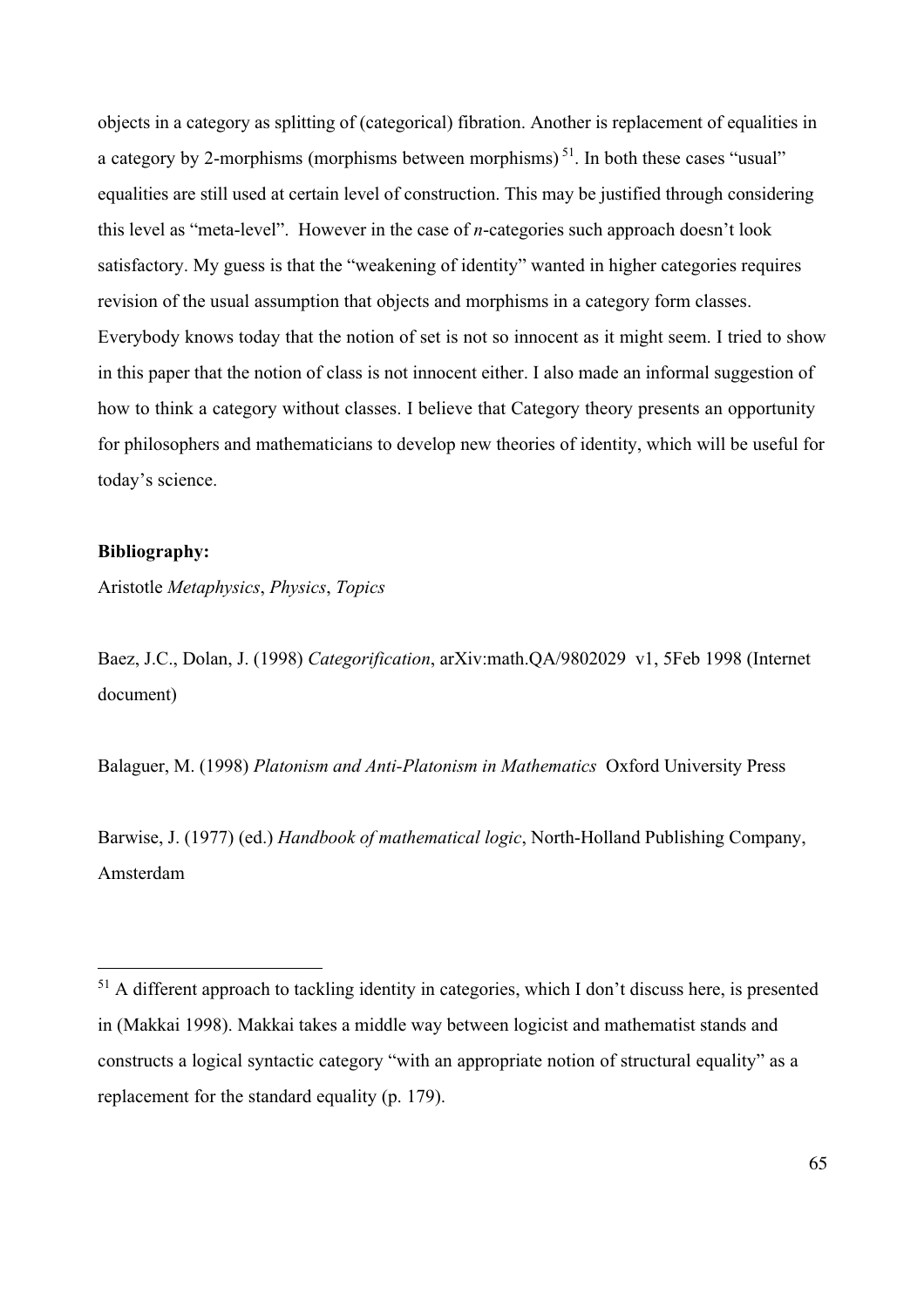Bénabou, J. (1967) "Introduction to bicategories", Bénabou et al. (eds.) *Reports of the Midwest Category Seminar* (Lecture Notes in Mathematics, **47**), Springer, pp. 1-77

Bénabou, J. (1985) "Fibred Categories and the Foundation of Naive Category Theory", *The Journal of Symbolic Logic*, 50, N1, pp. 10-37

Benacerraf, P. (1965) "What Numbers Could Not Be", *Philosophical Review* 74, p. 47-73

Bernays (1958) *Axiomatic Set Theory* North-Holland Publishing Company, Amsterdam

Bradley, F.H. (1922) *Principles of Logic* , Oxford University Press

Cantor, G. (1895) *Beitraege zur Begrundung der transfiniten Mengenlehre* in: Math. Ann., Bd.46, S. 481-512. Reprinted in: (1932) *Gesammelte Abhandlungen mathematischen und philosophischen Inhalts*. Ed. By E.Zermelo. Berlin

Cartier, P. (2001) "A Mad Day's Work: From Grothendieck to Connes and Kontsevich. The evolution of concepts of space and symmetry", Bulletin of the American Mathematical Society v.38, n4, pp. 389-408

Deleuze, G. (1968) *Différence et répétition*, Paris Presses universitaires de France

Deutsch, H. (2002) *Relative Identity* in: Stanford Encyclopedia of Philosophy (Internet resource plato.stanford.edu)

Ehresmann, Ch.(1965) *Catégories et Structures*, Dunod, Paris

Euclid *Elements*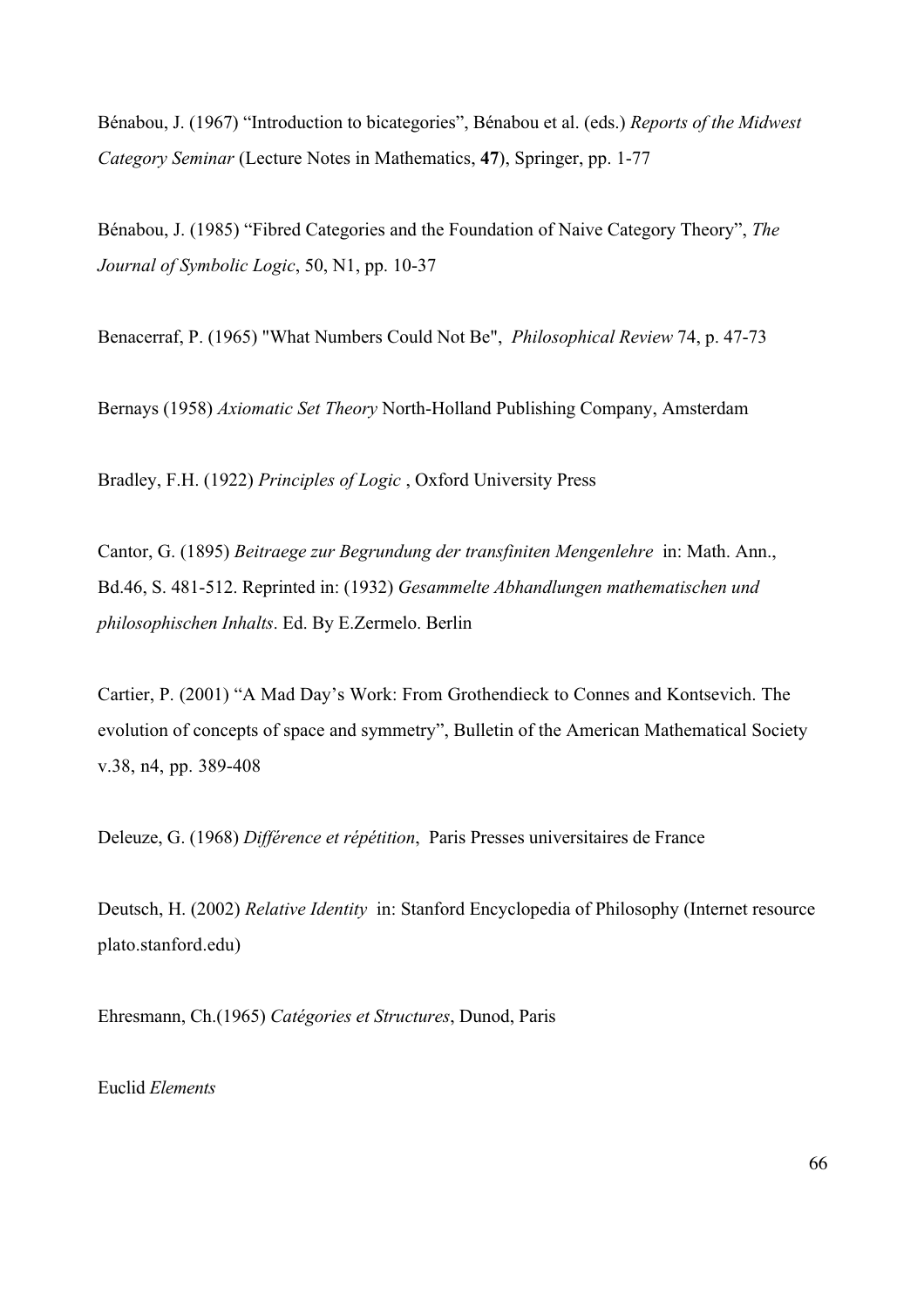Feynman, R.P., Leigton, R.B., Sands, M. (1963) *The Feynman's Lectures On Physics*, London, Addison-Wesley Inc.

Findlay, J.N. (1974) *Plato: The Written and Unwritten Doctrines*, Routledge

Fourman, M. (1977) "The Logic of Topoi" in Barwise (1977), pp. 1053-1090

Fowler, D.H. (1987) *The mathematics of Plato's Academy*, Oxford

Fraenkel, A. (1958) "Historical Introduction" to Bernays (1958) (published under the same cover)

Fraenkel, A. (1966) *Set Theory and Logic*, Reading MA Palo Alto CA London Addison-Wesley

Frege, G. (1884) Die Grundlagen der Arithmetik, Breslau (English translation: (1964) *The basic laws of Arithmetic. Exposition of the System / Translated and edited, with an introduction, by M.* Furth, California Press)

Frege, G. (1903) *Grundgesetze der Arithmetik*, begriffsschriftlich abgeleited. II (Republished in 1962 by Hildesheim Olms)

French, S. (1988) "Quantum Physics and the Identity of Indiscernibles" in: British Journal of the Philosophy of Science 39

Geach, P.T. (1972) *Logic Matters*, Basil Blackwell

Gelfand, S.I., Manin, Yu.I. (2003) *Methods of Homological Algebra*, Springer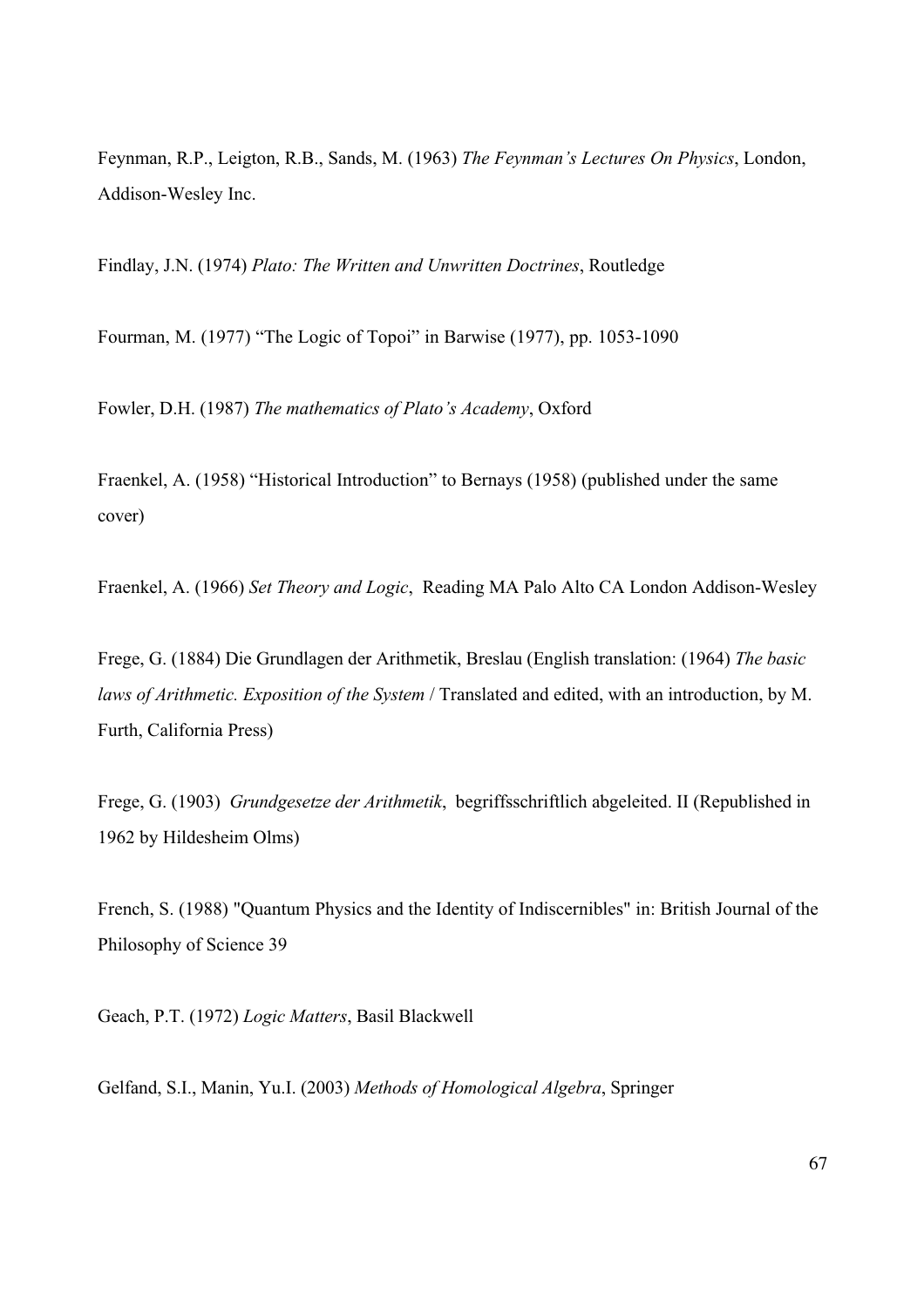Heinzmann G. (1986) (ed.) *Poincaré, Russell, Zermelo et Peano. Textes de la discussion (1906- 1912) sur les fondements des mathématiques: des antinomies à la prédicativité.* Paris, Blanchard

Hilbert, D. (1899)*Grundlagen der Geometrie* , Leipzig, Teubner

Hume, D. (1978) *A treatise of human nature* (ed.L. A.Selby), Oxford University Press.

Hylton, P. (1990) *Russell, Idealism, and the Emergence of Analytic Philosophy*, Oxford

Keranen, J. (2001) "The Identity Problem for Realist Structuralism", *Philosophia Mathematica* (3) 9; pp. 308-330

Klein, F. (1872)*Vergleichende Betrachtungen ueber neuere geometrische Forschungen* ("Erlanger Programm") , Erlangen

Koch, A., Reyes G.E. (1977) "Doctrines in Categorical Logic" in Barwise (1977), pp. 283-313

Kock, J. (2005) *Weak identity arrows in higher categories* arXiv:math.CT/0507116 v2 18 Jul 2005 (Internet document)

Kurosh, A.G. (1960) *The Theory of Groups* , Chelsea Publishing Company

Landry, E., Marquis, J.-P. (2005) "Categories in Context: Historical, Foundational, and Philosophical", *Philosophia Mathematica* (3), 13, pp. 1-43

Lawvere, F. W. (1964), "An Elementary Theory of the Category of Sets", *Proceedings of the National Academy of Sciences U.S.A.*, **52**, 1506-1511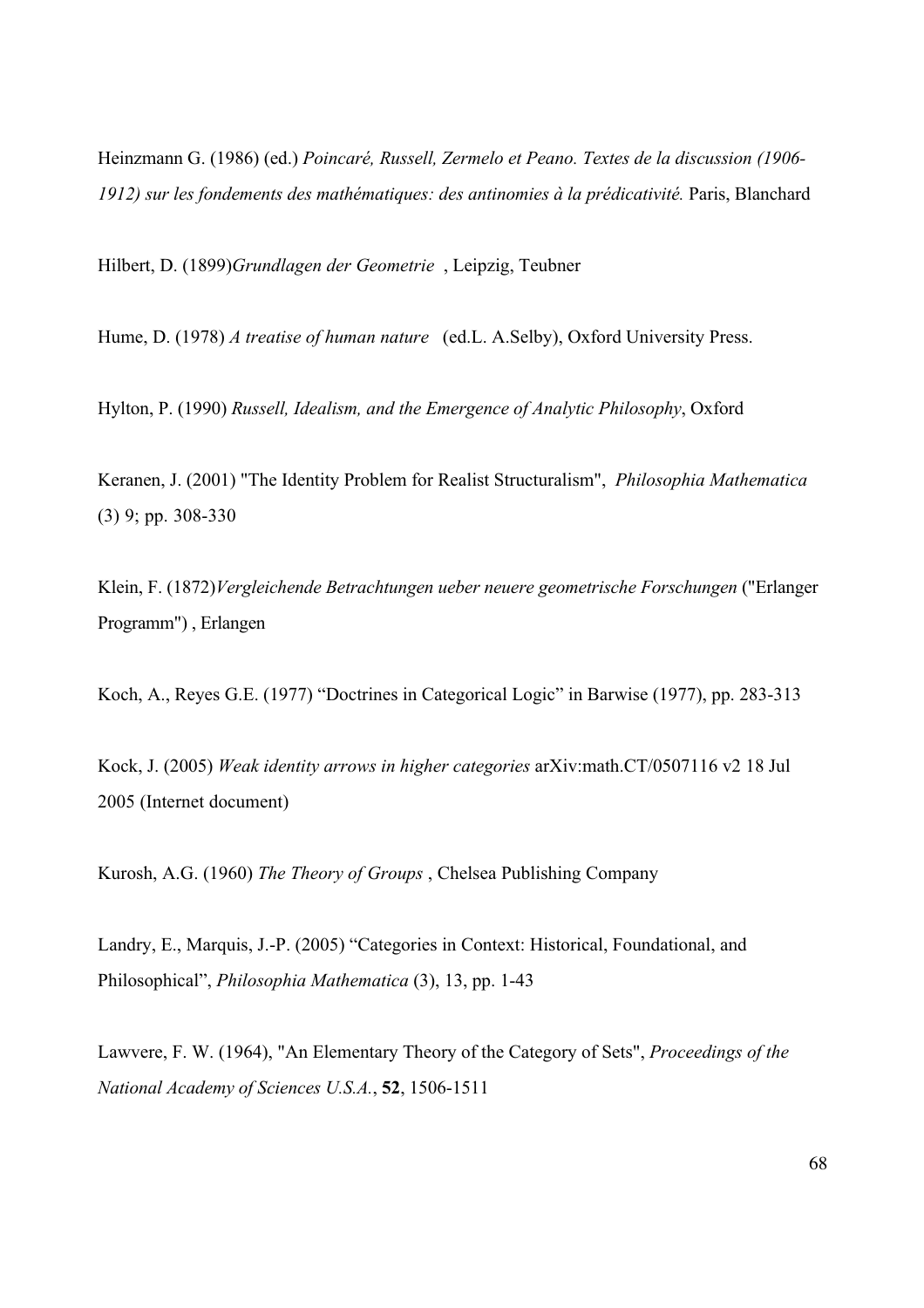Lawvere, F.W. (1991), "Some Thoughts on the Future of Category Theory" in: *Category Theory* , Preceedings, Como 1990 (Springer Lecture Notes in Mathematics 1488), pp. 1-13.

Leinster, T. (2001), *A Survey of Definitions of n-Category*, arXiv:math.CT/0107188 v1, 25 Jul 2001 (Internet document)

Lucas, J.R. (1973) *Treatise on Time and Space*, Methuen & Co*.*, London

MacLane, S. (1986) *Mathematics: Form and Function* , Springer

McLarty, C. (1992) *Elementary Categories, Elementary Toposes*, Clarendon Press, Oxford

Makkai, M. (1998) "Towards a categorical foundation of mathematics" , *Logic Colloquium'95 (Haifa)* (Lecture Notes in logic 11), Springer, pp.153-190

Manin, Yu. (2002) *Georg Cantor and His Heritage* (Talk at the meeting of the German Mathematical Society and the Cantor Medal award ceremony): arXiv:math.AG/02009244 v1 19 Sep 2002 (Internet document)

Ovidius, N.P. (2004) *Metamorphoses* (ed. R.J. Tarrant), Oxford Clarendon Press

Pritchard, P. (1995) *Plato's philosophy of mathematics* , Sankt Augustin Academia Verlag

Proclus, D. (1873) *Procli Diadochi in primum Euclidis elementorum librum Commentarium*, Friedlein (ed.), Leipzig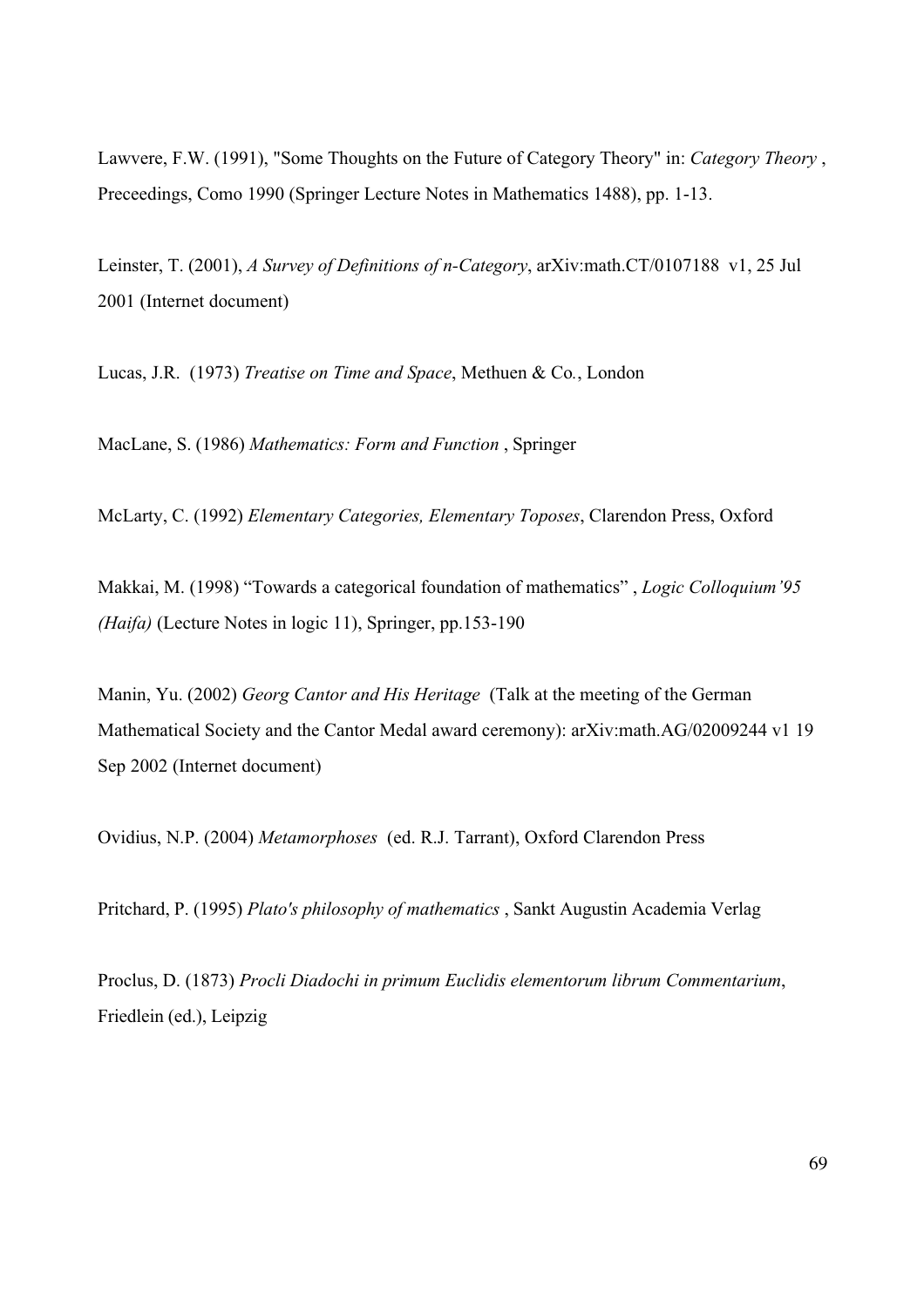Quine, W.V.O. (1966) "The Ways of Paradox" in: *The Ways of Paradox and Other Essays* , New-York Random House, pp. 3-20

Rodin, A. (2003a) *Mathematika Evklida v svete philosophii Platona i Aristotela*, Nauka (in Russian)

Rodin, A. (2003b) "Events and Intensional Sets " , in T.Childers and O.Majer (eds.), Logica'2002 Proceedings of the International Symposium, Czech Academy of Science, Prague, pp.221-232

Russell, B. (1903) *The Principles of Mathematics*, London, George Allen & Unwin Ltd.

Russell, B. (1906a) "On some difficulties in the theory of transfinite numbers and order types", *Proceedings of the London mathematical society* , ser. 2, 4, pp.29-53; reprinted in Heinzmann (1986)

Russell, B. (1906b) "Les paradoxes de la logique" , *Revue de métaphysique et de morale* 14, pp.627-650; reprinted in Heinzmann (1986)

Russell, B. (1908) "Mathematical logic as based on the theory of types", *American journal of mathematics* 28, pp. 222-262; reprinted in Heinzmann (1986)

Russell, B. (1990) "The Classification of Relations" in: *Collected Papers* , Unwin Hyman, v.2; pp. 138-146

Scholz, H., Schweitzer, H. (1935) *Die sogenannten Definitionen durch Abstraktion*, Leipzig

Smolin, L. (2000) *Three Roads to Quantum Gravity*, London, Weidenfeld&Nicolson